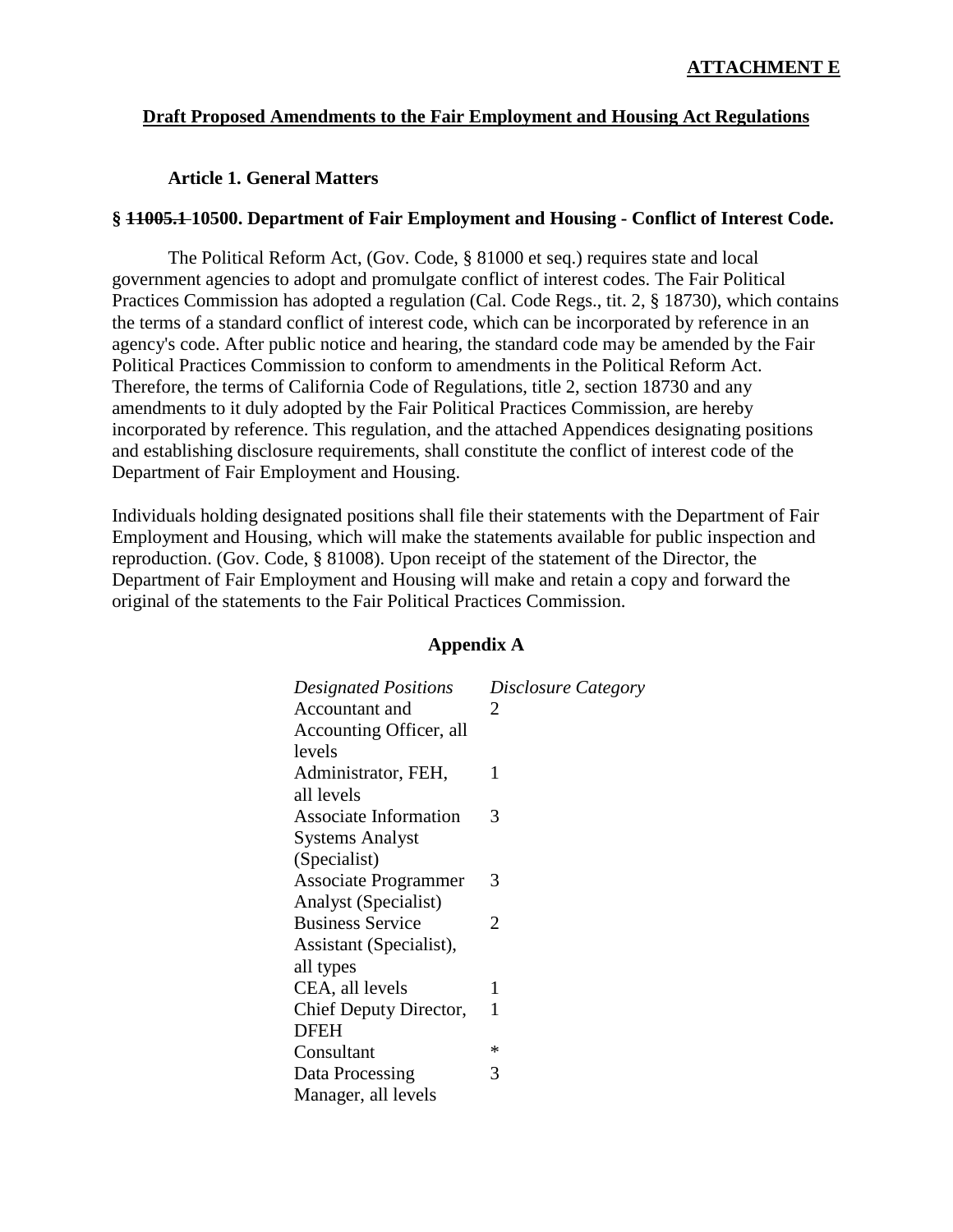Deputy Director 1 Director 1 FEH Consultant, all ranges 1 Legal Counsel, all levels and types 1 Legal Analyst 1 Legal Assistant 1 Senior Legal Analyst 1 Senior Programmer Analyst (Specialist) 3 Staff Information Systems Analyst (Supervisor) 3 Staff Programmer Analyst (Specialist) 3 Staff Services Analyst 2 Staff Services Manager, all levels and types 2

## **Appendix B**

## *Disclosure Requirements*

### *Disclosure Category 1*

\_\_\_\_\_\_\_\_\_\_\_\_\_

Individuals holding positions assigned to Disclosure Category 1 must report interests in real property located within the State of California; investment and business positions in business entities, and income, including loans, gifts, and travel payments, from all sources.

### *Disclosure Category 2*

Individuals holding designated positions in Disclosure Category 2 must report investments and business positions in business entities, and income, including gifts, loans, and travel payments,

<sup>\*</sup> Consultants shall be included in the list of designated positions and shall disclose pursuant to the Disclosure Requirements in this conflict of interest code subject to the following limitation: The Director may determine in writing that a particular consultant, although holding a designated position, is hired to perform a range of duties that is limited in scope and thus is not required to fully comply with the disclosure requirements described in this section. Such written determination shall include a description of the consultant's duties and, based upon that description, a statement of the extent of disclosure requirements. The Director's determination is a public record and shall be retained for public inspection in the same manner and location as this conflict of interest code.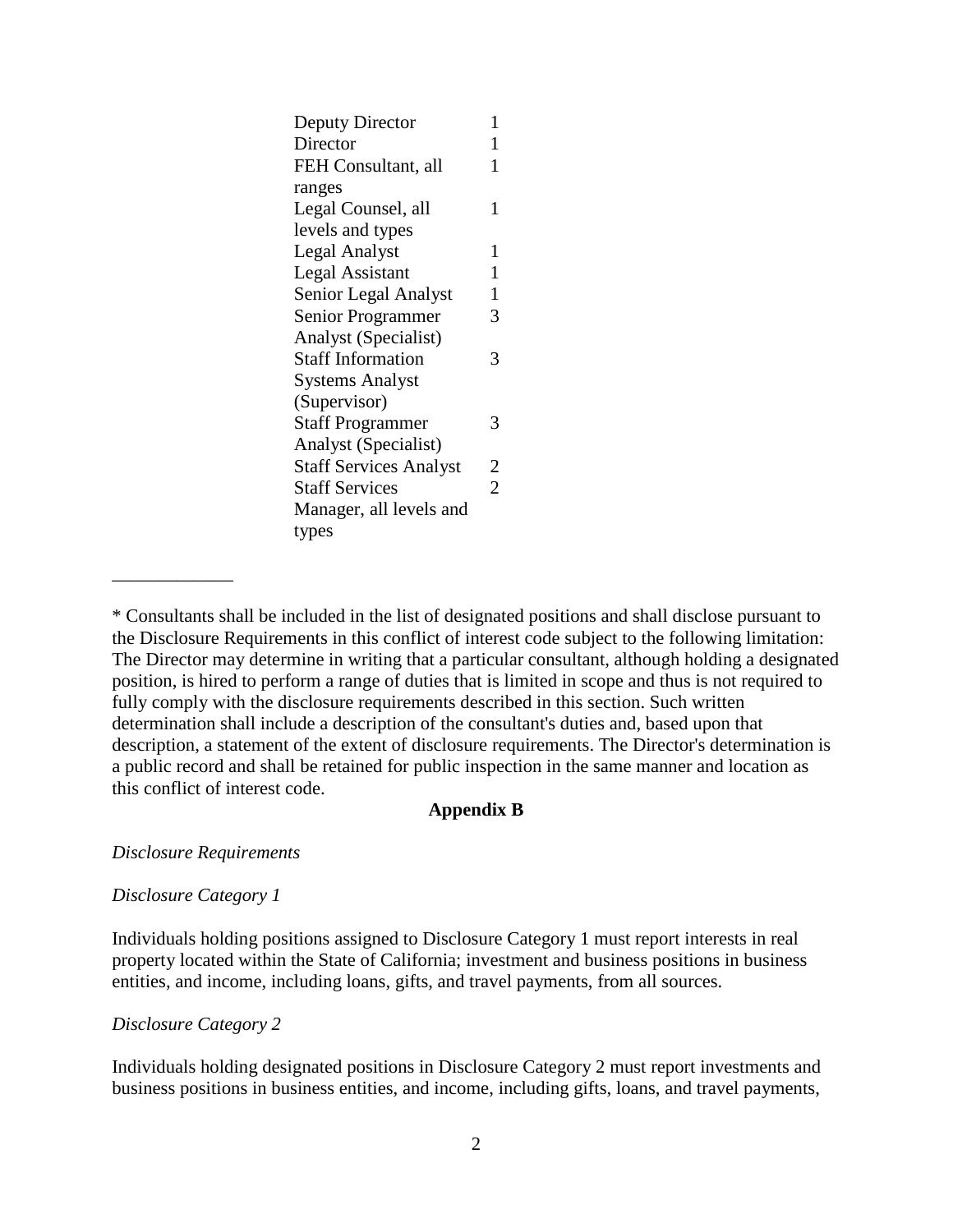from sources, of the type to provide services, supplies, materials, or equipment to the Department. Such services include, but are not limited to, legal recording/reporting services.

## *Disclosure Category 3*

Individuals holding designated positions in Disclosure Category 3 must report investments and business positions in business entities, and income, including gifts, loans, and travel payments, from sources, of the type to provide information technology or telecommunication services, goods, or supplies, including, but not limited to, software, hardware, or data retrieval and security services.

Note: Authority and reference cited: Section 81000 et seq., Government Code. (Section filed 6- 6-83, operative 7-6-83; approved by Fair Political Practices Commission 4-18-83; Register 83, No. 24).

# **§ 11006. Statement of Policy and Purpose.**

The public policy of the State of California is to protect and safeguard the civil rights of all individuals to seek, have access to, obtain, and hold employment without discrimination because of race, religious creed, color, national origin, ancestry, physical disability, mental disability, medical condition, genetic information, marital status, sex, gender, gender identity, gender expression, age for individuals over forty years of age, military and veteran status, and sexual orientation. Employment practices should treat all individuals equally, evaluating each on the basis of individual skills, knowledge and abilities and not on the basis of characteristics generally attributed to a group enumerated in the Act. The objectives of the California Fair Employment and Housing Act and these regulations are to promote equal employment opportunity and to assist all persons in understanding their rights, duties and obligations, so as to facilitate achievement of voluntary compliance with the law.

Note: Authority cited: Section 12935(a), Government Code. Reference: Sections 12920 and 12921(a), Government Code.

# **§ 11008. Definitions. [NOTE: This section has been added to discuss potential amendments to subdivision (b), the definition of "employee," at the April 7, 2014 Council meeting.]**

As used in this chapter, the following definitions shall apply unless the context otherwise requires:

(a) "Employer." Any person or individual engaged in any business or enterprise regularly employing five or more individuals, including individuals performing any service under any appointment, contract of hire or apprenticeship, express or implied, oral or written.

(1) "Regularly employing" means employing five or more individuals for each working day in any twenty consecutive calendar weeks in the current calendar year or preceding calendar year.

(2) For purposes of "counting" the (five or more) employees, the individuals employed need not be employees as defined below; nor must any of them be full-time employees.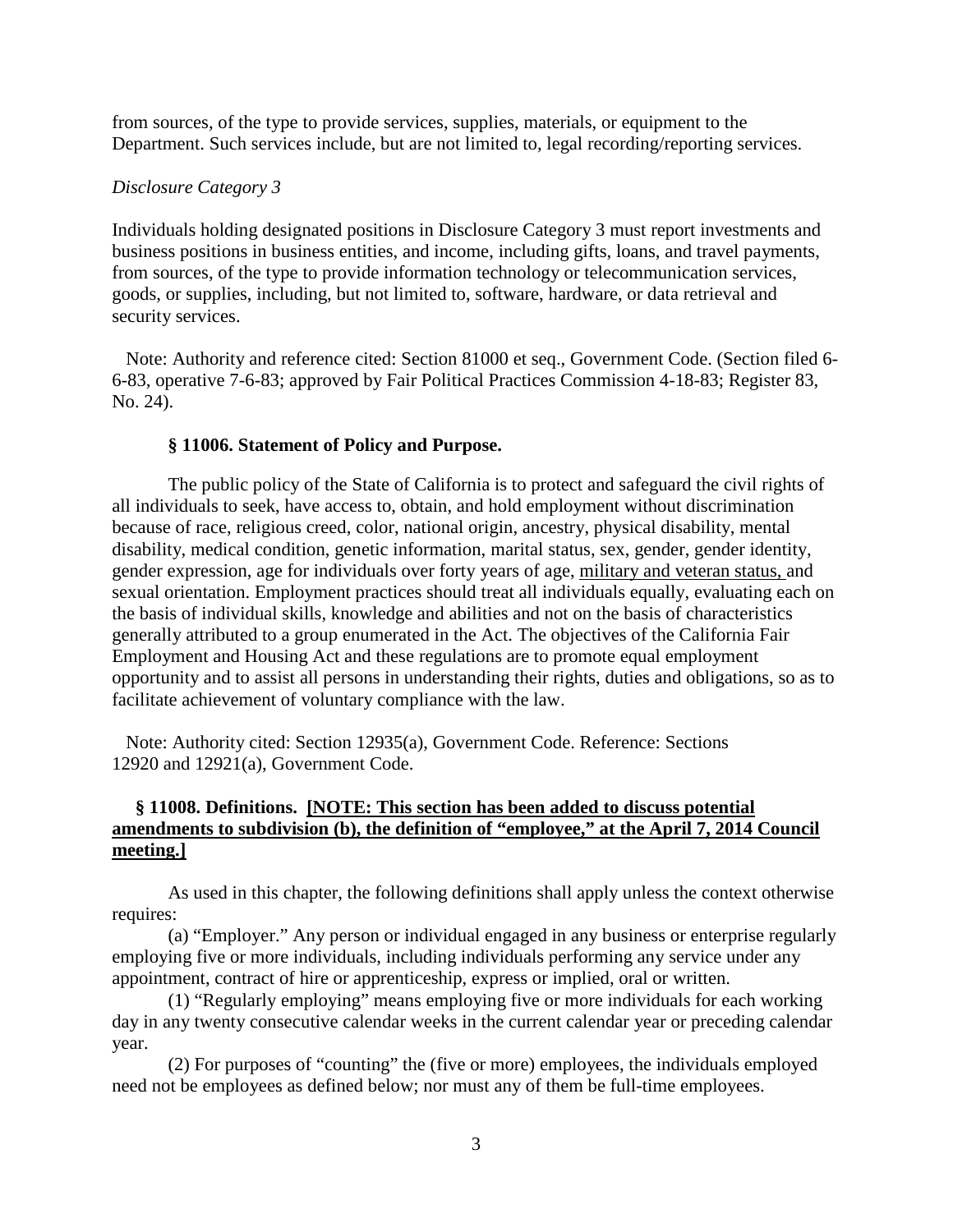(3) Any person or individual acting as an agent of an employer, directly or indirectly, is also an employer.

(4) "Employer" includes the State of California, any political or civil subdivision thereof, counties, cities, city and county, local agencies, or special districts, irrespective of whether that entity employs five or more individuals.

(5) A religious association or religious corporation not organized for private profit is not an employer under the meaning of this Act; any non-profit religious organization exempt from federal and state income tax as a non-profit religious organization is presumed not to be an employer under this Act. Notwithstanding such status, any portion of such tax exempt religious association or religious corporation subject to state or federal income taxes as an unrelated business and regularly employing five or more individuals is an employer.

(6) "Employer" includes any non-profit corporation or non-profit association other than that defined in subsection (5).

(b) "Employee." Any individual under the direction and control of an employer under any appointment or contract of hire or apprenticeship, express or implied, oral or written.

(1) Employee does not include an independent contractor as defined in Labor Code section 3353.

(2) Employee does not include any individual employed by his or her parents, by his or her spouse, or by his or her child.

(3) Employee does not include any individual employed under special license in a nonprofit sheltered workshop or rehabilitation facility.

(4) An employment agency is not an employee of the person or individual for whom it procures employees.

(5) An individual compensated by a temporary service agency for work to be performed for an employer contracting with the temporary service agency may be considered an employee of that employer for such terms, conditions and privileges of employment under the control of that employer. Such an individual is an employee of the temporary service agency with regard to such terms, conditions and privileges of employment under the control of the temporary service agency.

(c) "Employment Agency." Any person undertaking for compensation to procure job applicants, employees or opportunities to work.

(d) "Labor Organization." Any organization that exists and is constituted for the purpose, in whole or in part, of collective bargaining or of dealing with employers regarding grievances, terms or conditions of employment, or of providing other mutual aid or protection.

(e) "Employer or Other Covered Entity." Any employer, employment agency, labor organization or apprenticeship training program as defined herein and subject to the provisions of the Act.

(f) "Employment Benefit." Except as otherwise provided in the Act, any benefit of employment covered by the Act, including hiring, employment, promotion, selection for training programs leading to employment or promotions, freedom from disbarment or discharge from employment or a training program, compensation, provision of a discrimination-free workplace, and any other favorable term, condition or privilege of employment.

(1) For a labor organization, "employment benefit" includes all rights and privileges of membership, including freedom from exclusion, expulsion or restriction of membership, second class or segregated membership, discrimination in the election of officers or selection of staff, or any other action against a member or any employee or person employed by an employer.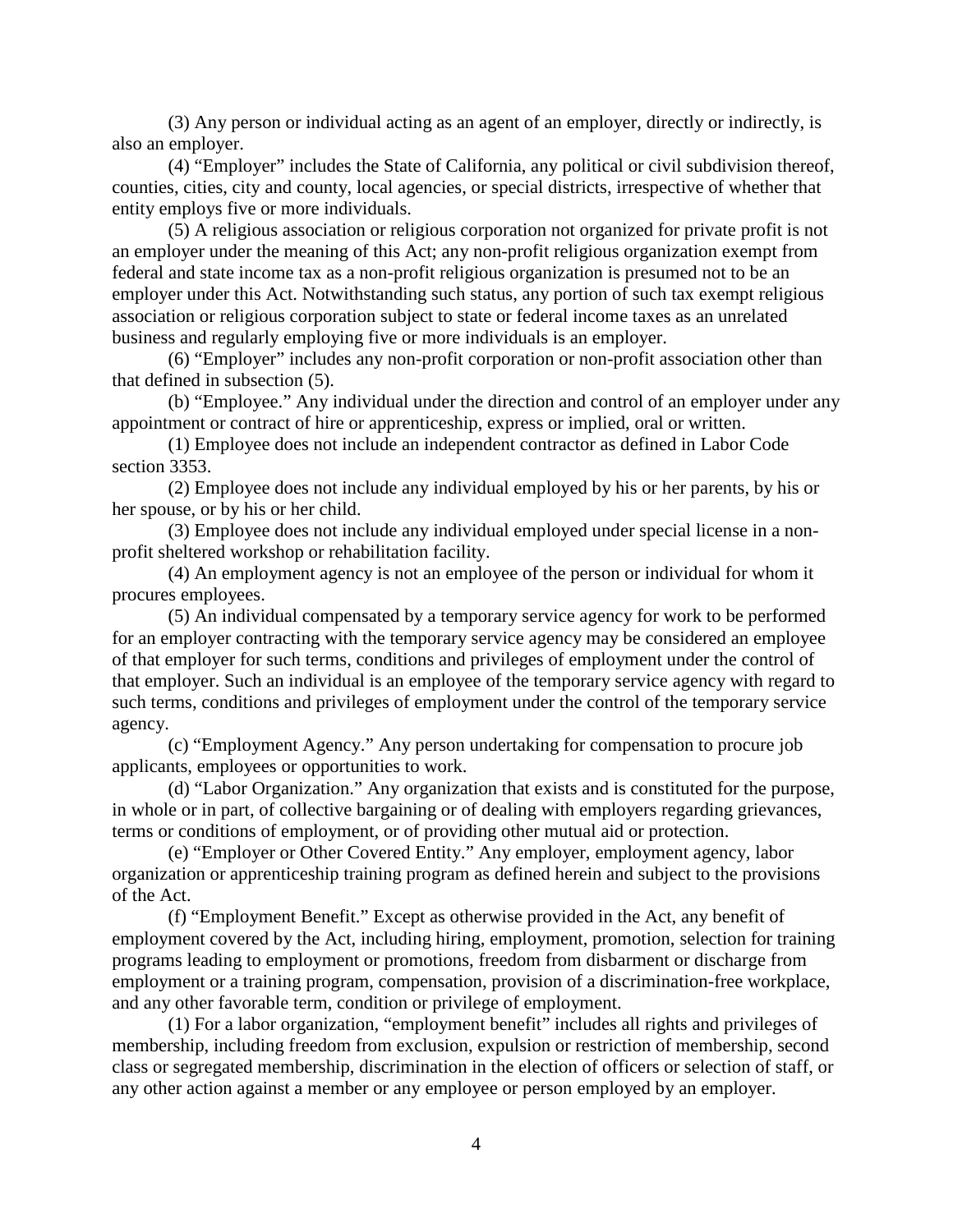(2) "Employment benefit" also includes the selection or training of any person in any apprenticeship training program or any other training program leading to employment or promotion.

(3) "Provision of a discrimination-free workplace" is a provision of a workplace free of harassment, as defined in section 11019(b).

(g) "Employment Practice." Any act, omission, policy or decision of an employer or other covered entity affecting any of an individual's employment benefits or consideration for an employment benefit.

(h) "Applicant." Any individual who files a written application or, where an employer or other covered entity does not provide an application form, any individual who otherwise indicates a specific desire to an employer or other covered entity to be considered for employment. Except for recordkeeping purposes, "Applicant" is also an individual who can prove that he or she has been deterred from applying for a job by an employer's or other covered entity's alleged discriminatory practice. "Applicant" does not include an individual who without coercion or intimidation willingly withdraws his or her application prior to being interviewed, tested or hired.

(i) "Apprenticeship Training Program." Any apprenticeship program, including local or state joint apprenticeship committees, subject to the provision of Chapter 4 of Division 3 of the California Labor Code, section 3070 et seq.

Note: Authority cited: Section 12935(a), Government Code. Reference: Sections 12925, 12940, 12941 and 12942, Government Code.

#### **§ 11009. Principles of Employment Discrimination.**

(a) Unlawful Practices and Individual Relief. In allegations of employment discrimination, a finding that an employer or other covered entity respondent has engaged in an unlawful employment practice is not dependent upon a showing of individual back pay or other compensable liability. Upon a finding that an employer or other covered entity respondent has engaged in an unlawful employment practice and on order of appropriate relief, a severable and separate showing may be made that the complainant, complainants or class of complainants is entitled to individual or personal relief including, but not limited to, hiring, reinstatement or upgrading, back pay, restoration to membership in a respondent labor organization, or other relief in furtherance of the purpose of the Act.

(b) Liability of Employers. In view of the common law theory of *respondeat superior* and its codification in California Civil Code section 2338, an employer or other covered entity shall be liable for the discriminatory actions of its supervisors, managers or agents committed within the scope of their employment or relationship with the covered entity or, as defined in section 11019(b), for the discriminatory actions of its employees where it is demonstrated that, as a result of any such discriminatory action, the applicant or employee has suffered a loss of or has been denied an employment benefit.

(c) Discrimination is established if a preponderance of the evidence demonstrates that an enumerated basis was a substantial motivating factor in the denial of an employment benefit to that individual by the employer or other covered entity, and the denial is not justified by a permissible defense. This standard applies only to claims of discrimination on a basis enumerated in Government Code section 12940, subdivision (a), and not to other practices made unlawful by the Fair Employment and Housing Act, including, but not limited to, retaliation,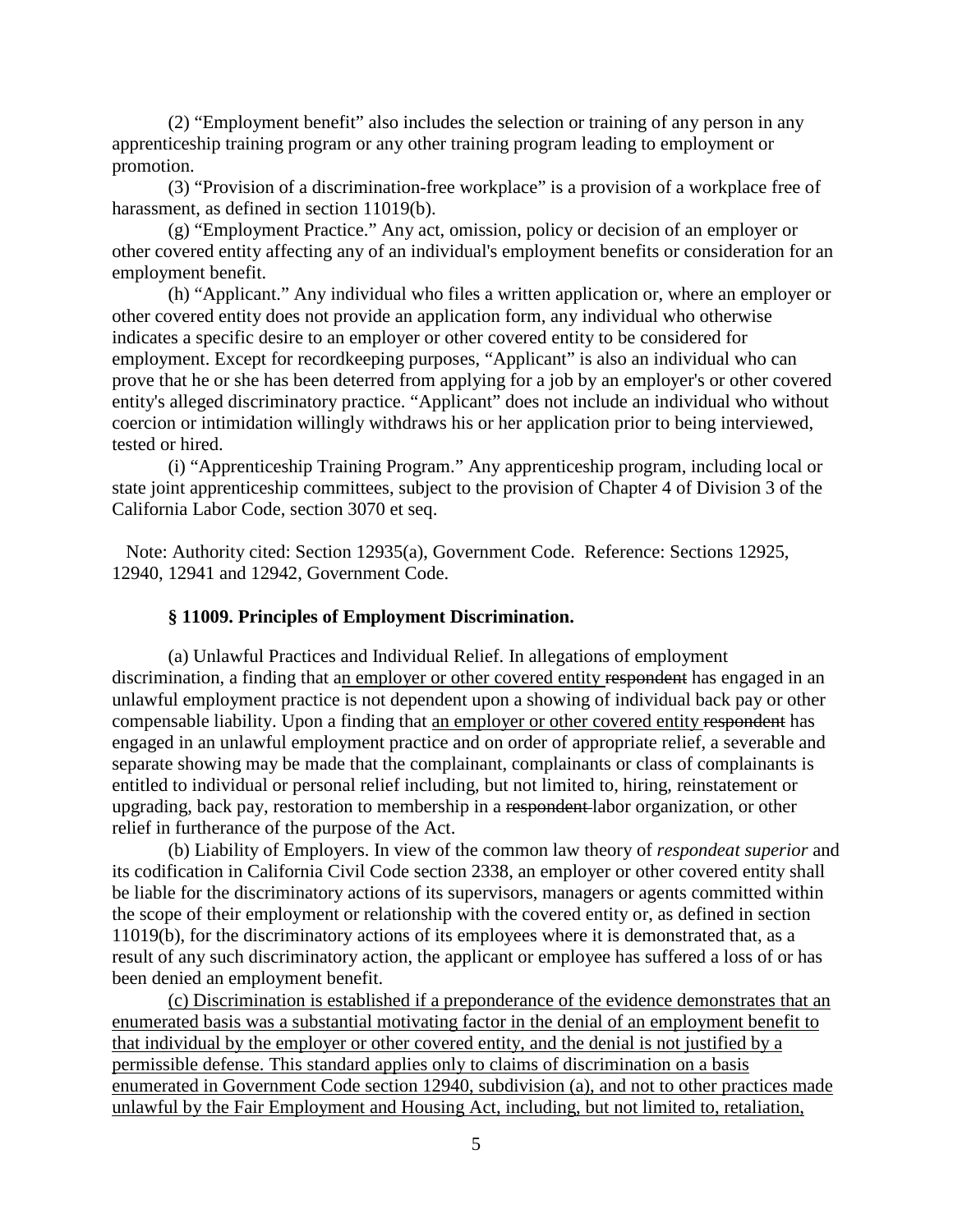harassment, denial of reasonable accommodation, failure to engage in the interactive process, and failure to provide leaves under Government Code sections 12945 and 12945.2.

(d) An applicant or employee who is a victim of human trafficking, as that term is used in Civil Code section 52.5 and Penal Code section 236.1, may have a separate right of action under the Fair Employment and Housing Act if he or she alleges discrimination on a basis protected by the Act.

Note: Authority cited: Section 12935(a), Government Code. Reference: Sections 12920, 12921, 12940, 12941, 12942 and 12961, Government Code; *Harris v. City of Santa Monica* (2013) 56 Cal.4th 203.

## **Article 2. Particular Employment Practices**

### **§ 11019. Terms, Conditions and Privileges of Employment.**

(a) Fringe Benefits. (Reserved.)

(b) Harassment.

(1) Harassment includes but is not limited to:

(A) Verbal harassment, e.g., epithets, derogatory comments or slurs on a basis enumerated in the Act;

(B) Physical harassment, e.g., assault, impeding or blocking movement, or any physical interference with normal work or movement, when directed at an individual on a basis enumerated in the Act;

(C) Visual forms of harassment, e.g., derogatory posters, cartoons, or drawings on a basis enumerated in the Act; or

(D) Sexual favors, e.g., unwanted sexual advances, which condition an employment benefit upon an exchange of sexual favors. [See also section 11034(f)(1).]

(E) In applying this subsection, the rights of free speech and association shall be accommodated consistently with the intent of this subsection.

(2) Harassment of an applicant or employee by an employer or other covered entity, its agents or supervisors is unlawful.

(3) Harassment of an applicant or employee by an employee other than those listed in subsection (b)(2) above is unlawful if the employer or other covered entity, its agents or supervisors knows of such conduct and fails to take immediate and appropriate corrective action. Proof of such knowledge may be direct or circumstantial. If the employer or other covered entity, its agents or supervisors did not know but should have known of the harassment, knowledge shall be imputed unless the employer or other covered entity can establish that it took reasonable steps to prevent harassment from occurring. Such steps may include affirmatively raising the subject of harassment, expressing strong disapproval, developing appropriate sanctions, informing employees of their right to raise and how to raise the issue of harassment under California law, and developing methods to sensitize all concerned.

(4) An employee who has been harassed on the job by a co-employee should inform the employer or other covered entity of the aggrievement; however, an employee's failure to give such notice is not an affirmative defense.

(5) An employee who harasses a co-employee may be personally liable for the harassment, regardless of whether the employer knew or should have known of the conduct and/or failed to take appropriate corrective action.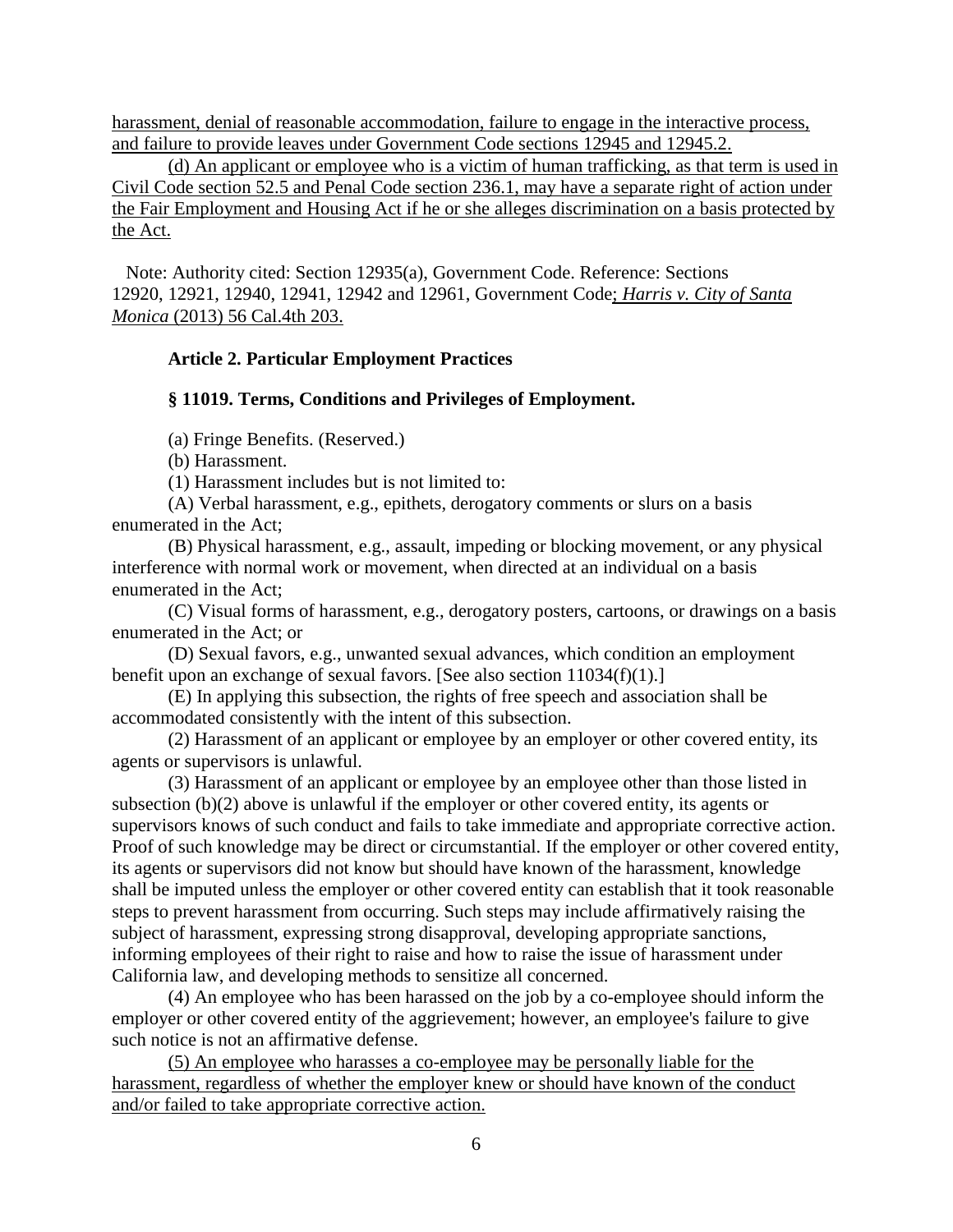(c) Physical Appearance, Grooming, and Dress Standards. It is lawful for an employer or other covered entity to impose upon an employee physical appearance, grooming, or dress standards. However, if such a standard discriminates on a basis enumerated in the Act and if it also significantly burdens the individual in his or her employment, it is unlawful.

(d) Reasonable Discipline. Nothing in these regulations may be construed as limiting an employer's or other covered entity's right to take reasonable disciplinary measures, which do not discriminate on a basis enumerated in the Act.

(e) Seniority. (Reserved.)

Note: Authority: Section 12935(a), Government Code. Reference: Sections 12920, 12921, 12940, 12941 and 12942, Government Code.

# **§11023: Harassment and Discrimination Prevention and Correction**

(a) Employers have an affirmative duty to undertake reasonable care to prevent and promptly correct discriminatory and harassing conduct. (Gov. Code, § 12940(k).)

(1) A determination as to whether an employer has complied with Government Code section 12940(k) includes an individualized assessment, depending upon numerous factors sometimes unique to the particular employer including, but not limited to, its workforce size, budget, and nature of its business, as well as upon the facts of a particular case.

(2) A private cause of action under Government Code section 12940(k) is dependent upon a claim of actual discrimination, i.e. an employer should not be held liable for a failure to take steps to prevent discriminatory conduct unless the actions that were not prevented actually took place.

(3) However, in a civil action brought by the Department, the Department may seek nonmonetary remedies against an employer for violation of Government Code section 12940(k), i.e. an employer may be held liable for a failure to take steps to prevent discriminatory conduct even if discriminatory actions did not actually take place.

(b) Employers have an affirmative duty to create a workplace environment that is free from discrimination and harassment. In addition to distributing the Department's DFEH-185 brochure on sexual harassment, or an alternative writing that complies with Government Code section 12950, an employer shall develop a harassment and discrimination policy that:

(1) Is in writing;

(2) Lists all current protected categories covered under the Act;

(3) Indicates that the law prohibits coworkers and third parties, as well as supervisors and managers, with whom the employee comes into contact from engaging in unlawful conduct;

(4) Creates a confidential complaint process to ensure that complaints receive:

(A) A timely response;

(B) Impartial and timely investigations by qualified personnel;

(C) Documentation and tracking for reasonable progress;

(D) Appropriate options for remedial actions and resolutions; and

(E) Timely closures.

(5) Provides a complaint mechanism free of the obligation to complain directly to the employee's supervisor, including, but not limited to, the following:

(A) Direct communication, either orally or in writing, with a designated company representative such as a human resources manager or EEO officer;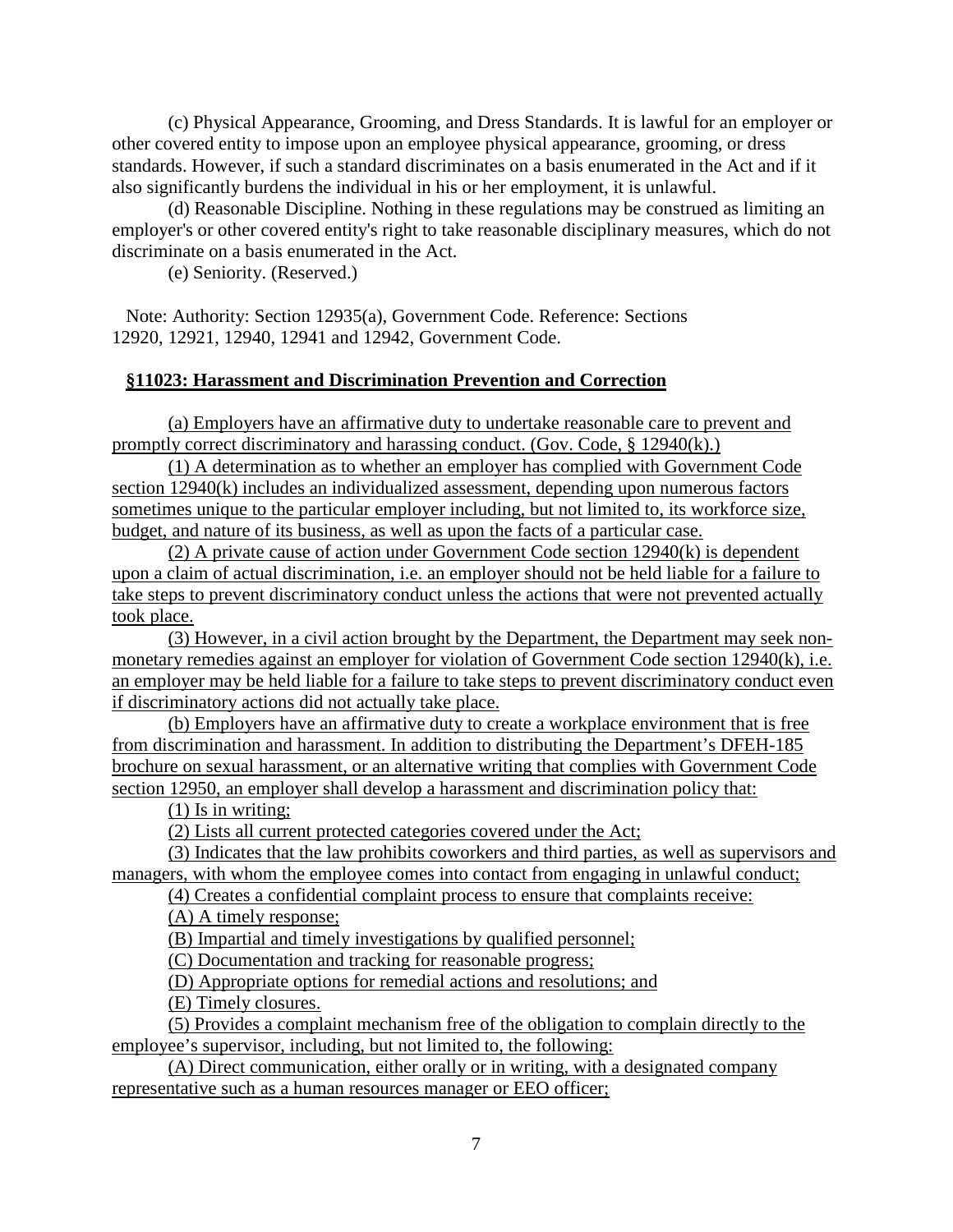(B) A complaint hotline;

(C) Access to an ombudsperson; and/or

(D) Identification of the Department and the U.S. Equal Employment Opportunity Commission (EEOC) as additional avenues for employees to lodge complaints.

(6) Instructs supervisors to report any complaints of misconduct to a designated company representative, such as a human resources manager, so the company can try to resolve the claim internally. Employers with 50 or more employees are required to include this as a topic in mandated sexual harassment prevention training, pursuant to section 11024 of these regulations.

(7) Indicates that when a valid complaint is lodged, the employer will conduct a fair, timely, and thorough investigation that provides all parties appropriate due process and reaches reasonable conclusions based on the evidence collected.

(8) States that confidentiality will be kept to the extent possible, but not indicate that the investigation will be completely confidential.

(9) Indicates that if at the end of the investigation misconduct is found, appropriate remedial measures shall be taken.

(10) Makes clear that employees shall not be exposed to retaliation as a result of lodging a complaint or participating in any workplace investigation.

(c) Dissemination of the policy shall include one or more of the following methods:

(1) Printing and providing a copy to all employees with an acknowledgment form for the employee to sign and return;

(2) Sending the policy via e-mail with an acknowledgment return form;

(3) Posting current versions of the policies on a company intranet with a tracking system ensuring all employees have read and acknowledged receipt of the policies;

(4) Discussing policies upon hire and/or during a new hire orientation session; and/or

(5) Any other way that ensures employees receive and understand the policies.

(d) Any employer whose workforce at any facility or establishment contains 10 percent or more of persons who speak a language other than English as their primary language shall translate the notice into every language that is spoken by at least 10 percent of the workforce.

Note: Authority cited: Section 12935(a), Government Code. Reference: Sections 12920, 12921, and 12940, Government Code; *Scotch v. Art Institute of California–Orange County, Inc.*  (2009) 173 Cal.App.4th 986; *Trujillo v. No. County Transit Dist.* (1998) 63 Cal.App.4th 280, 289; *Dept. Fair Empl. & Hous. v. Lyddan Law Group, LLP*. (October 19, 2010) No. 10-04-P [2010 WL 4901732, at \*16 (Cal.F.E.H.C)].

# **§ 11023 11024. Sexual Harassment Training and Education.**

(a) Definitions. For purposes of this section:

(1) "Contractor" is a person performing services pursuant to a contract to an employer, meeting the criteria specified by Government Code section 12940(j)(5), for each working day in 20 consecutive weeks in the current calendar year or preceding calendar year.

(2) "Effective interactive training" includes any of the following:

(A) "Classroom" training is in-person, trainer-instruction, whose content is created by a trainer and provided to a supervisor by a trainer, in a setting removed from the supervisor's daily duties.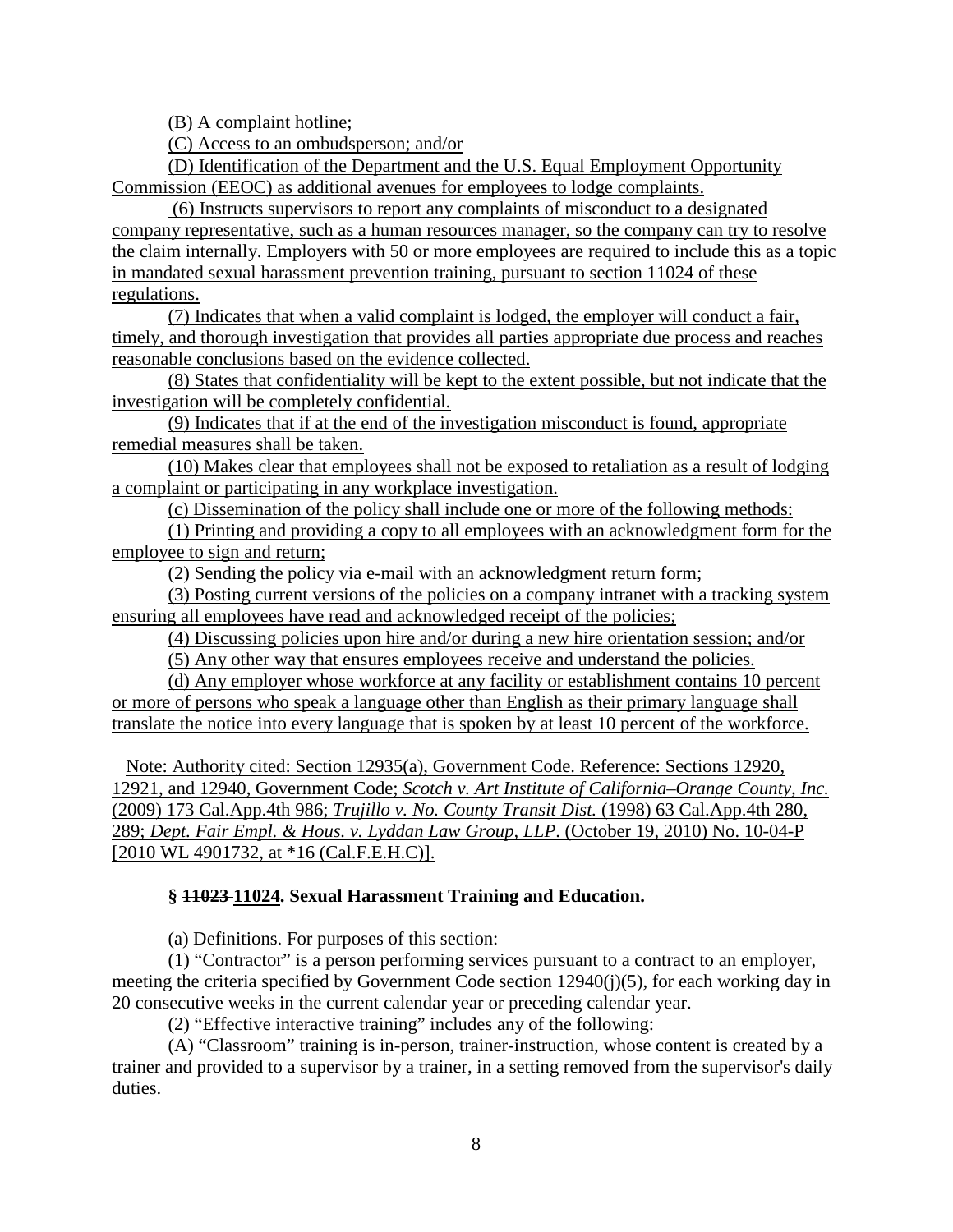(B) "E-learning" training is individualized, interactive, computer-based training created by a trainer and an instructional designer. An e-learning training shall provide a link or directions on how to contact a trainer who shall be available to answer questions and to provide guidance and assistance about the training within a reasonable period of time after the supervisor asks the question, but no more than two business days after the question is asked. The trainer shall maintain all written questions received, and all written responses or guidance provided, for a period of two years after the date of the response.

(C) "Webinar" training is an internet-based seminar whose content is created and taught by a trainer and transmitted over the internet or intranet in real time. An employer utilizing a webinar for its supervisors must document and demonstrate that each supervisor who was not physically present in the same room as the trainer nonetheless attended the entire training and actively participated with the training's interactive content, discussion questions, hypothetical scenarios, polls, quizzes or tests, and activities. The webinar must provide the supervisors an opportunity to ask questions, to have them answered and otherwise to seek guidance and assistance. For a period of two years after the date of the webinar, the employer shall maintain a copy of the webinar, all written materials used by the trainer and all written questions submitted during the webinar, and document all written responses or guidance the trainer provided during the webinar.

(D) Other "effective interactive training" and education includes the use of audio, video or computer technology in conjunction with classroom, webinar and/or e-learning training. These, however, are supplemental tools that cannot, by themselves, fulfill the requirements of this subdivision.

(E) For any of the above training methods, the instruction shall include questions that assess learning, skill-building activities that assess the supervisor's application and understanding of content learned, and numerous hypothetical scenarios about harassment, each with one or more discussion questions so that supervisors remain engaged in the training. Examples include pre- or post-training quizzes or tests, small group discussion questions, discussion questions that accompany hypothetical fact scenarios, use of brief scenarios discussed in small groups or by the entire group, or any other learning activity geared towards ensuring interactive participation as well as the ability to apply what is learned to the supervisor's work environment.

(3) "Employee" includes full time, part time, and temporary workers.

(4) "Employer" means any of the following:

(A) any person engaged in any business or enterprise in California, who employs 50 or more employees to perform services for a wage or salary or contractors or any person acting as an agent of an employer, directly or indirectly.

(B) the state of California, counties, and any other political or civil subdivision of the state and cities, regardless of the number of employees. For the purposes of this section, governmental and quasi-governmental entities such as boards, commissions, local agencies and special districts are considered "political subdivisions of the state."

(5) "Having 50 or more employees" means employing or engaging 50 or more employees or contractors for each working day in any 20 consecutive weeks in the current calendar year or preceding calendar year. There is no requirement that the 50 employees or contractors work at the same location or all work or reside in California.

(6) "Instructional Designer" under this section is an individual with expertise in current instructional best practices, and who develops the training content based upon material provided by a trainer.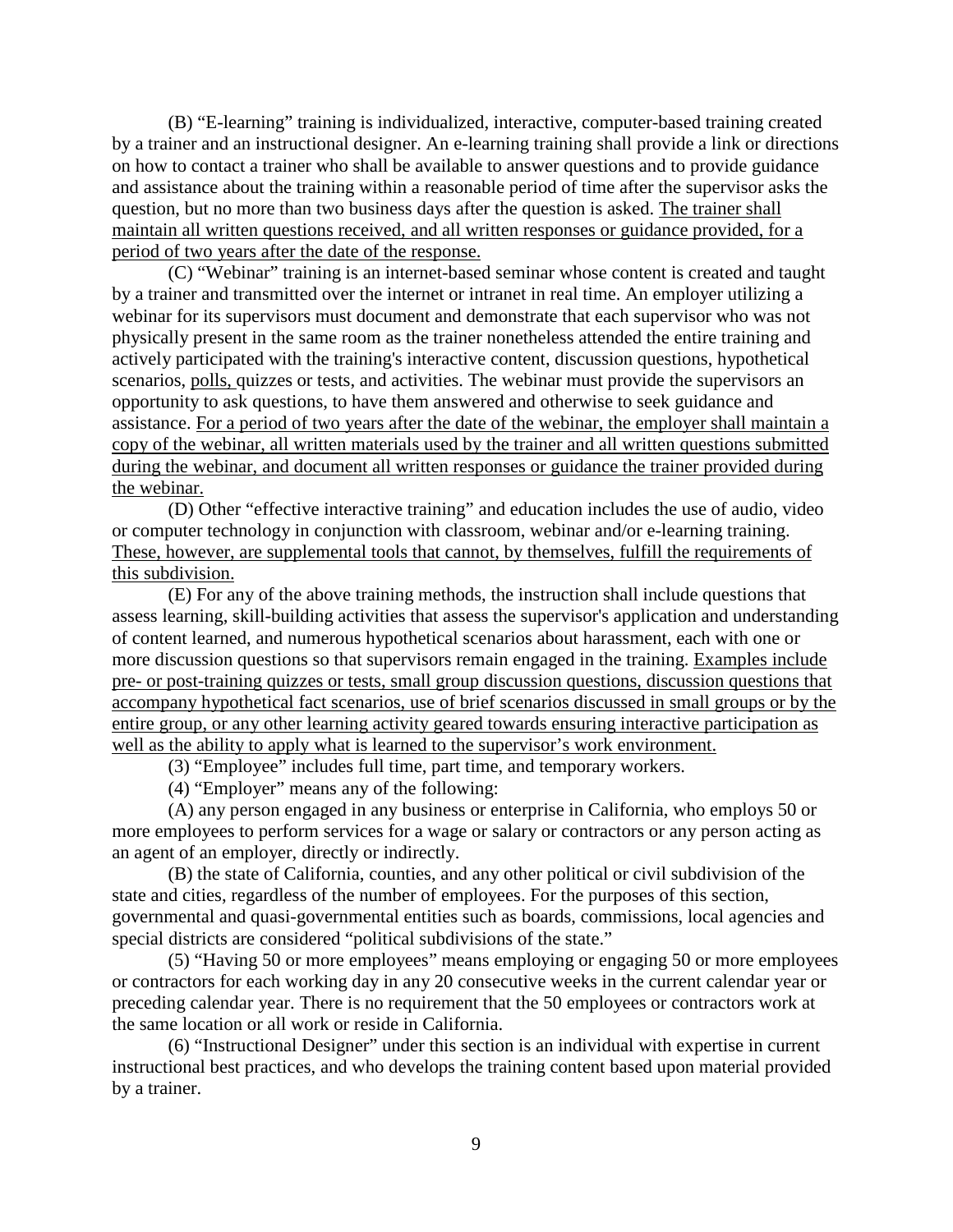(7) "New" supervisory employees are employees promoted or hired to a supervisory position after July 1, 2005 the date the employer last provided sexual harassment prevention training.

(8) "Supervisory employees" or "supervisors" under this section are supervisors located in California, defined under Government Code section 12926(s). Attending training does not create an inference that an employee is a supervisor or that a contractor is an employee or a supervisor.

(9) "Trainers" or "Trainers or educators" qualified to provide training under this section are individuals who, through a combination of training and experience have the ability to train supervisors about the following: 1) what are unlawful harassment, discrimination and retaliation under both California and federal law; how to identify behavior that may constitute unlawful harassment, discrimination, and/or retaliation under both California and federal law; 2) what steps to take when harassing behavior occurs in the workplace; 3) how to report harassment complaints; 4) supervisors' obligation to report harassing, discriminatory, or retaliatory behavior of which they become aware; 4 5) how to respond to a harassment complaint; 5 6) the employer's obligation to conduct a workplace investigation of a harassment complaint;  $6-7$ ) what constitutes retaliation and how to prevent it;  $7-8$ ) essential components of an anti-harassment policy; and 8 9) the effect of harassment on harassed employees, co-workers, harassers and employers.

(A) A trainer shall be one or more of the following:

1. "Attorneys" admitted for two or more years to the bar of any state in the United States and whose practice includes employment law under the Fair Employment and Housing Act and/or Title VII of the federal Civil Rights Act of 1964, or

2. "Human resource professionals" or "harassment prevention consultants" working as employees or independent contractors with a minimum of two or more years of practical experience in one or more of the following: a. designing or conducting discrimination, retaliation and sexual harassment prevention training; b. responding to sexual harassment complaints or other discrimination complaints; c. conducting investigations of sexual harassment complaints; or d. advising employers or employees regarding discrimination, retaliation and sexual harassment prevention, or

3. "Professors or instructors" in law schools, colleges or universities who have a postgraduate degree or California teaching credential and either 20 instruction hours or two or more years of experience in a law school, college or university teaching about employment law under the Fair Employment and Housing Act and/or Title VII of the federal Civil Rights Act of 1964.

(B) Individuals who do not meet the qualifications of a trainer as an attorney, human resource professional, harassment prevention consultant, professor or instructor because they lack the requisite years of experience may team teach with a fully qualified trainer in classroom or webinar trainings provided that the fully qualified trainer supervises these individuals and the trainer is available throughout the training to answer questions from training attendees.

(10) "Training," as used in this section, is effective interactive training as defined at section 11023(a)(2).

(11) "Two hours" of training is two hours of classroom training or two hours of webinar training or, in the case of an e-learning training, a program that takes the supervisor no less than two hours to complete.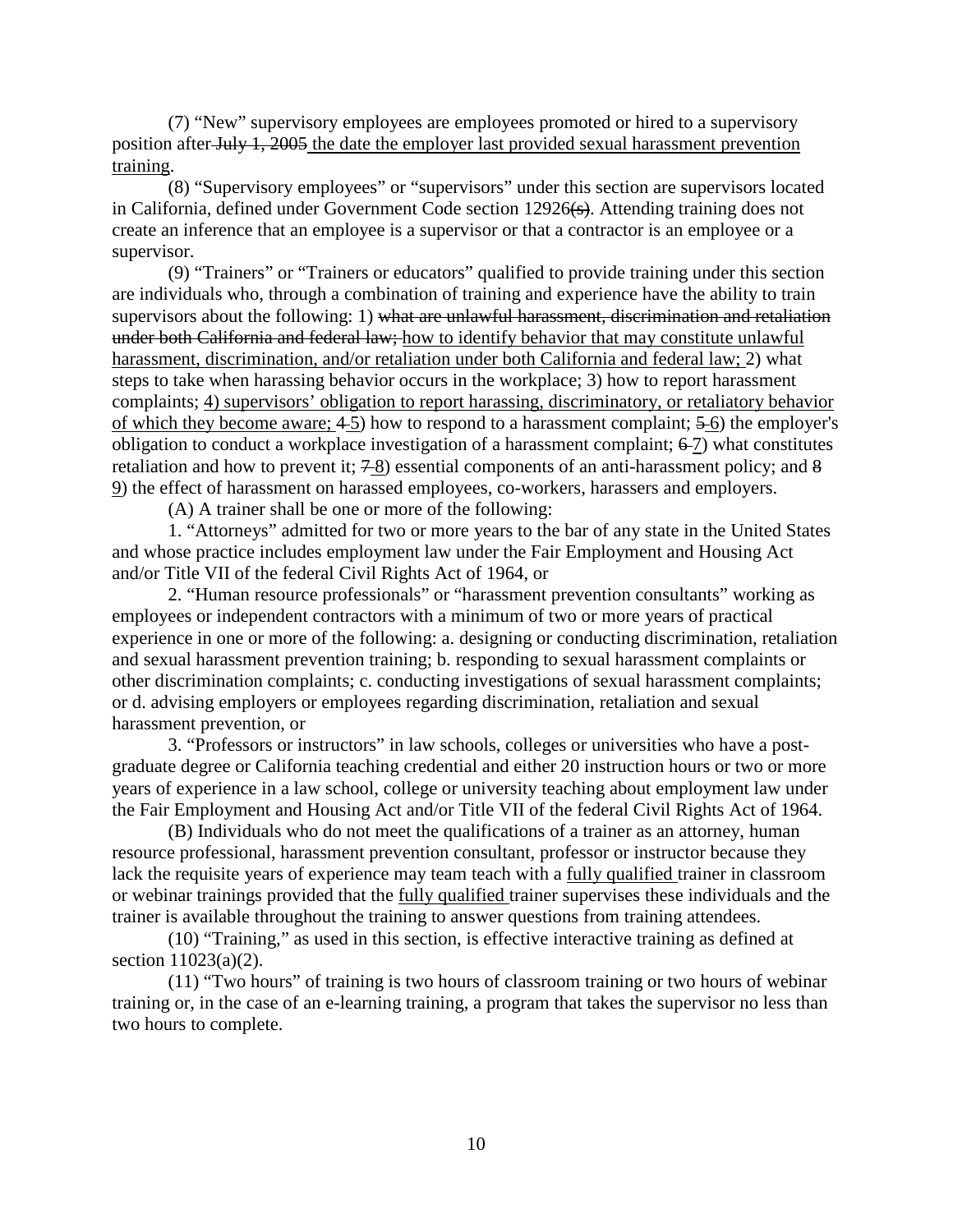(b) Training.

(1) Frequency of Training. An employer shall provide two hours of training, in the content specified in section 11023(c), once every two years, and may use either of the following methods or a combination of the two methods to track compliance.

(A) "Individual" Tracking. An employer may track its training requirement for each supervisory employee, measured two years from the date of completion of the last training of the individual supervisor.

(B) "Training year" tracking. An employer may designate a "training year" in which it trains some or all of its supervisory employees and thereafter must again retrain these supervisors by the end of the next "training year," two years later. Thus, supervisors trained in training year 2005 shall be retrained in 2007. For newly hired or promoted supervisors who receive training within six months of assuming their supervisory positions and that training falls in a different training year, the employer may include them in the next group training year, even if that occurs sooner than two years. An employer shall not extend the training year for the new supervisors beyond the initial two year training year. Thus, with this method, assume that an employer trained all of its supervisors in 2005 and sets 2007 as the next training year. If a new supervisor is trained in 2006 and the employer wants to include the new supervisor in its training year, the new supervisor would need to be trained in 2007 with the employer's other supervisors.

(2) Documentation of Training. To track compliance, An an employer shall keep documentation of the training it has provided its employees under this section for a minimum of two years to track compliance, including but not limited to the names of the supervisory employees trained, the date of training, the sign in sheet, a copy of all certificates of attendance or completion issued, the type of training, a copy of all written or recorded materials that comprise the training, and the name of the training provider and shall retain the records for a minimum of two years.

(3) Training at New Businesses. Businesses created after January 1, 2006, must provide training to supervisors within six months of their establishment and thereafter biennially. Businesses that expand to 50 employees and/or contractors, and thus become eligible under these regulations, must provide training to supervisors within six months of their eligibility and thereafter biennially.

(4) Training for New Supervisors. New supervisors shall be trained within six months of assuming their supervisory position and thereafter shall be trained once every two years, measured either from the individual or training year tracking method.

(5) Duplicate Training. A supervisor who has received training in compliance with this section within the prior two years either from a current, a prior, an alternate or a joint employer need only be given, be required to read and to acknowledge receipt of, the employer's antiharassment policy within six months of assuming the supervisor's new supervisory position or within six months of the employer's eligibility becoming a mandated sexual harassment training provider. That supervisor shall otherwise be put on a two year tracking schedule based on the supervisor's last training. The burden of establishing that the prior training was legally compliant with this section shall be on the current employer.

(6) Duration of Training. The training required by this section does not need to be completed in two consecutive hours. For classroom training or webinars, the minimum duration of a training segment shall be no less than half an hour. E-learning courses may include bookmarking features, which allow a supervisor to pause his or her individual training so long as the actual e-learning program is two hours.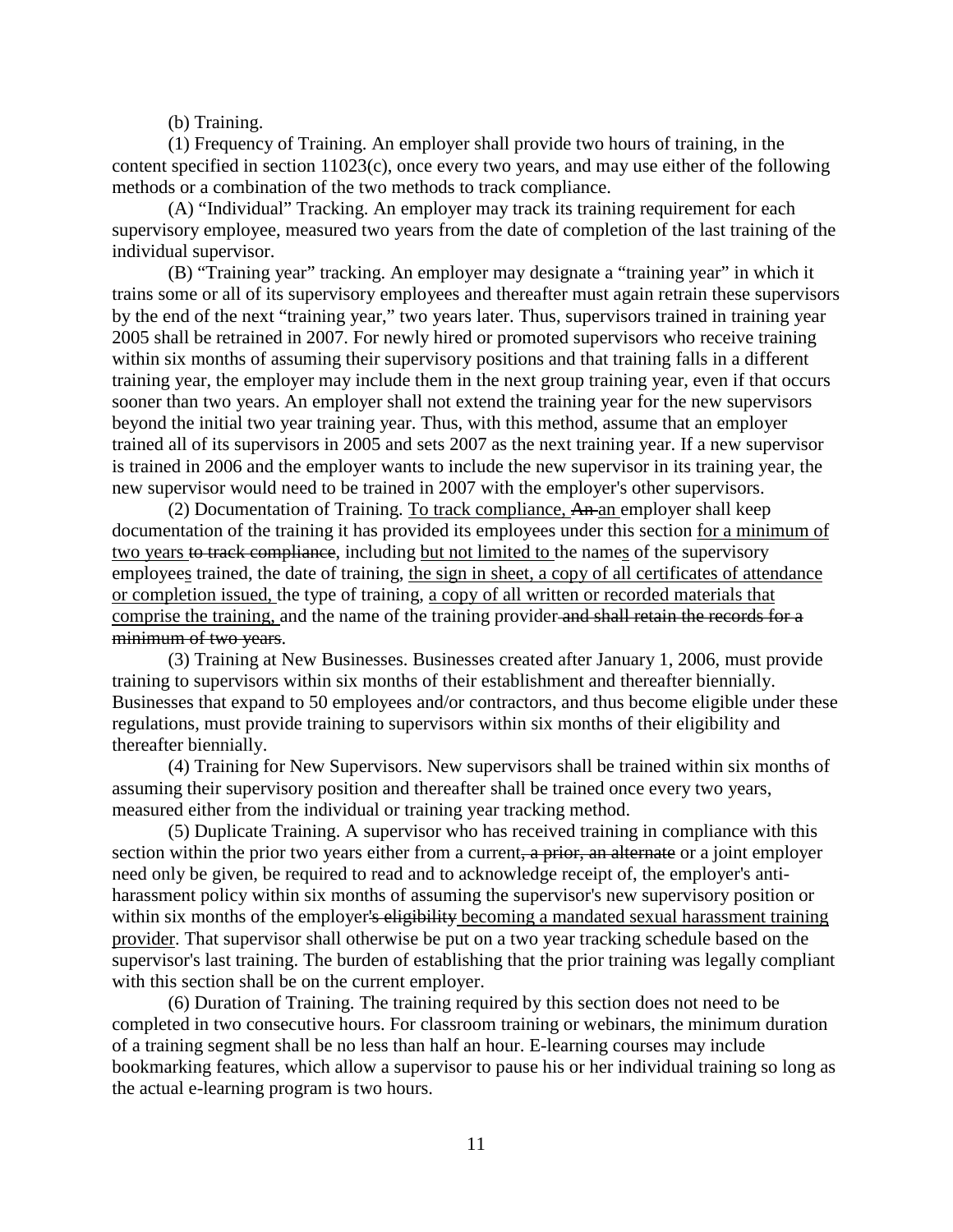(c) Objectives and Content.

(1) The learning objectives of the training mandated by California Government Code section 12950.1 shall be: 1) to assist California employers in changing or modifying workplace behaviors that create or contribute to "sexual harassment," as that term is defined in California and federal law; and 2) to develop, foster, and encourage a set of values in supervisory employees who complete mandated training that will assist them in preventing, and effectively responding to incidents of sexual harassment, and implementing mechanisms to promptly address and correct wrongful behavior.

(2) Towards that end, the training mandated by California Government Code section 12950.1, shall include, but is not limited to:

(1A) A definition of unlawful sexual harassment under the Fair Employment and Housing Act (FEHA) and Title VII of the federal Civil Rights Act of 1964. In addition to a definition of sexual harassment, an employer may provide a definition of and train about other forms of harassment covered by the FEHA, as specified at Government Code section 12940(j), and discuss how harassment of an employee can cover more than one basis.

(2 B) FEHA and Title VII statutory provisions and case law principles concerning the prohibition against and the prevention of unlawful sexual harassment, discrimination and retaliation in employment.

(3 C) The types of conduct that constitutes sexual harassment.

(4-D) Remedies available for sexual harassment victims in civil actions; potential employer/individual exposure/liability.

(5 E) Strategies to prevent sexual harassment in the workplace.

(F) Supervisors' obligation to report sexual harassment, discrimination, and retaliation of which they become aware.

(6 G) Practical examples, such as factual scenarios taken from case law, news and media accounts, hypotheticals based on workplace situations and other sources, which illustrate sexual harassment, discrimination and retaliation using training modalities such as role plays, case studies and group discussions.

(7 H) The limited confidentiality of the complaint process.

(8 I) Resources for victims of unlawful sexual harassment, such as to whom they should report any alleged sexual harassment.

 $(9-$ J) In addition to discussing strategies to prevent harassment, the training should also cover the steps necessary to take appropriate remedial measures to correct harassing behavior, which includes an The employer's obligation to conduct an effective workplace investigation of a harassment complaint.

 $(10-K)$  Training on what to do if the supervisor is personally accused of harassment.

(11 L) The essential elements of an anti-harassment policy and how to utilize it if a harassment complaint is filed. Either the employer's policy or a sample policy shall be provided to the supervisors. Regardless of whether the employer's policy is used as part of the training, the employer shall give each supervisor a copy of its anti-harassment policy and require each supervisor to read and to acknowledge receipt of that policy.

(d) Remedies.

A court may issue an order finding an employer failed to comply with Government Code section 12950.1 and order such compliance.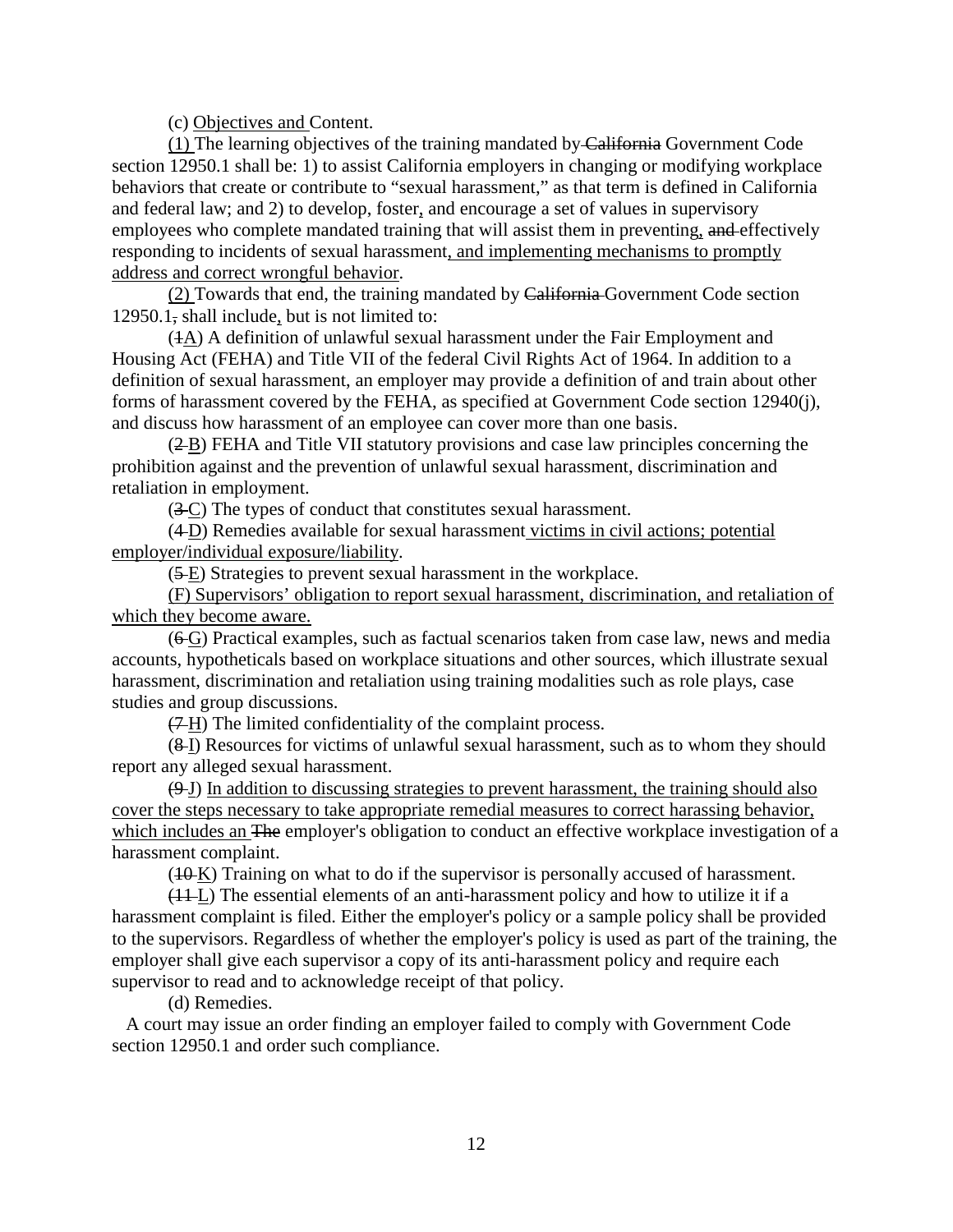(e) Compliance with section 12950.1 prior to effective date of Council regulations. An employer who has made a substantial, good faith effort to comply with section 12950.1 by completing training of its supervisors prior to the effective date of these regulations shall be deemed to be in compliance with section 12950.1 regarding training as though it had been done under these regulations.

(f) The Department of Fair Employment and Housing shall certify sexual harassment prevention training providers who wish to be certified for the purpose of providing training pursuant to Government Code section 12950.1. Any sexual harassment prevention training provider who makes training or training materials available for compensation may apply for certification from the Department. The Department shall issue a certificate to each sexual harassment prevention training provider upon certification. The term of certification shall be for a period of one year from the date of issue unless canceled, suspended, or revoked by the Department. The certificate may be renewed annually.

(1) Any sexual harassment prevention trainer or educator who provides instruction for purposes of Government Code section 12950.1 and seeks certification by the Department must meet the requirements set forth in section  $11024(a)(9)$  of this section.

(2) The Department shall review all sexual harassment prevention training materials before issuing a certification. No sexual harassment prevention training materials may be used by a certified provider without being approved by the Department. In order to be approved and certified by the Department, training materials must include the minimum requirements set forth in  $11024(c)(2)$  this section.

(3) On its Web site, the Department will post application materials and a fee schedule. Additionally, the Department will publish a referral list of all certified sexual harassment training providers on its Web site and transmit that list to each superior court in the state, including each court's alternative dispute resolution administrator, in sufficient quantity to allow the courts to provide a copy to each person referred to sexual harassment prevention training.

(A) The list shall include the name, business address, business telephone number, internet Web site address, e-mail address, and certificate number of each sexual harassment prevention training provider certified by the Department.

Note: Authority cited: Section 12935(a), Government Code. Reference: Sections 12926(q), 12940( $\frac{1}{1}$ )(5), 12950 and 12950.1, Government Code.

### **§ 11024.** Labor Organizations. (Reserved.)

### **Article 6 5. Sex Discrimination**

### **§ 11029. General Prohibition against Against Discrimination on the Basis of Sex.**

(a) Statutory Source. These regulations are adopted by the Fair Employment and Housing Council pursuant to sections 12935, 12940, 12943, and 12945 of the Government Code.

(b) Statement of Purpose. The purpose of the law against discrimination in employment because of sex is to eliminate the means by which individuals, by virtue of their sex, of the female sex have historically been relegated to inferior jobs, treated differently, paid less, stereotyped, subjected to conduct of a sexual nature, subjected to hostile work environments, or made to suffer other forms of adverse action, and to guarantee that in the future both sexes will enjoy equal employment benefits will be afforded regardless of the individual's sex.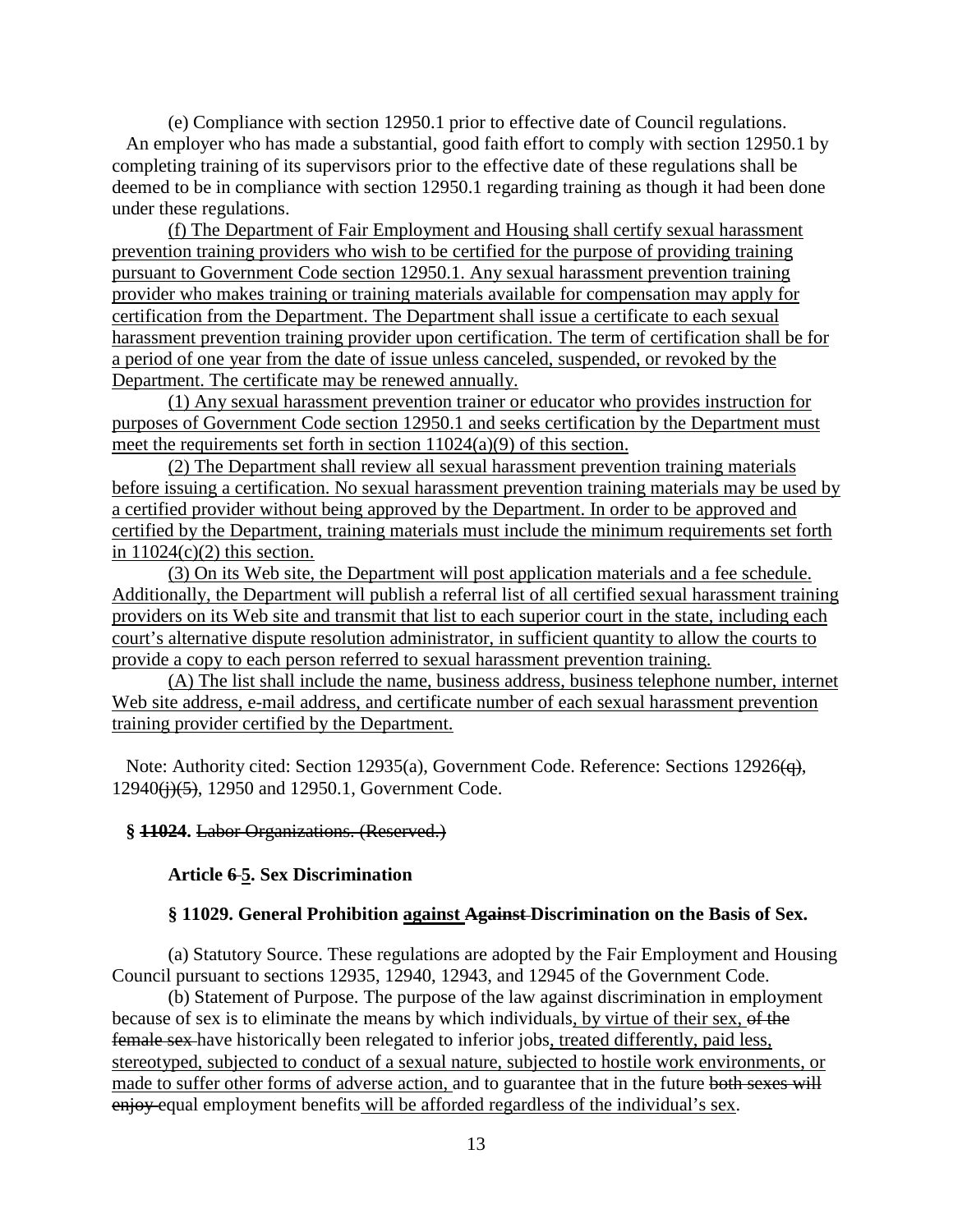(c) Incorporation of General Regulations. These regulations pertaining to discrimination on the basis of sex incorporate each of the provisions of Articles 1 and 2 of Subchapter 2, unless a provision is specifically excluded or modified.

 Note: Authority cited: Section 12935(a), Government Code. Reference: Sections 12920, 12921, 12940 and 12945, Government Code.

## **§ 11030. Definitions.**

(a) "Sex." An applicant's or employee's gender; however, nothing herein shall limit protections due an individual on account of pregnancy, childbirth, or related medical conditions. has the same definition as provided in Government Code section 12926, which includes, but is not limited to, pregnancy; childbirth; medical conditions related to pregnancy, childbirth, or breast feeding; gender identity; and gender expression.

(b) "Gender identity" means a person's identification as male, female, a gender different from the person's sex at birth, or transgender.

(c) "Gender expression" means a person's gender-related appearance or behavior, whether or not stereotypically associated with the person's sex at birth.

(d) "Transgender" is a general term that refers to a person whose gender identity differs from the person's sex at birth. A transgender person may or may not express a gender different from the social expectations of the sex assigned at birth. A transgender person may or may not identify as "transsexual."

(b-e) "Sex Stereotype-" means Anan assumption about a person's appearance or behavior, or about an individual's ability or inability to perform certain kinds of work based on a myth, social expectation, or generalization about the individual's gender sex.

Note: Authority cited: Section 12935(a), Government Code. Reference: Sections 12920, 12921, 12926, 12940, 12943 and 12945, Government Code.

# **§ 11031. Defenses.**

Once employment discrimination on the basis of sex has been established, an employer or other covered entity may prove one or more appropriate affirmative defenses as generally set forth in section 11010, including, but not limited to, the defense of Bona Fide Occupational Qualification (BFOQ).

(a) Among situations that will not justify the application of the BFOQ defense are the following:

(1) A correlation between individuals of one sex and physical agility or strength;

(2) A correlation between individuals of one sex and height;

(3) Customer preference for employees of one sex;

(4) The necessity for providing separate facilities for one sex; or

(5) The fact that members of one sex have traditionally been hired to perform the particular type of job.

(b) Personal privacy considerations may justify a BFOQ only where:

(1) The job requires an employee to observe other individuals in a state of nudity or to conduct body searches, and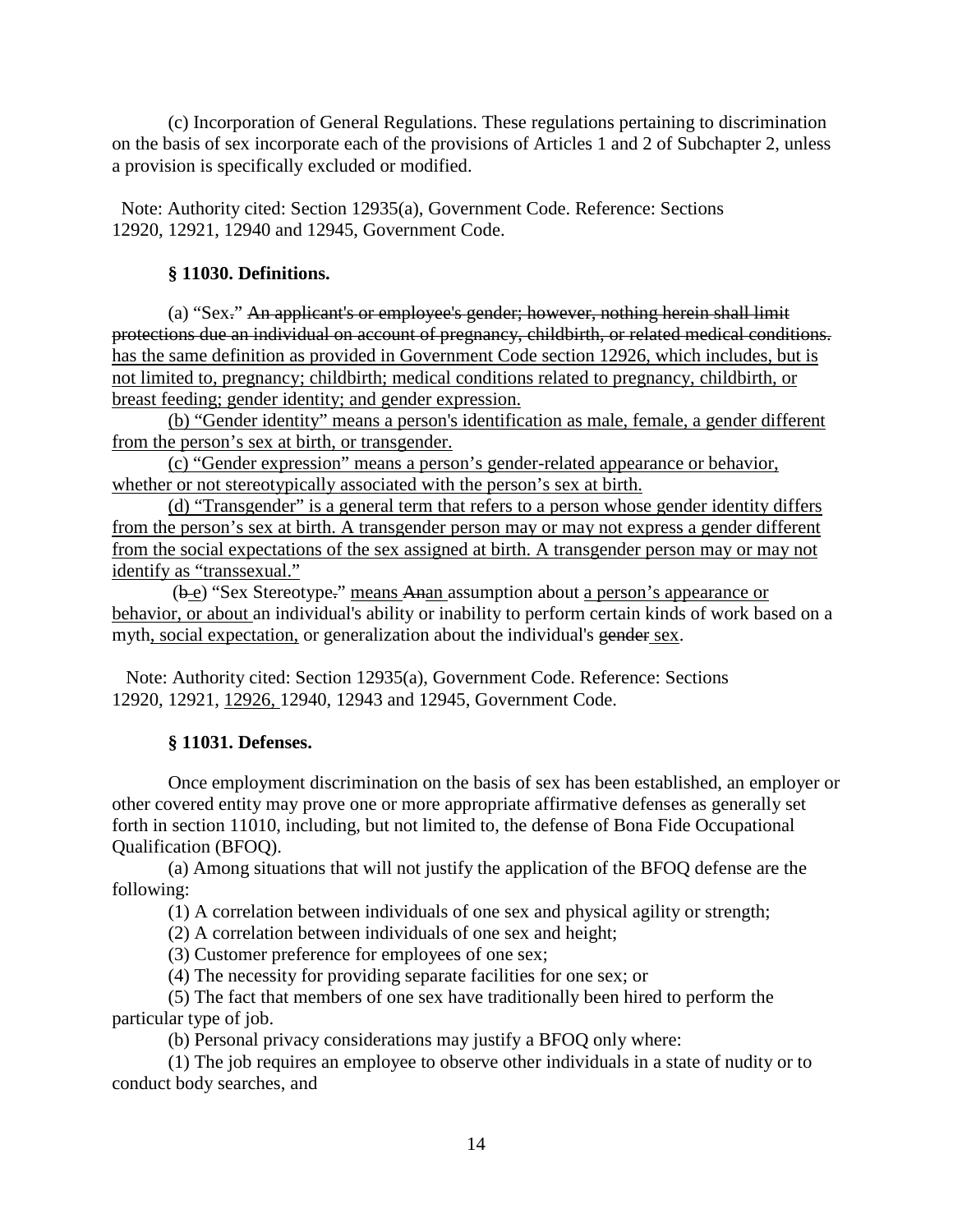(2) It would be offensive to prevailing social standards to have an individual of the opposite sex present, and

(3) It is detrimental to the mental or physical welfare of individuals being observed or searched to have an individual of the opposite sex present.

(c) Employers or other covered entities shall assign job duties and make other reasonable accommodations so as to minimize the number of jobs for which sex is a BFOQ.

(d) It is no defense to a complaint of harassment based on sex that the alleged harassing conduct was not motivated by sexual desire.

Note: Authority cited: Section 12935(a), Government Code. Reference: Sections 12920, 12921, 12940, 12943 and 12945, Government Code.

### **§ 11034. Terms, Conditions, and Privileges of Employment.**

(a) Compensation.

(1) Except as otherwise required or permitted by regulation, an employer or other covered entity shall not base the amount of compensation paid to an employee, in whole or in part, on the employee's sex.

(2) Equal Compensation for Comparable Work. (Reserved.)

(b) Fringe Benefits.

(1) It is unlawful for an employer to condition the availability of fringe benefits upon an employee's sex.

(2) Insofar as an employment practice discriminates against one sex, an employer or other covered entity shall not condition the availability of fringe benefits upon whether an employee is a head of household, principal wage earner, secondary wage earner, or of other similar status.

(3) Except where otherwise required by state law, an employer or other covered entity shall not require unequal employee contributions by similarly situated male and female employees to fringe benefit plans, nor shall different amounts of basic benefits be established under fringe benefit plans for similarly situated male and female employees.

(4) It shall be unlawful for an employer or other covered entity to have a pension or retirement plan that establishes different optional or compulsory retirement ages based on the sex of the employee.

(c) Lines of Progression.

(1) It is unlawful for an employer or other covered entity to classify a job as male or female or to maintain separate lines of progression or separate seniority lists based on sex unless it is justified by a permissible defense. For example, a line of progression or seniority system is unlawful that:

(A) Prohibits a female from applying for a job labeled "male" or for a job in a "male" line of progression, and vice versa; or

(B) Prohibits a male scheduled for layoff from displacing a less senior female on a "female" seniority list, and vice versa.

(2) An employer or other covered entity shall provide equal opportunities to all employees for upward mobility, promotion, and entrance into all jobs for which they are qualified. However, nothing herein shall prevent an employer or other covered entity from implementing mobility programs to accelerate the promotability promotion of underrepresented groups.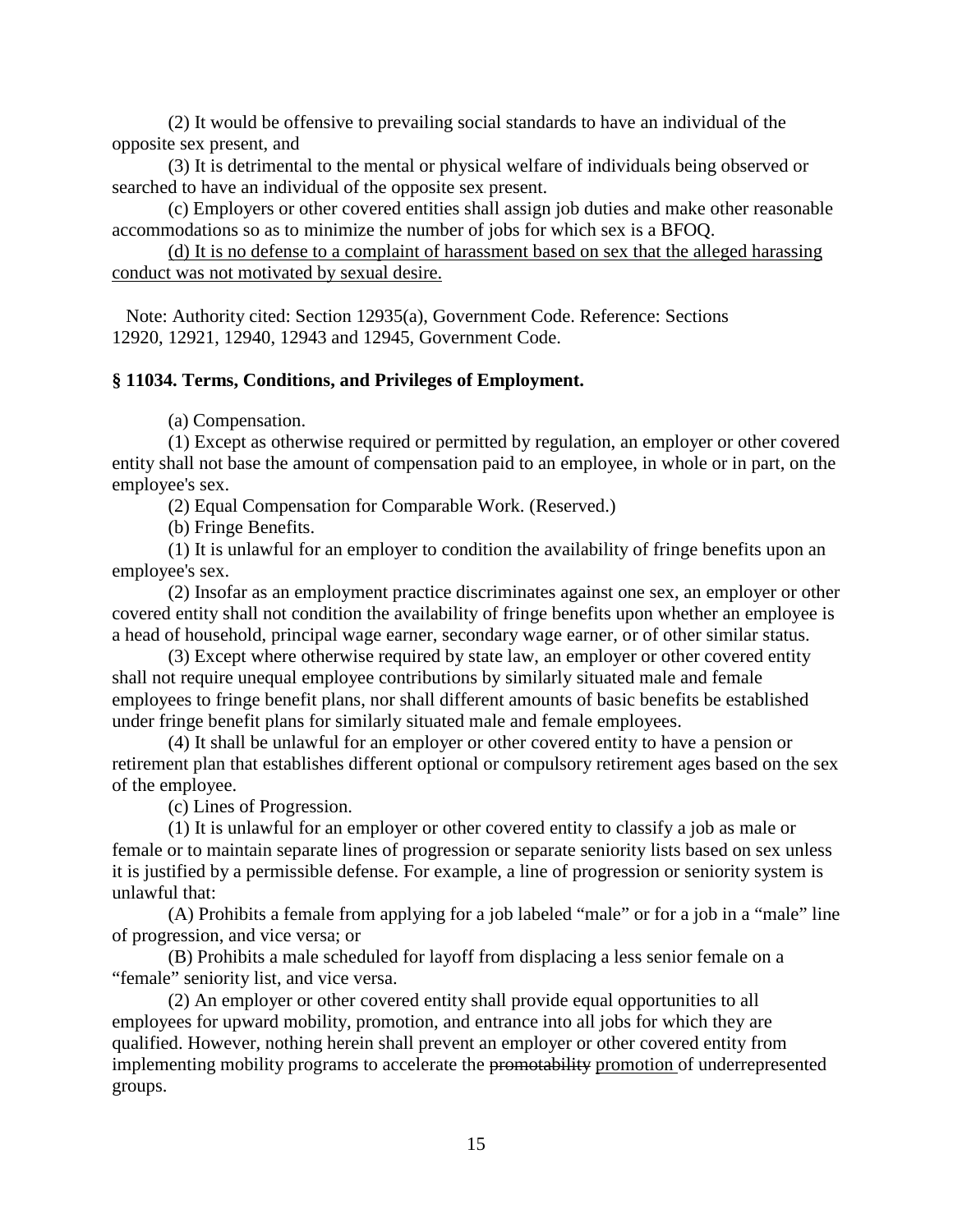(d) Dangers to Health, Safety, or Reproductive Functions.

(1) If working conditions pose a greater danger to the health, safety, or reproductive functions of applicants or employees of one sex than to individuals of the other sex working under the same conditions, the employer or other covered entity shall make reasonable accommodation to:

(A) Upon the request of an employee of the more endangered sex, transfer the employee to a less hazardous or strenuous position for the duration of the greater danger, unless it can be demonstrated that the transfer would impose an undue hardship on the employer; or

(B) Alter the working conditions so as to eliminate the greater danger, unless it can be demonstrated that the modification would impose an undue hardship on the employer. Alteration of working conditions includes, but is not limited to, acquisition or modification of equipment or devices and extension of training or education.

(2) An employer or other covered entity may require an applicant or employee to provide a physician's certification that he or she is endangered by the working conditions.

(3) The existence of a greater risk for employees of one sex than the other shall not justify a BFOQ defense.

(4) An employer may not discriminate against members of one sex because of the prospective application of this subsection.

(5) With regard to protections due on account of pregnancy, childbirth, or related medical conditions, see Section section 11035.

(6) Nothing in this subsection shall be construed to limit the rights or obligations set forth in Labor Code Section section 6300 et seq.

(e) Working Conditions.

(1) Where rest periods are provided, equal rest periods must be provided to employees of both sexes.

(2) Equal access to comparable and adequate toilet facilities shall be provided to employees of both sexes. This requirement shall not be used to justify any discriminatory employment decision.

(3) Support services and facilities, such as clerical assistance and office space, shall be provided to employees without regard to the employee's sex.

(4) Job duties shall not be assigned according to sex stereotypes.

(5) It is unlawful for an employer or other covered entity to refuse to hire, employ or promote, or to transfer, discharge, dismiss, reduce, suspend, or demote an individual of one sex and not the other on the grounds that the individual is not sterilized or refuses to undergo sterilization.

(6) It shall be lawful for an employer or labor organization to provide or make financial provision for childcare services of a custodial nature for its employees or members who are responsible for the care of their minor children.

(f) Interpersonal Conduct and Appearance Sexual Harassment.

(1) Sexual harassment is unlawful as defined in section 11091 11019(b), and includes verbal, physical, and visual harassment, as well as unwanted sexual advances. An employer may be liable for sexual harassment even when the harassing conduct was not motivated by sexual desire. A person alleging sexual harassment is not required to sustain a loss of tangible job benefits in order to establish harassment.

Sexually harassing conduct may be either "quid pro quo" or "hostile work environment" sexual harassment: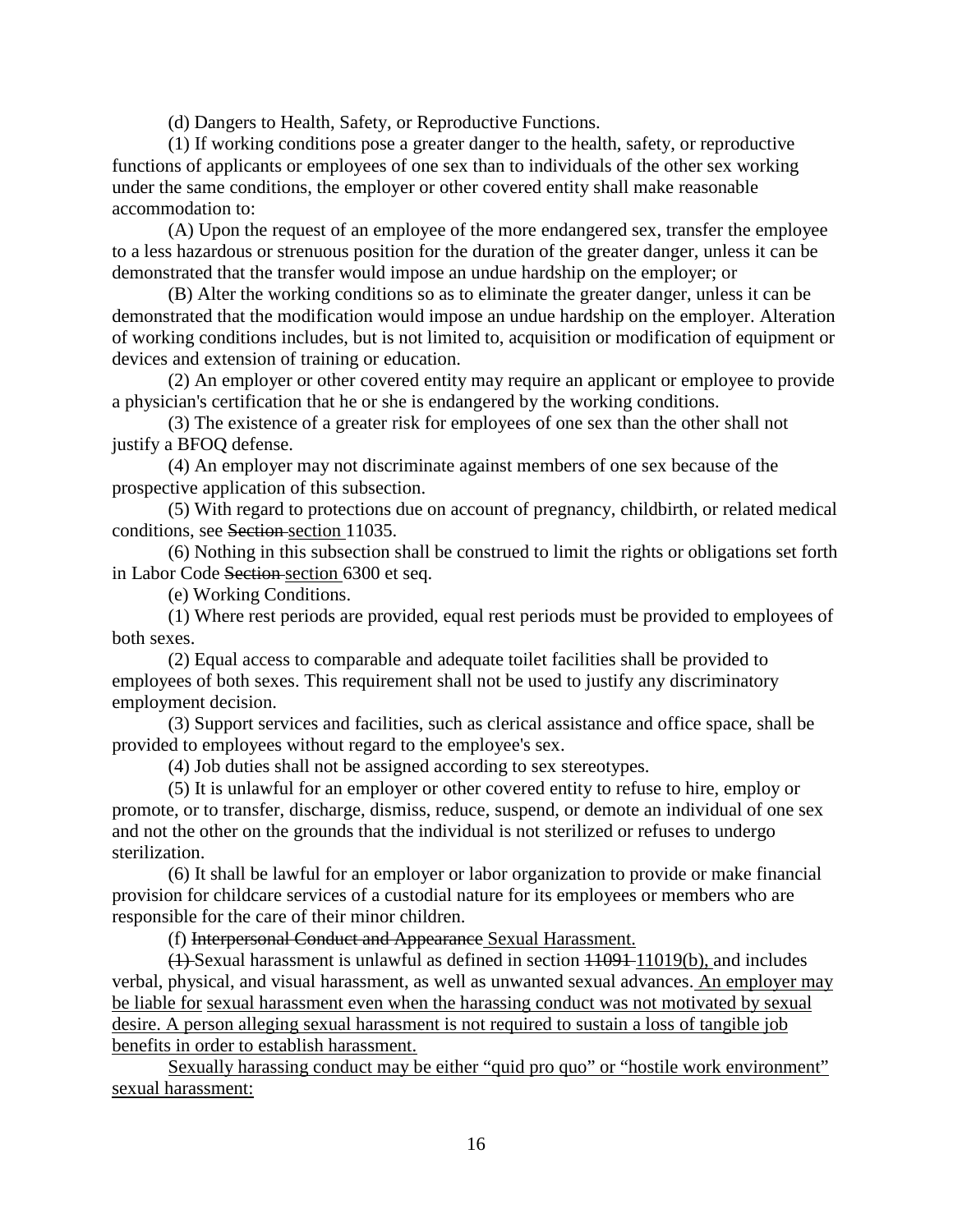(1) "Quid pro quo" (Latin for "this for that") sexual harassment is characterized by explicit or implicit conditioning of a job or promotion on an applicant or employee's submission to sexual advances or other conduct based on sex.

(2) Hostile work environment sexual harassment occurs when unwelcome comments or conduct based on sex unreasonably interfere with an employee's work performance or create an intimidating, hostile, or offensive work environment.

(A) The harassment must be severe or pervasive such that it alters the conditions of the victim's employment and creates an abusive working environment. A single, unwelcomed act of harassment may be sufficiently severe so as to create an unlawful hostile work environment. To be unlawful, the harassment must be both subjectively and objectively severe or pervasive.

(B) A person may allege harassment even though the offensive conduct has not been directed at him or her, regardless of the gender or sexual orientation of the perpetrator.

(C) An employer or other covered entity may be liable for sexual harassment committed by a supervisor, coworker, or third party.

1. An employer or other covered entity is strictly liable for the harassing conduct of its supervisors and managers, regardless of whether the employer or other covered entity knew or should have known of the harassment.

2. An employer or other covered entity is liable for harassment of an employee, applicant, or independent contractor, perpetrated by an employee other than an agent or supervisor, if the entity or its agents or supervisors knows or should have known of the harassment and fails to take immediate and appropriate corrective action.

3. An employer or other covered entity is liable for the sexually harassing conduct of nonemployees where the employer, or its agents or supervisors, knows or should have known of the conduct and fails to take immediate and appropriate corrective action.

4. An employee who harasses a co-employee is personally liable for the harassment, regardless of whether the employer knew or should have known of the conduct and/or failed to take appropriate corrective action.

 $(2-\bar{g})$  Physical Appearance, Grooming, and Dress Standards. It is lawful for an employer or other covered entity to impose upon an applicant or employee physical appearance, grooming or dress standards. However, if such a standard discriminates on the basis of sex and if it also significantly burdens the individual in his or her employment, it is unlawful.

Note: Authority cited: Section 12935(a), Government Code. Reference: Sections 12920, 12921 and 12940, Government Code; *Meritor Savings Bank v Vinson* (1986) 477 US 57, 67-68; *Harris v Forklift Systems* (1993) 510 US 17, 23; *Faragher v. City of Boca Raton* (1998) 524 US 775, 787-788; *Lyle v Warner Bros*. (2006) 38 Cal.4th 264, 273; *Fisher v San Pedro Peninsula Hosp.* (1989) 214 Cal.App.3d 590, 608; *Miller v. Dept. of Corrections* (2005) 36 Cal.4th 446.

# **Article 6A. Sex Discrimination: Pregnancy, Childbirth or Related Medical Conditions**

# **§ 11035. Definitions.**

The following definitions apply only to this article:

(a) "Affected by pregnancy" means that because of pregnancy, childbirth, or a related medical condition, or "a condition related to pregnancy, childbirth, or a related medical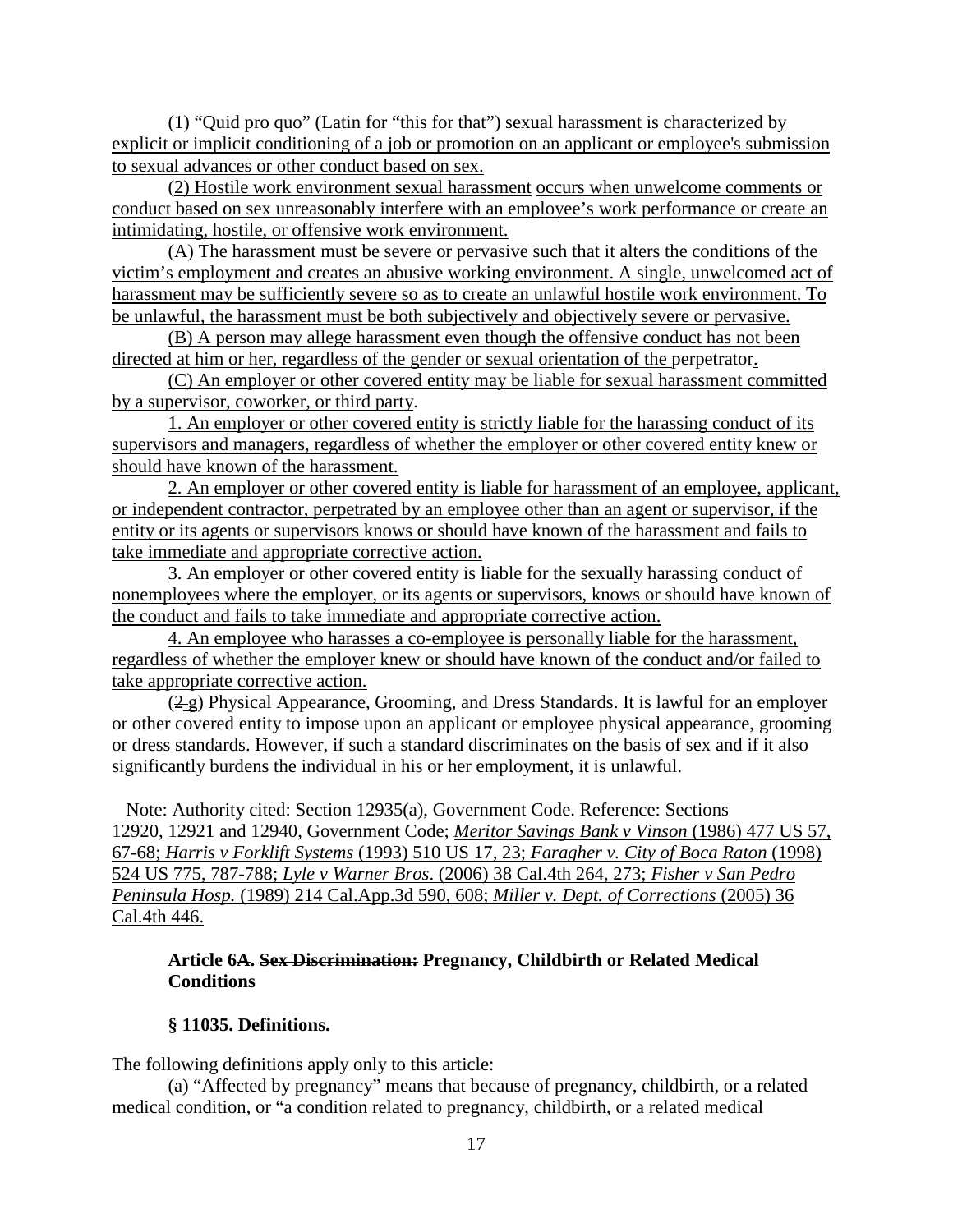condition," as set forth in Government Code section 12945, it is medically advisable for an employee to transfer or otherwise to be reasonably accommodated by her employer.

(b) "Because of pregnancy" means due to an employee's actual pregnancy, childbirth or a related medical condition.

(c) "CFRA" means the Moore-Brown-Roberti Family Rights Act of 1993. (California Family Rights Act, Gov. Code §§ 12945.1 and 12945.2.) "CFRA leave" means family care or medical leave as those leaves are defined at section 11087.

(d) A "condition related to pregnancy, childbirth, or a related medical condition," as set forth in Government Code section 12945, means a physical or mental condition intrinsic to pregnancy or childbirth that includes, but is not limited to, lactation. Generally lactation without medical complications is not a disabling related medical condition requiring pregnancy disability leave, although it may require transfer to a less strenuous or hazardous position or other reasonable accommodation.

(e) A "covered entity" is any person (as defined in Government Code section 12925), labor organization, apprenticeship training program, training program leading to employment, employment agency, governing board of a school district, licensing board or other entity to which the provisions of Government Code sections 12940, 12943, 12944 or 12945 apply.

(f) A woman is "disabled by pregnancy" if, in the opinion of her health care provider, she is unable because of pregnancy to perform any one or more of the essential functions of her job or to perform any of these functions without undue risk to herself, to her pregnancy's successful completion, or to other persons. An employee also may be considered to be disabled by pregnancy if, in the opinion of her health care provider, she is suffering from severe morning sickness or needs to take time off for: prenatal or postnatal care; bed rest; gestational diabetes; pregnancy-induced hypertension; preeclampsia; post-partum depression; childbirth; loss or end of pregnancy; or recovery from childbirth, loss or end of pregnancy. The preceding list of conditions is intended to be non-exclusive and illustrative only.

(g) An "eligible female employee" is an employee who qualifies for coverage under her employer's group health plan. An employee's pregnancy, childbirth or related medical conditions are not lawful bases to make an employee ineligible for coverage.

(h) "Employer," as used in these regulations, except for section 11036, is any employer with five or more full or part time employees, who is an employer within the meaning of Government Code section 12926, and section 11008(a), of these regulations. "Employer" includes the state of California, counties, and any other political or civil subdivision of the state and cities, regardless of the number of employees.

(i) "Employment in the same position" means employment in, or reinstatement to, the position that the employee held prior to reasonable accommodation, transfer, or disability leave because of pregnancy.

(j) "Employment in a comparable position" means employment in a position that is virtually identical to the employee's position held prior to reasonable accommodation, transfer, or disability leave in terms of pay, benefits, and working conditions, including privileges, perquisites, and status. The position must involve the same or substantially similar duties and responsibilities, which must entail substantially equivalent skill, effort, responsibility, and authority. It must be performed at the same or geographically proximate worksite from the employee's prior position and ordinarily has the same shift or the same or an equivalent work schedule.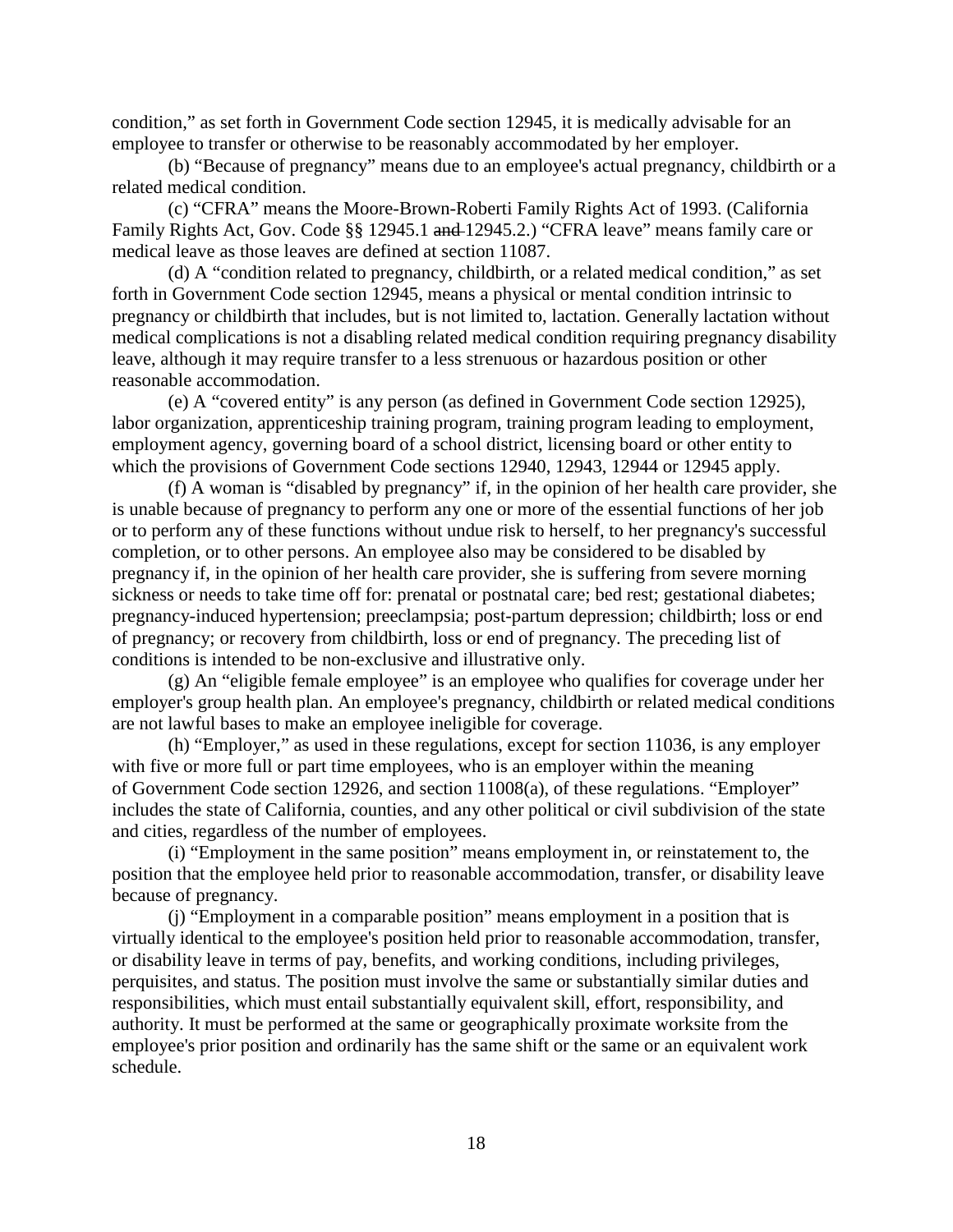(k) "FMLA" means the federal Family and Medical Leave Act of 1993, 29 U.S.C. § 2601, et seq., and its implementing regulations, 29 Code of Federal Regulations, part 825. "FMLA leave" means family care or medical leave taken pursuant to FMLA. (29 C.F.R. § 825.)

(*l*) "Four months" means the equivalent of four months of the employee's normally scheduled work months number of days the employee would normally work within four calendar months (one-third of a year equaling 17 1/3 weeks), if the leave is taken continuously, following the date the pregnancy disability leave commences. If an employee's schedule varies from month to month, a monthly average of the hours worked over the four months prior to the beginning of the leave shall be used for calculating the employee's normal work month.

(m) "Group health plan" means medical coverage provided by the employer for its employees, as defined, as of the effective date of these regulations (December 30, 2012), in the Internal Revenue Code of 1986 at section 5000(b)(1).

(n) "Health care provider" means:

(1) A medical or osteopathic doctor, physician, or surgeon, licensed in California, or in another state or country, who directly treats or supervises the treatment of the applicant's or employee's pregnancy, childbirth or a related medical condition, or "a condition related to pregnancy, childbirth, or a related medical condition," as set forth in Government Code section 12945, or

(2) A marriage and family therapist or acupuncturist, licensed in California or in another state or country, or any other persons who meet the definition of "others capable of providing health care services" under FMLA and its implementing regulations, including nurse practitioners, nurse midwives, licensed midwives, clinical psychologists, clinical social workers, chiropractors, physician assistants, who directly treats or supervises the treatment of the applicant's or employee's pregnancy, childbirth or a related medical condition, or "a condition related to pregnancy, childbirth, or a related medical condition," as set forth in Government Code section 12945, or

(3) A health care provider from whom an employer or a group health plan's benefits manager will accept medical certification of the existence of a health condition to substantiate a claim for benefits.

(o) "Intermittent leave" means leave taken in separate periods of time because of pregnancy, rather than for one continuous period of time. Examples of intermittent leave include leave taken on an occasional basis for medical appointments, or leave taken several days at a time over a period of several months for purposes related to pregnancy, childbirth or a related medical condition.

(p) "Medical certification" means a written communication, as specified in section 11050(b)(6) and (b)(7), from the employee's health care provider to the employer stating that the employee is disabled because of pregnancy or that it is medically advisable for the employee to be transferred to a less strenuous or hazardous position or duties or otherwise to be reasonably accommodated.

(q) "Perceived pregnancy" is means being regarded or treated by an employer or other covered entity as being pregnant or having a related medical condition.

(r) "Pregnancy disability leave" is any leave, whether paid or unpaid, taken by an employee for any period(s) up to a total of four months during which she is disabled by pregnancy.

(s) "Reasonable accommodation" of an employee affected by pregnancy is any change in the work environment or in the way a job is customarily done that is effective in enabling an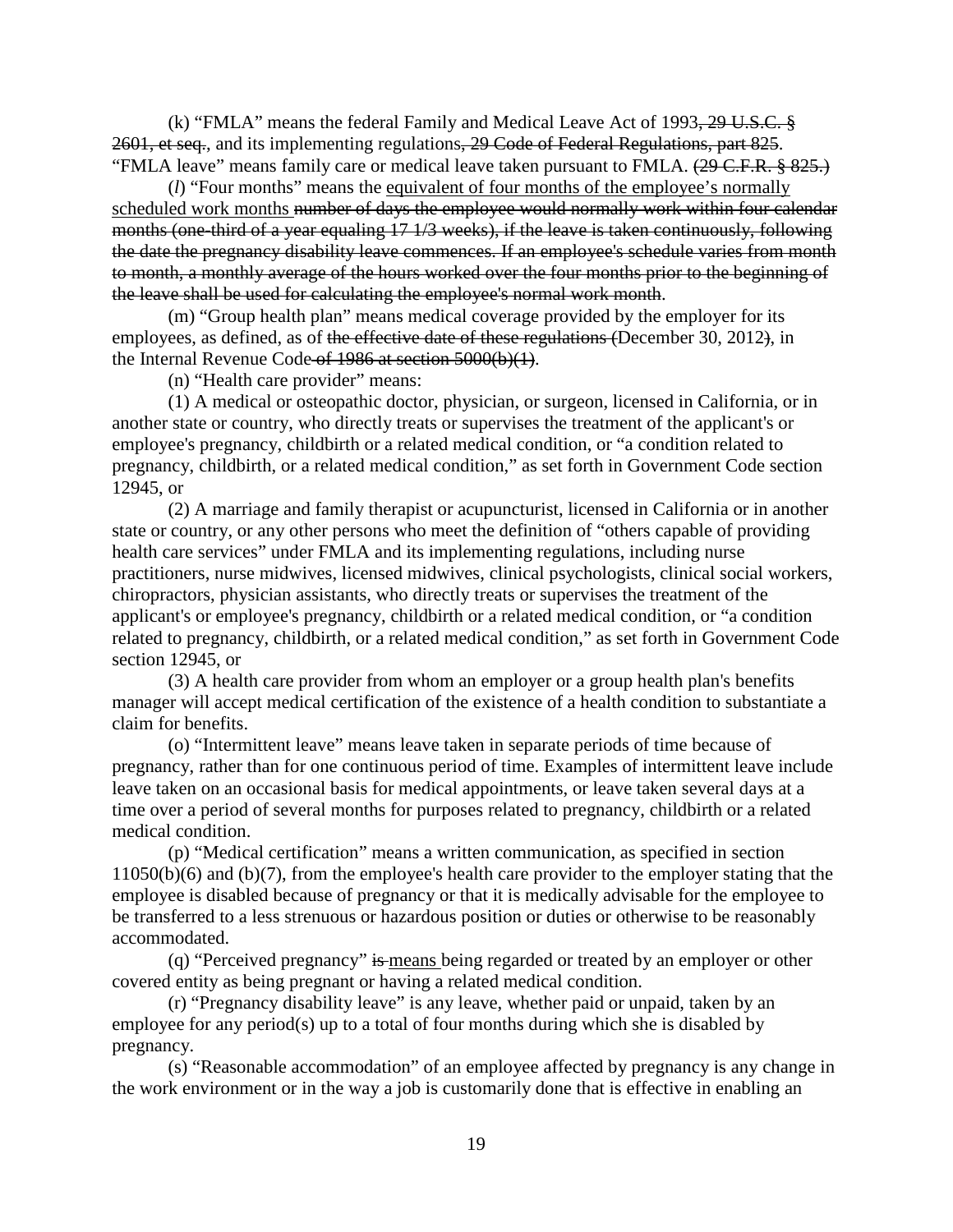employee to perform the essential functions of a job. Reasonable accommodation may include, but is not limited to an employer:

(1) modifying work practices or policies;

(2) modifying work duties;

(3) modifying work schedules to permit earlier or later hours, or to permit more frequent breaks (e.g., to use the restroom);

(4) providing furniture (e.g., stools or chairs) or acquiring or modifying equipment or devices; or

(5) providing a reasonable amount of break time and use of a room or other location in close proximity to the employee's work area to express breast milk in private as set forth in the Labor Code section 1030 et seq.

(t) "Reduced work schedule" means permitting an employee to work less than the usual number of hours per work week, or hours per work day.

(u) A "related medical condition" is any medically recognized physical or mental condition related to pregnancy, childbirth or recovery from pregnancy or childbirth. This term includes, but is not limited to, lactation-related medical conditions such as mastitis; gestational diabetes; pregnancy-induced hypertension; preeclampsia; post-partum depression; loss or end of pregnancy; or recovery from loss or end of pregnancy.

(v) "Transfer" means reassigning temporarily an employee affected by pregnancy to a less strenuous or hazardous position or to less strenuous or hazardous duties.

Note: Authority cited: Section 12935(a), Government Code. Reference: Sections 12926, 12940, 12943, 12944, 12945, 12945.1 and 12945.2, Government Code; Family and Medical Leave Act, (FMLA) 29 U.S.C. §2601, et seq. and FMLA regulations, 29 C.F.R. § 825; Title VII of the federal Civil Rights Act of 1964, 42 U.S.C. §2000e; and *J.E. Robinson v. Fair Employment & Housing Com*. (1992) 2 Cal. 4th 226.

## **§ 11036. Prohibition Against against Harassment.**

As set forth in Government Code sections 12926 and 12940, it is an unlawful employment practice for any employer with one or more employees or other covered entities to harass an employee or applicant because of pregnancy or perceived pregnancy.

Note: Authority cited: Section 12935(a), Government Code. Reference: Sections 12926, 12940 and 12945, Government Code.

## **§ 11039. Responsibilities of Employers.**

(a) Employer Obligations

(1) Except as excused by a permissible defense, it is unlawful for any employer to:

(A) refuse to hire or employ an applicant because of pregnancy or perceived pregnancy;

(B) refuse to select an applicant or employee for a training program leading to employment or promotion because of pregnancy or perceived pregnancy;

(C) refuse to promote an employee because of pregnancy or perceived pregnancy;

(D) bar or to discharge an applicant or employee from employment or from a training program leading to employment or promotion because of pregnancy or perceived pregnancy;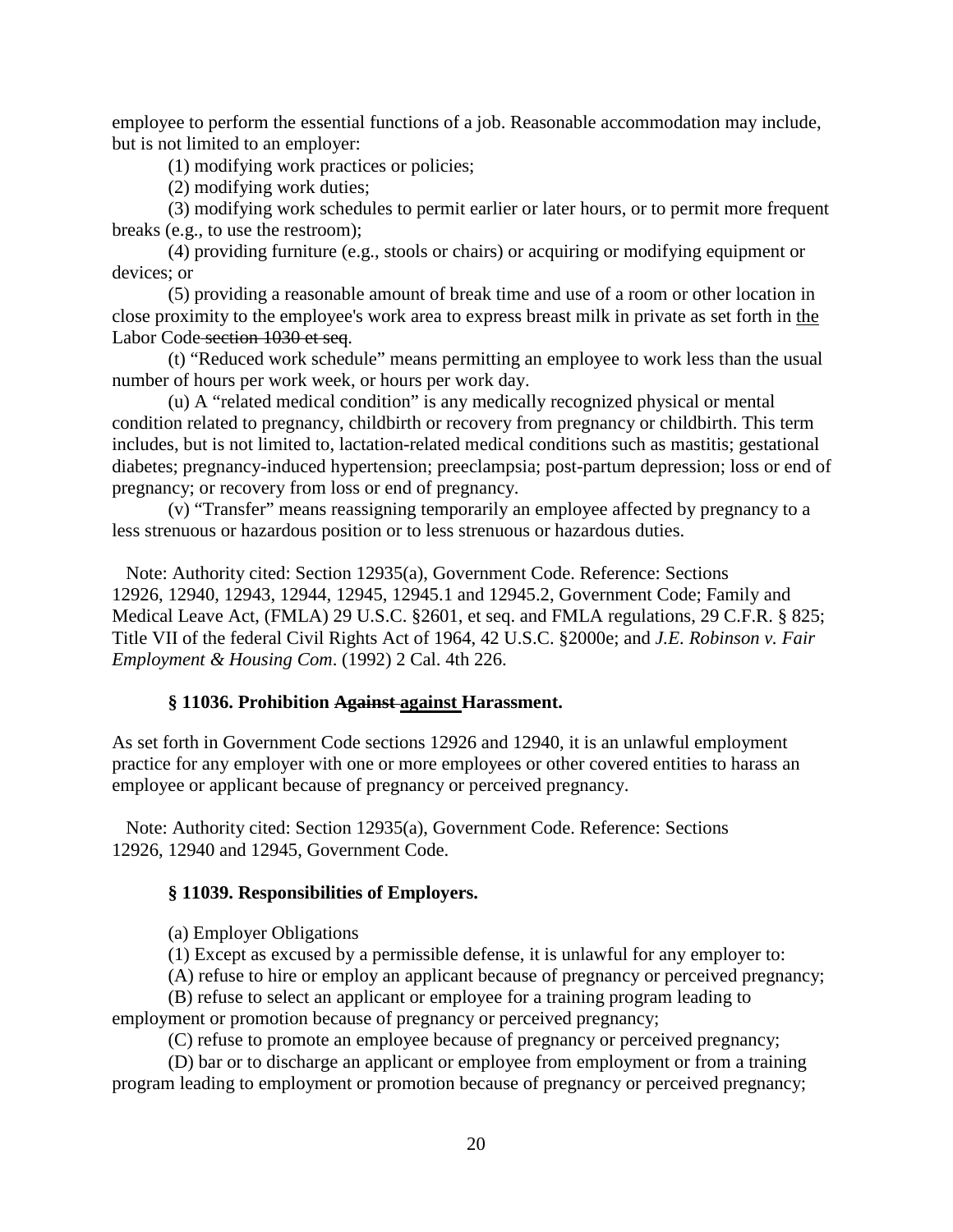(E) discriminate against an applicant or employee in terms, conditions or privileges of employment because of pregnancy or perceived pregnancy;

(F) harass an applicant or employee because of pregnancy or perceived pregnancy, as set forth in section 11036;

(G) transfer an employee affected by pregnancy over her objections to another position, except as provided in section  $11041(c)$ , below. Nothing in this section prevents an employer from transferring an employee for the employer's legitimate operational needs unrelated to the employee's pregnancy or perceived pregnancy;

(H) require an employee to take a leave of absence because of pregnancy or perceived pregnancy when the employee has not requested leave;

(I) retaliate, discharge, or otherwise discriminate against an applicant or employee because she has opposed employment practices forbidden under the FEHA or because she has filed a complaint, testified, or assisted in any proceeding under the FEHA; or

(J) otherwise discriminate against an applicant or employee because of pregnancy or perceived pregnancy by any practice that is prohibited on the basis of sex.

(2) Except as excused by a permissible defense, it is unlawful for any employer to:

(A) refuse to provide employee benefits for pregnancy as set forth at section 11044 below, if the employer provides such benefits for other temporary disabilities;

(B) refuse to maintain and to pay for coverage under a group health plan for an eligible employee who takes pregnancy disability leave, as set forth at section 11044-below, under the same terms and conditions that would have been provided if the employee had not taken leave;

(C) refuse to provide reasonable accommodation for an employee or applicant affected by pregnancy as set forth at section 11040 below;

(D) refuse to transfer an employee affected by pregnancy as set forth at section 11041 below;

(E) refuse to grant an employee disabled by pregnancy a pregnancy disability leave, as set forth at section 11042-below; or

(F) deny, interfere with, or restrain an employee's rights to reasonable accommodation, to transfer or to take pregnancy disability leave under Government Code section 12945, including retaliating against the employee because she has exercised her right to reasonable accommodation, to transfer or to take pregnancy disability leave.

(b) Permissible defenses, as defined at section 11010, include a bona fide occupational qualification, business necessity or where the practice is otherwise required by law.

Note: Authority cited: Section 12935(a), Government Code. Reference: Sections 12926, 12940 and 12945, Government Code; Pregnancy Discrimination Act of 1978 (P.L. 95- 555, 42 U.S.C. §2000e, §701(k)), an amendment to Title VII of the federal Civil Rights Act of 1964 (42 U.S.C. §2000e et seq.); *Cal. Federal Sav. and Loan Ass'n v. Guerra* 479 U.S. 272 <del>[107</del>] S.Ct. 683, 93 L.Ed.2d 613].

#### **§ 11040. Reasonable Accommodation.**

(a) It is unlawful for an employer to deny a request for reasonable accommodation made by an employee affected by pregnancy if:

(1) The employee's request is based on the advice of her health care provider that reasonable accommodation is medically advisable; and

(2) The requested accommodation is reasonable.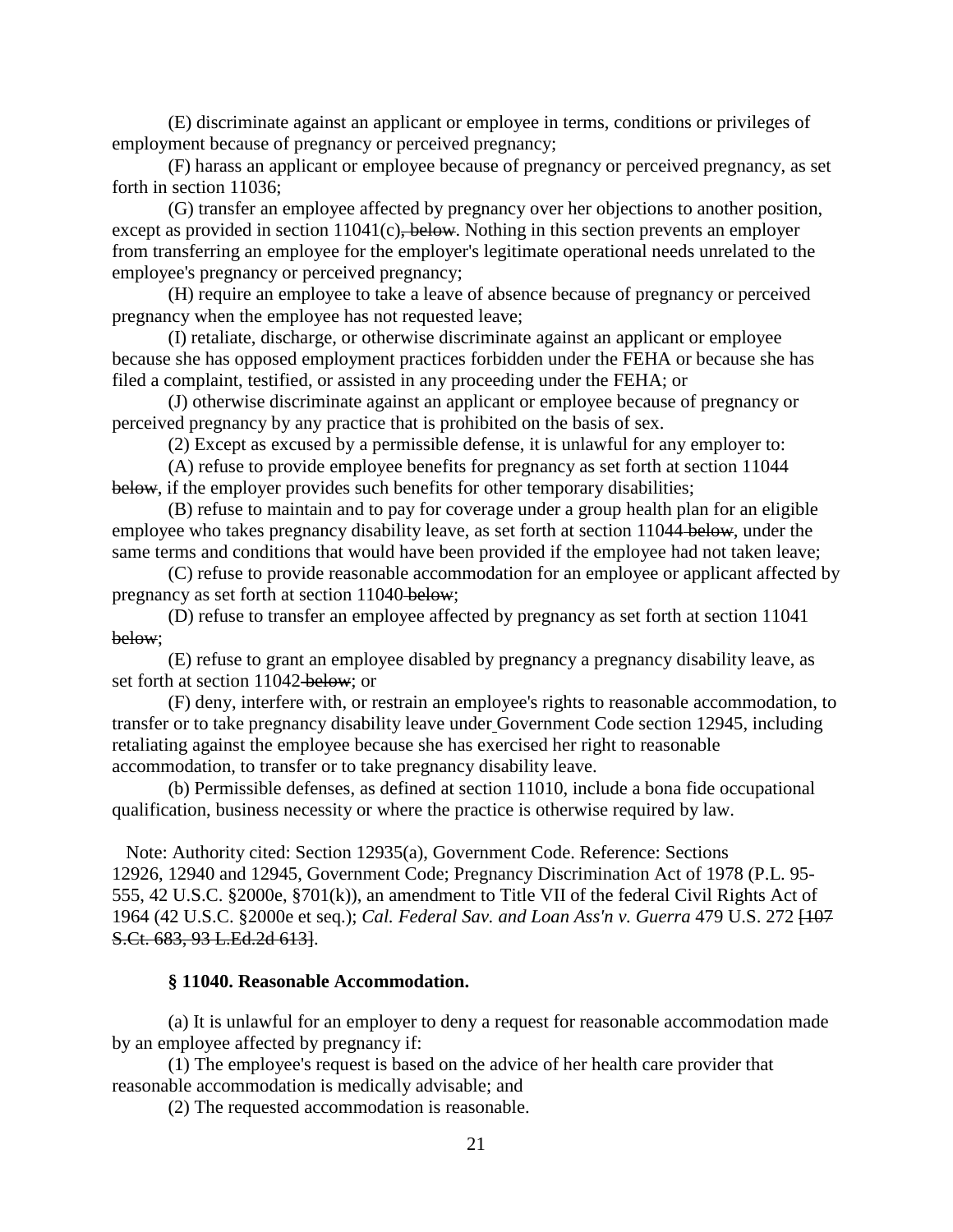(A) Whether an accommodation is reasonable is a factual determination to be made on a case-by-case basis, taking into consideration such factors, including but not limited to, the employee's medical needs, the duration of the needed accommodation, the employer's legally permissible past and current practices, and other such factors, under the totality of the circumstances.

(B) The employee and employer shall engage in a good faith interactive process to identify and implement the employee's request for reasonable accommodation as set forth in section  $11050(a)$ , below.

(b) When a reasonable accommodation, such as a change of work duties or job restructuring, is granted, it shall not affect the employee's independent right to take up to four months for pregnancy disability leave. If the requested reasonable accommodation, however, involves a reduction in hours worked such as a reduced work schedule, or intermittent leave, the employer may consider this as a form of pregnancy disability leave and deduct the hours from the employee's four month leave entitlement.

(c) An employer may, but need not, require a medical certification substantiating the employee's need for reasonable accommodation, as set forth in sections 11049(a) and (b), and 11050(b).

Note: Authority cited: Section 12935(a), Government Code. Reference: Sections 12926 and 12945, Government Code.

#### **§ 11041. Transfer.**

(a) Transfer - All Employers

(1) It is unlawful for an employer who has a policy, practice, or collective bargaining agreement requiring or authorizing the transfer of temporarily disabled employees to less strenuous or hazardous positions or duties for the duration of the disability, including disabilities or conditions resulting from on-the-job injuries, to fail to apply the policy, practice or collective bargaining agreement to transfer an employee who is disabled by pregnancy and who so requests.

(2) It is unlawful for an employer to deny the request of an employee affected by pregnancy to transfer provided that:

(A) The employee's request is based on the advice of her health care provider that a transfer is medically advisable; and

(B) Such transfer can be reasonably accommodated by the employer. To provide a transfer, an employer need not create additional employment that the employer would not otherwise have created, discharge another employee, violate the terms of a collective bargaining agreement, transfer another employee with more seniority, or promote or transfer any employee who is not qualified to perform the new job. An employer may accommodate a pregnant employee's transfer request by transferring another employee, but there is no obligation to do so.

(C) An employer may, but need not, require a medical certification substantiating the employee's need for transfer, as set forth in sections 11049(a) and (b), and 11050(b).

(b) Burden of Proof

The burden shall be on the employer to prove, by a preponderance of the evidence, that such transfer cannot be reasonably accommodated for one or more of the enumerated reasons listed in section  $11041(a)(2)$ .

(c) Transfer to Accommodate Intermittent Leave or a Reduced Work Schedule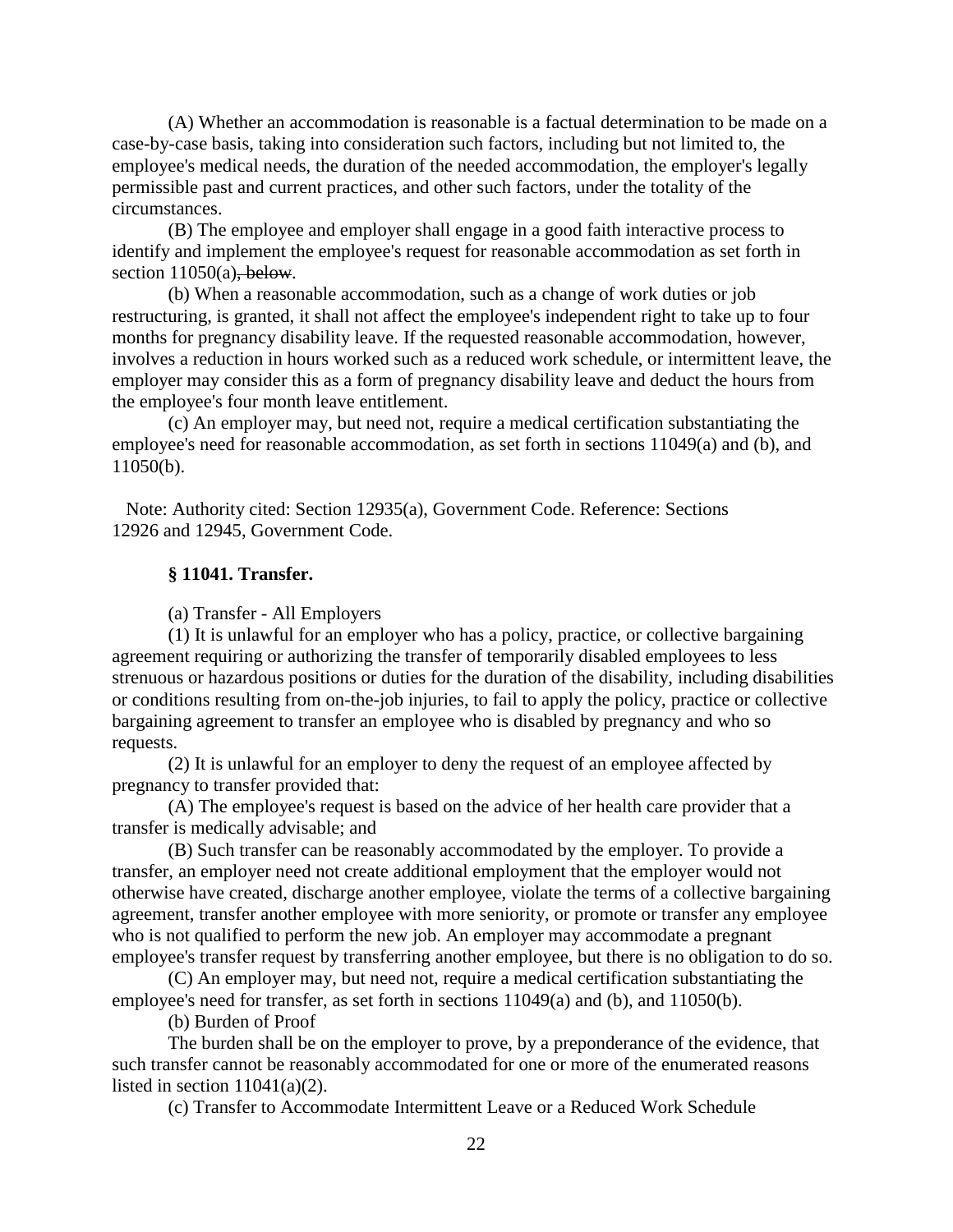If an employee's health care provider provides medical certification that an employee has a medical need to take intermittent leave or leave on a reduced work schedule because of pregnancy, the employer may require the employee to transfer temporarily to an available alternative position that meets the needs of the employee. The employee must meet the qualifications of the alternative position. The alternative position must have the equivalent rate of pay and benefits, and must better accommodate the employee's leave requirements than her regular job, but does not have to have equivalent duties.

(d) Right to Reinstatement After after Transfer

When the employee's health care provider certifies that there is no further medical advisability for the transfer, intermittent leave, or leave on a reduced work schedule, the employer must reinstate the employee to her same or comparable position in accordance with the requirements of section 11043.

Note: Authority cited: Section 12935(a), Government Code. Reference: Section 12945, Government Code; FMLA, 29 U.S.C. §2601, et seq. and FMLA regulations, 29 C.F.R. §825.

#### **§ 11042. Pregnancy Disability Leave.**

The following provisions apply to leave taken for disability because of pregnancy.

(a) Four-Month Leave Requirement for all Employers

All employers must provide a leave of up to four months, as needed, for the period(s) of time an employee is actually disabled because of pregnancy, even if an employer has a policy or practice that provides less than four months of leave for other similarly situated, temporarily disabled employees. Pregnancy disability leave does not need to be taken in one continuous period of time.

(1) Employees are eligible for up to four months of leave per pregnancy, not per year. A "four month leave" means time off for the number of days or hours the employee would normally work within four calendar months (one-third of a year or 17 1/3 weeks). For a full time employee who works 40 hours per week, "four months" means 693 hours of leave entitlement, based on 40 hours per week times 17 1/3 weeks.

(2) "Four months" means time off for the number of days or hours the employee would normally work within four calendar months. For employees who work more or less than 40 hours per week, or who work on variable work schedules, the number of working days that constitutes four months is calculated on a pro rata or proportional basis.

(A) For example, for an employee who works 20 hours per week, "four months" means 346.5 hours of leave entitlement. For an employee who normally works 48 hours per week, "four months" means 832 hours of leave entitlement.

(B) Leave on an intermittent leave or a reduced work schedule.

An employer may account for increments of intermittent leave using an increment no greater than the shortest period of time that the employer uses to account for use of other forms of leave, provided it is not greater than one hour. For example, if an employer accounts for sick leave in 30-minute increments and vacation time in one-hour increments, the employer must account for pregnancy disability leave in increments of 30 minutes or less. If an employer accounts for other forms of leave in two-hour increments, the employer must account for pregnancy disability leave in increments no greater than one hour.

(C) If a holiday falls within a week taken as pregnancy disability leave, the week is nevertheless counted as a week of pregnancy disability leave. If, however, the employer's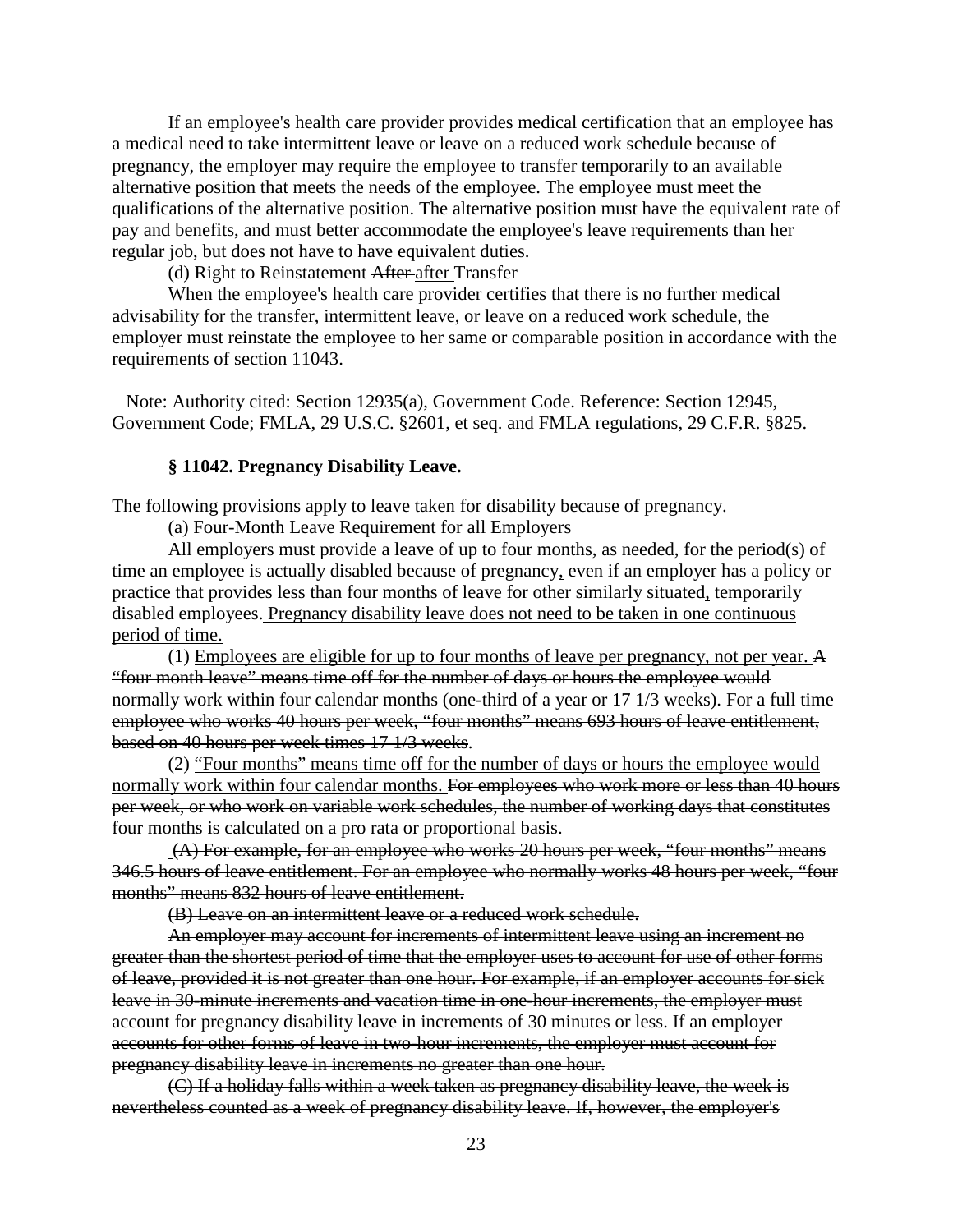business activity has temporarily ceased for some reason and employees generally are not expected to report for work for one or more weeks, (e.g., a school closing for two weeks for the Christmas/New Year holiday or summer vacation or an employer closing the plant for retooling), the days the employer's activities have ceased do not count against the employee's pregnancy disability leave entitlement.

(3) For employees who take pregnancy disability leave for a continuous four-month period, the four months normally is calculated based on the calendar months during which the leave is taken. Although all pregnant employees are eligible for up to four months of leave, if that leave is taken in one period of time, taking intermittent or reduced work schedule throughout an employee's pregnancy will differentially affect the number of hours remaining that an employee is entitled to take pregnancy disability leave leading up to and after childbirth, depending on the employee's regular work schedule.

(A) For example, an employee who commences pregnancy disability leave on January 1 would be expected to return to work on May 1.a full-time employee, who normally works a 40 hour work week is entitled to 693 working hours of leave. If that employee takes 180 hours of intermittent leave throughout her pregnancy, she would still be entitled to take 513 hours, or approximately three months leading up to and after her childbirth.

(B) If an employee's schedule varies from week to week to such an extent that an employer is unable to determine with any certainty how many hours the employee would otherwise have worked (but for the taking of pregnancy disability leave) in a four-month period, a weekly average of the hours scheduled over the 12 months prior to the beginning of the leave (including any hours for which the employee took leave of any type) would be used for calculating the employee's pregnancy disability leave entitlement. In contrast, a part-time employee who normally works 20 hours per week, would be entitled to 346.5 hours of leave. If that employee takes intermittent leave of 180 hours throughout her pregnancy, she would be entitled to only 166.5 more hours of leave, approximately two months of leave, leading up to and after her childbirth.

(4) Intermittent leave or a reduced-work-schedule leave

(A) Minimum Duration

Leave may be taken intermittently or on a reduced work schedule when an employee is disabled because of pregnancy, as determined by the health care provider of the employee. An employer may account for increments of intermittent leave using the shortest period of time that the employer's payroll system uses to account for other forms of leave, provided it is not greater than one hour, as set forth in section  $11042(a)(24)(BE)$ .

(B) Although all pregnant employees are eligible for up to four months of disability leave if that leave is taken in one continuous period of time, taking an intermittent leave or a reduced work schedule will affect the amount of time remaining of the four month total allotment.

(C) For the purposes of quantifying the amount of intermittent leave or a reduced-workschedule leave to which an eligible employee is entitled, "four months" is calculated on a pro rata or proportional basis, based on four months equaling 17 1/3 weeks (one-third of a year). For example, for a full-time employee who works 40 hours per week, "four months" means 693 hours or leave entitlement, based on 40 hours per week times 17 1/3 weeks.

(D) If an employee takes leave on an intermittent or reduced work schedule, only the amount of leave actually taken may be counted toward the four months of leave to which the employee is entitled. For example, if an employee needs to be on bed rest that requires an absence from work of two hours a week, only those two hours may be charged against the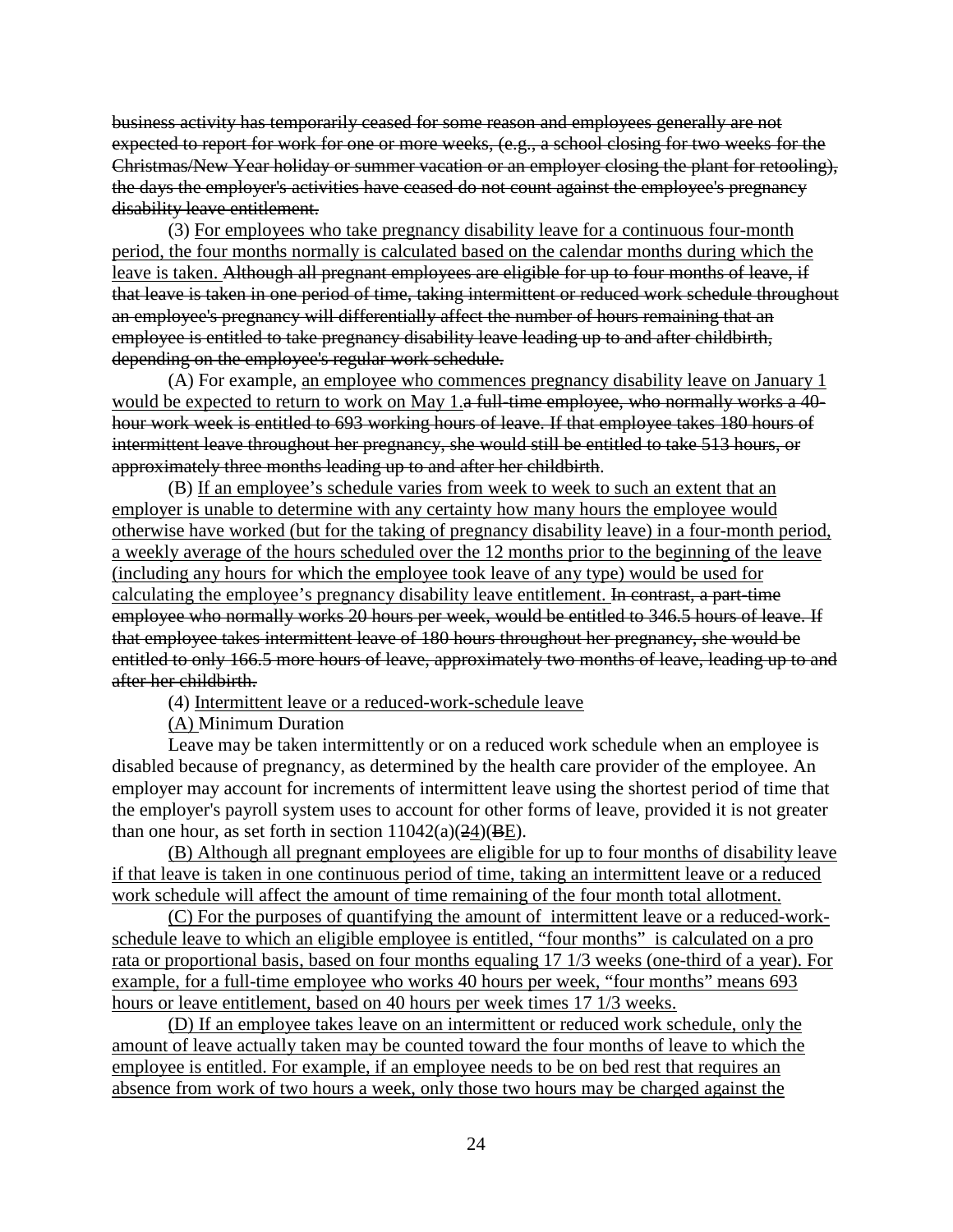employee's pregnancy disability leave entitlement. If an employee needs leave intermittently or on a reduced leave schedule for planned medical treatment, then the employee must make a reasonable effort to schedule the treatment so as not to disrupt unduly the employer's operations.

(E) Leave on an intermittent leave or a reduced work schedule.

An employer may account for increments of intermittent leave using an increment no greater than the shortest period of time that the employer uses to account for use of other forms of leave, provided it is not greater than one hour. For example, if an employer accounts for sick leave in 30-minute increments and vacation time in one-hour increments, the employer must account for pregnancy disability leave in increments of 30 minutes or less. If an employer accounts for other forms of leave in two-hour increments, the employer must account for pregnancy disability leave in increments no greater than one hour.

(5) If a holiday falls within a week taken as pregnancy disability leave, the week is nevertheless counted as a week of pregnancy disability leave. If, however, the employer's business activity has temporarily ceased for some reason and employees generally are not expected to report for work for one or more weeks (i.e. a school closing for two weeks for Christmas/New Year holiday or summer vacation or an employer closing the plant for retooling), the days the employer's activities have ceased do not count against the employee's pregnancy disability leave entitlement. Similarly, if an employee uses pregnancy disability leave in increments of less than one week, the fact that a holiday may occur within a week in which an employee partially takes leave does not count against the employee's pregnancy disability leave entitlement unless the employee was otherwise scheduled and expected to work during the holiday.

(b) Employers wWith More Generous Leave Policies

If an employer has a more generous leave policy for similarly situated employees with other temporary disabilities than is required for pregnancy purposes under these regulations, the employer must provide the more generous leave to employees temporarily disabled by pregnancy. If the employer's more generous leave policy exceeds four months, the employer's return policy after taking the leave would govern, not the return rights specified in these regulations.

(c) Denial of Leave is an Unlawful Employment Practice

It is an unlawful employment practice for an employer to refuse to grant pregnancy disability leave to an employee disabled by pregnancy, who satisfies the leave request requirements stated in Government Code section 12945.

(1) who has provided the employer with reasonable advance notice of the medical need for the leave, and

(2) whose health care provider has advised that the employee is disabled by pregnancy. The employer may require medical certification of the medical advisability of the leave, as set forth in sections  $11049(a)$  and  $(b)$ , and  $11050(b)$ .

Note: Authority cited: Section 12935(a), Government Code. Reference: Sections 12940 and 12945, Government Code; FMLA, 29 U.S.C. § 2601, et seq. and FMLA regulations, 29 C.F.R. § 825; *Cal. Federal Sav. and Loan Ass'n v. Guerra* (1987) 479 U.S. 272 <del>[107 S.Ct.</del> 683, 93 L.Ed.2d 613].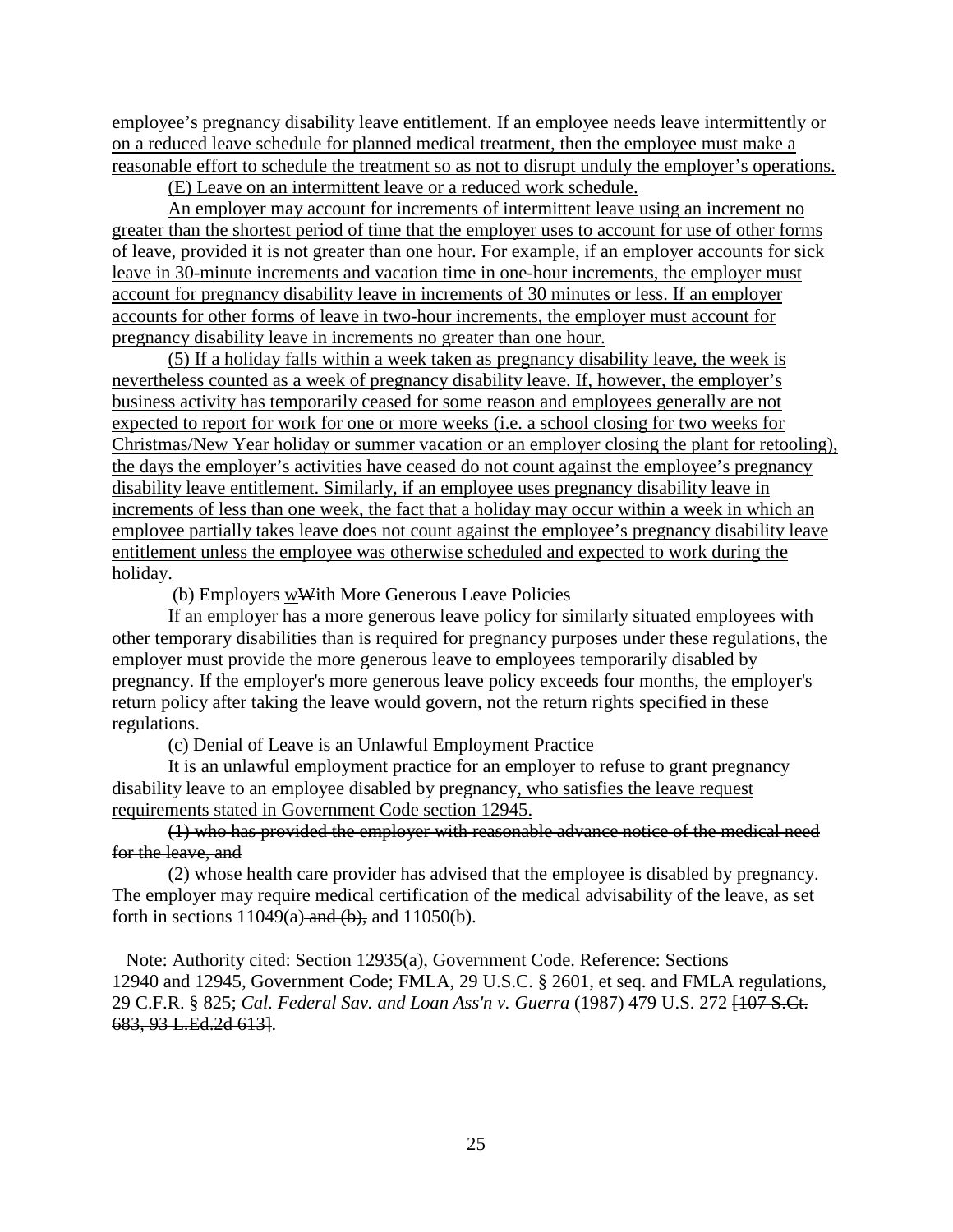### **§ 11043. Right to Reinstatement from Pregnancy Disability Leave.**

The following rules apply to reinstatement from any leave or transfer taken for disability because of pregnancy.

(a) Guarantee of Reinstatement

An employee who exercises her right to take pregnancy disability leave is guaranteed a right to return to the same position, or, if the employer is excused by section  $11043(c)(1)$ , to a comparable position, and the employer shall provide the guarantee in writing upon request of the employee. It is an unlawful employment practice for any employer, after granting a requested pregnancy disability leave or transfer, to refuse to honor its guarantee of reinstatement unless the refusal is justified by the defenses below in subdivisions  $(c)(1)$  and  $(c)(2)$ . If the employee takes intermittent leave or a reduced work schedule, only one written guarantee of reinstatement is required.

(b) Refusal to Reinstate

(1) Definite Date of Reinstatement

Where a definite date of reinstatement has been agreed upon at the beginning of the leave or transfer, a refusal to reinstate is established if the Department or employee proves, by a preponderance of the evidence, that the leave or transfer was granted by the employer and that the employer failed to reinstate the employee to the same position or, where applicable, to a comparable position, by the date agreed upon, as specified below in subdivisions (c)(1) and  $(c)(2)$ .

(2) Change in Date of Reinstatement

If the reinstatement date differs from the employer's and the employee's original agreement or if no agreement was made, the employer shall reinstate the employee within two business days, or, when two business days is not feasible, reinstatement shall be made as soon as it is possible for the employer to expedite the employee's return, after the employee notifies the employer of her readiness to return to the same, or, where applicable, a comparable position, as specified below in subdivisions  $(c)(1)$  and  $(c)(2)$ .

(c) Permissible Defenses - Employment Would Have Ceased

(1) Right to Reinstatement to the Same Position

An employee has no greater right to reinstatement to the same position or to other benefits and conditions of employment than those rights she would have had if she had been continuously at work during the pregnancy disability leave or transfer period. This is true even if the employer has given the employee a written guarantee of reinstatement.

A refusal to reinstate the employee to her same position or duties is justified if the employer proves, by a preponderance of the evidence, that the employee would not otherwise have been employed in her same position at the time reinstatement is requested for legitimate business reasons unrelated to the employee taking pregnancy disability leave or transfer (such as a layoff pursuant to a plant closure).

(2) Right to Reinstatement to a Comparable Position

An employee has no greater right to reinstatement to a comparable position or to other benefits and conditions of employment than an employee who has been continuously employed in another position that is being eliminated. If the employer is excused from reinstating the employee to her same position, or with the same duties, a refusal to reinstate the employee to a comparable position is justified if the employer proves, by a preponderance of the evidence, either of the following: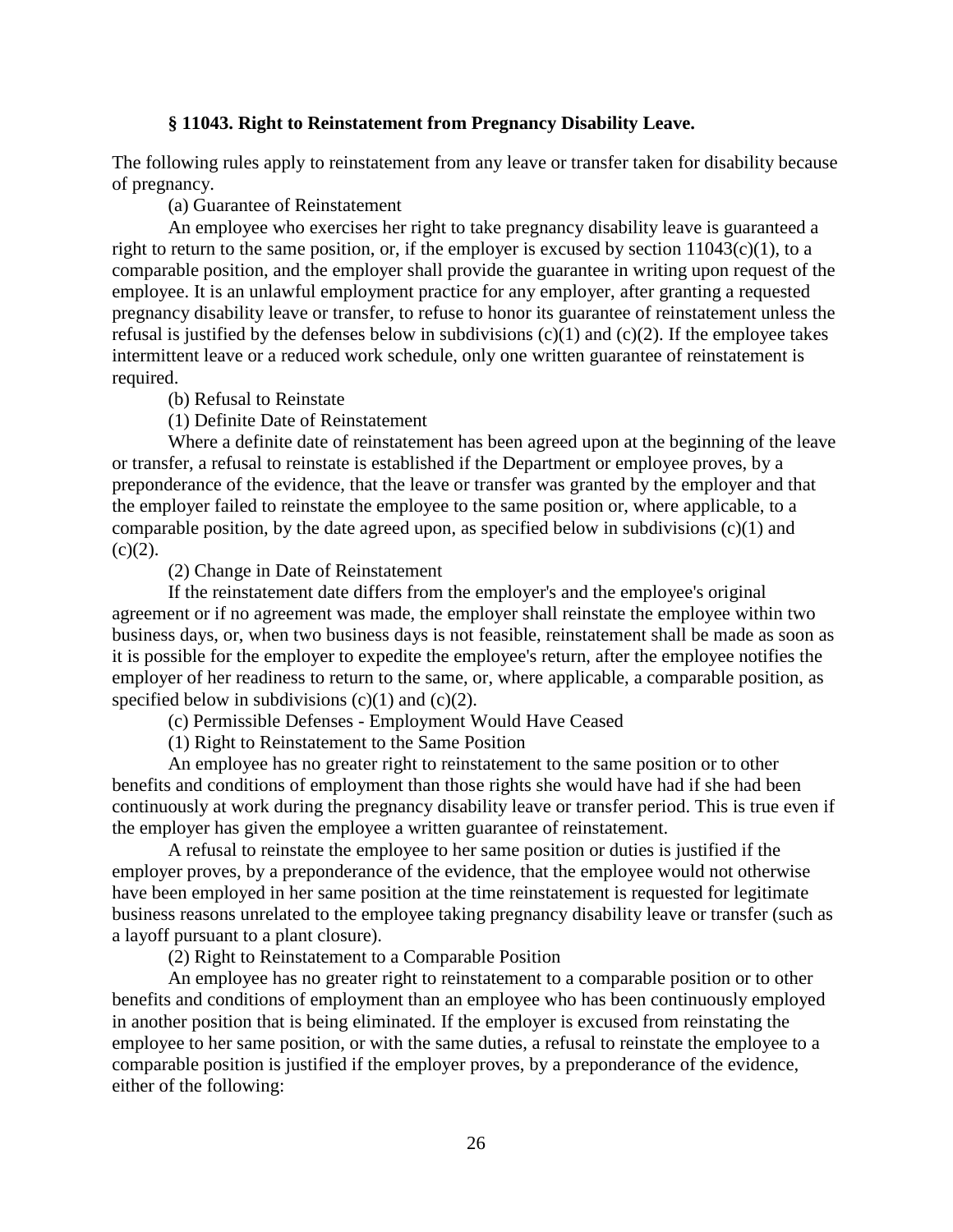(A) The employer would not have offered a comparable position to the employee if she would have been continuously at work during the pregnancy disability leave or transfer period.

(B) There is no comparable position available.

1. A position is available if there is a position open on the employee's scheduled date of reinstatement or within 60 calendar days for which the employee is qualified, or to which the employee is entitled by company policy, contract, or collective bargaining agreement.

2. An employer has an affirmative duty to provide notice of available positions to the employee by means reasonably calculated to inform the employee of comparable positions during the requirement period. Examples include notification in person, by letter, telephone or email, or by links to postings on the company's website Web site if there is a section for job openings.

3. If a comparable position is not available on the employee's scheduled date of reinstatement, but the employee is later reinstated under the 60 calendar day period set forth in section  $11043(c)(2)(B)1$ , above, the period between the employee's scheduled date of reinstatement and the date of her actual reinstatement shall not be counted for purposes of any employee pay or benefit.

(3) If an employee is laid off during pregnancy disability leave or transfer for legitimate business reasons unrelated to her leave or transfer, the employer's responsibility to continue the pregnancy disability leave or transfer, maintain benefits, and reinstate the employee ceases at the time the employee is laid off, provided the employer has no continuing obligations under a collective bargaining agreement, or otherwise.

(d) Right to Reinstatement to Job if Additional Leave Taken Following End of Pregnancy Disability Leave; Equal Treatment

If an employee disabled by pregnancy remains on some form of leave following the end of her pregnancy disability leave (e.g., employer's disability leave plan, etc.), an employer shall grant the employee reinstatement rights that are the same as any other similarly situated employee who has taken a similar length disability leave under the employer's policy, practice or collective bargaining agreement. For example, if the employer has a policy that grants reinstatement to other employees who are temporarily disabled for up to six months, the employer must also grant reinstatement to an employee disabled by pregnancy for six months. An employer and employee also may agree to a later date of reinstatement.

(e) Right to Reinstatement to Job if CFRA Leave is Taken Following Pregnancy Disability Leave

At the expiration of pregnancy disability leave, if an employee takes a CFRA leave for reason of the birth of her child, the employee's right to reinstatement to her job is governed by CFRA and not section  $11043(c)(1)$  and  $(c)(2)$ , above. Under CFRA, an employer may reinstate an employee either to her same or a comparable position.

Note: Authority cited: Section 12935(a), Government Code. Reference: Sections 12940 and 12945, Government Code; FMLA, 29 U.S.C. § 2601, et seq. and FMLA regulations, 29 C.F.R. § 825; *Cal. Federal Sav. and Loan Ass'n v. Guerra* (1987) 479 U.S. 272 [107 S.Ct. 683, 93 L.Ed.2d 613].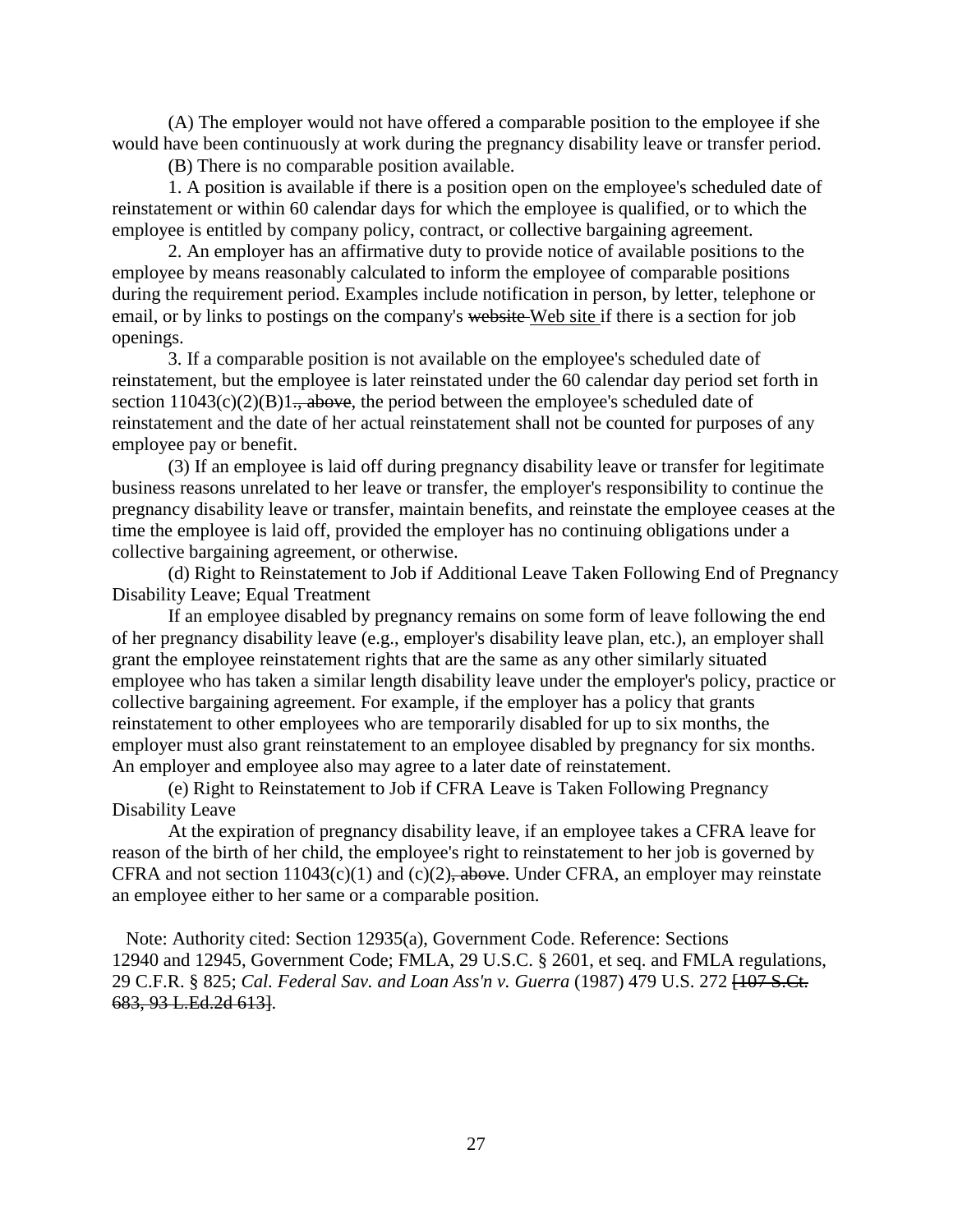## **§ 11044. Terms of Pregnancy Disability Leave.**

(a) Paid Leave

An employer is not required to pay an employee during pregnancy disability leave unless the employer pays for other temporary disability leaves for similarly situated employees. An employee may be entitled to receive state disability insurance for a period of disability because of pregnancy and may contact the California Employment Development Department for more information.

(b) Accrued Time Off

(1) Sick Leave

An employer may require an employee to use, or an employee may elect to use, any accrued sick leave during the otherwise unpaid portion of her pregnancy disability leave.

(2) Vacation Time and Other Accrued Time Off

An employee may elect, at her option, to use any vacation time or other accrued personal time off (including undifferentiated paid time off (PTO)) for which the employee is eligible.

(c) Continuation of Group Health Coverage

(1) An employer shall maintain and pay for coverage for an eligible female employee who takes pregnancy disability leave for the duration of the leave, not to exceed four months over the course of a 12-month period, beginning on the date the pregnancy disability leave begins, Government Code section 12945 requires employers to maintain and pay for coverage at the same level and under the same conditions that coverage would have been provided if the employee had continued in employment continuously for the duration of the not taken pregnancy disability leave.

(A) An employer may maintain and pay for coverage for a group health plan for longer than four months.

(B) If the employer is a state agency, the collective bargaining agreement shall govern the continued receipt by an eligible female employee of health care coverage under the employer's group health plan.

(2) The time that an employer maintains and pays for group health coverage during pregnancy disability leave shall not be used to meet an employer's obligation to pay for 12 weeks of group health coverage during leave taken under CFRA. This shall be true even where an employer designates pregnancy disability leave as family and medical leave under FMLA. The entitlements to employer-paid group health coverage during pregnancy disability leave and during CFRA are two separate and distinct entitlements.

(3) An employer may recover from the employee the premium paid while the employee was on pregnancy disability leave if both of the following conditions occur:

(A) The employee fails to return at the end of her pregnancy disability leave.

(B) The employee's failure to return from leave is for a reason other than one of the following:

1. Taking CFRA leave, unless the employee chooses not to return to work following the CFRA leave.

2. The continuation, recurrence or onset of a health condition that entitles the employee to pregnancy disability leave, unless the employee chooses not to return to work following the leave.

3. Non-pregnancy related medical conditions requiring further leave, unless the employee chooses not to return to work following the leave.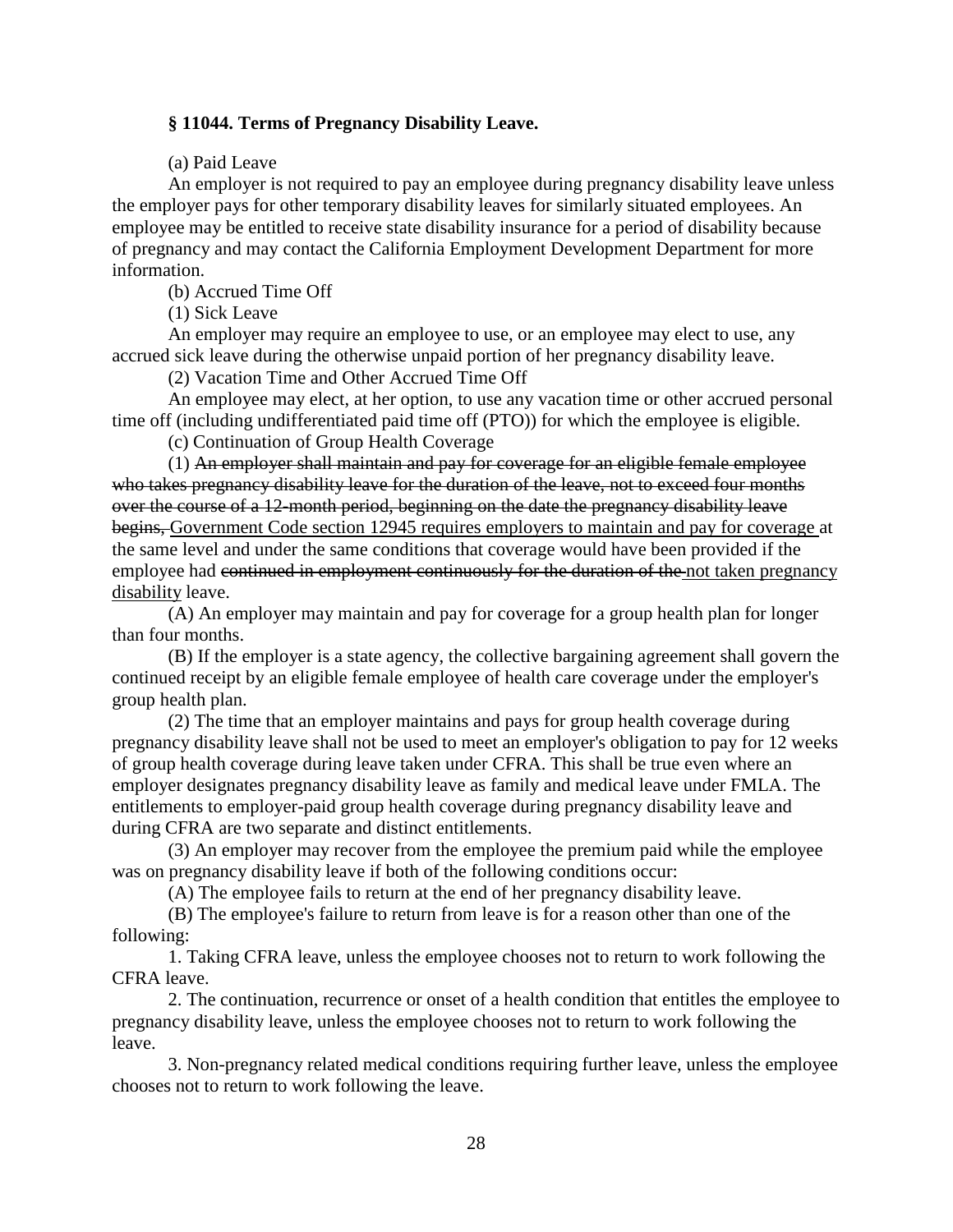4. Any other circumstance beyond the control of the employee, including, but not limited to, circumstances where the employer is responsible for the employee's failure to return (e.g., the employer does not return the employee to her same position or reinstate the employee to a comparable position), or circumstances where the employee must care for herself or a family member (e.g., the employee gives birth to a child with a serious health condition).

(d) Other Benefits and Seniority Accrual

During her pregnancy disability leave, the employee shall accrue seniority and participate in employee benefit plans, including, but not limited to, life, short-term and long-term disability or accident insurance, pension and retirement plans, stock options and supplemental unemployment benefit plans to the same extent and under the same conditions as would apply to any other unpaid disability leave granted by the employer for any reason other than a pregnancy disability.

(1) If the employer's policy allows seniority to accrue when employees are on paid leave, such as paid sick or vacation leave, and/or unpaid leave, then seniority will accrue during any part of a paid and/or unpaid pregnancy disability leave.

(2) The employee returning from pregnancy disability leave shall return with no less seniority than the employee had when the leave commenced.

(e) Employee Status

The employee shall retain employee status during the period of the pregnancy disability leave. The leave shall not constitute a break in service for purposes of longevity and/or seniority under any collective bargaining agreement or under any employee benefit plan. Benefits must be resumed upon the employee's reinstatement in the same manner and at the same levels as provided when the leave began, without any new qualification period, physical exam, or other qualifying provisions.

Note: Authority cited: Section 12935(a), Government Code. Reference: Sections 12926, 12940 and 12945, Government Code; FMLA, 29 U.S.C. § 2601, et seq. and FMLA regulations, 29 C.F.R. § 825; Pregnancy Discrimination Act of 1978 (P.L. 95-555, 42 U.S.C. § 2000e, § 701(k)), an amendment to Title VII of the federal Civil Rights Act of 1964 (42 U.S.C. § 2000e et seq.).

### **§ 11045. Relationship Between between Pregnancy Leave and FMLA Leave.**

(a) A Pregnancy Leave May Also Be a FMLA Leave

If the employer is a covered employer and the employee is eligible for leave under the federal Family Care and Medical Leave Act (FMLA), the employer may be able to count the employee's pregnancy disability leave under this article, up to a maximum of 12 weeks, against her FMLA leave entitlement.

(b) FMLA Coverage

For more information on rights and obligations under FMLA, consult the FMLA regulations regarding family care and medical leave (29 C.F.R. § 825).

Note: Authority cited: Section 12935(a), Government Code. Reference: Section 12945, Government Code; FMLA, 29 U.S.C. § 2601, et seq.; and FMLA regulations, 29 C.F.R. § 825.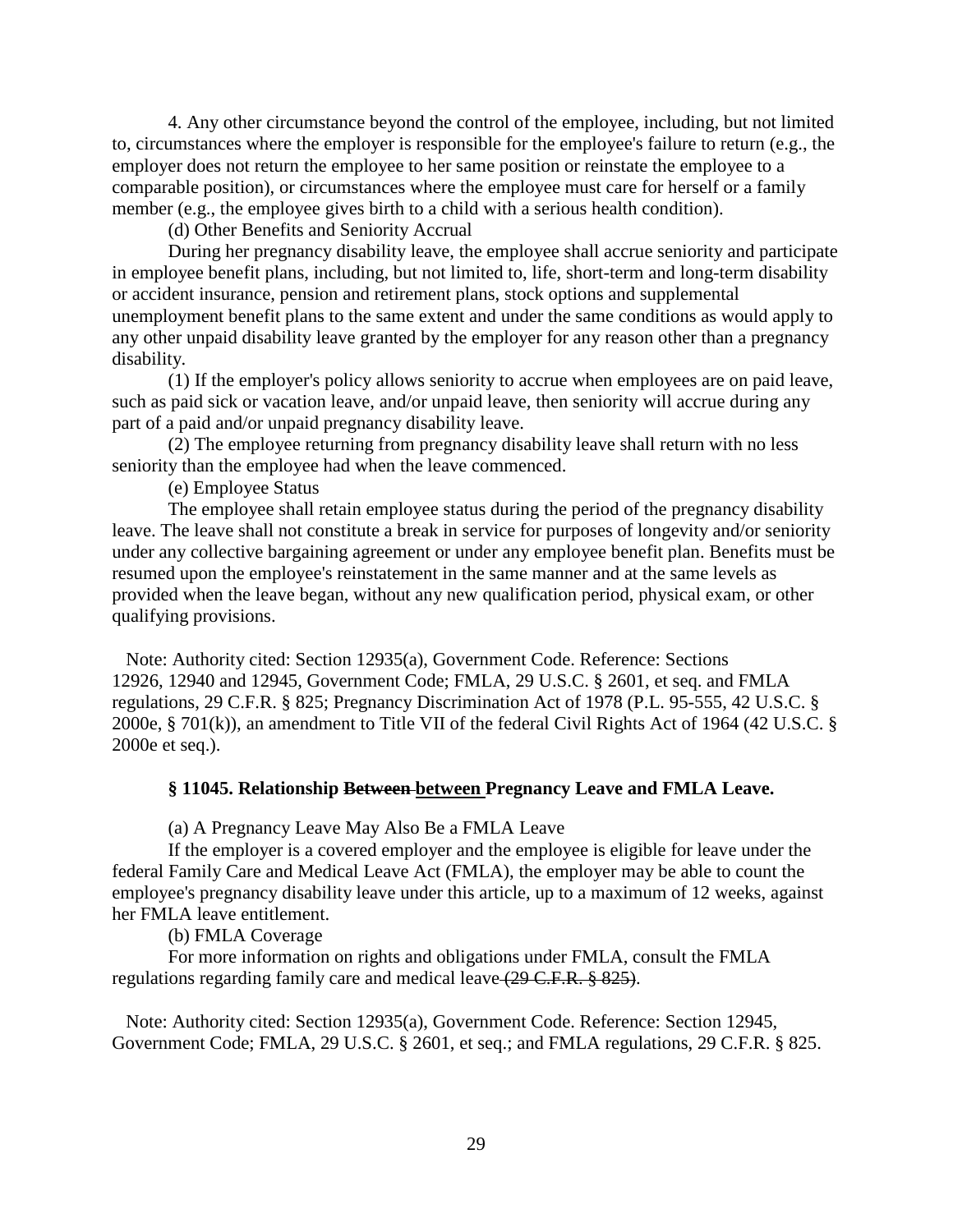### **§ 11046. Relationship Between between CFRA and Pregnancy Leaves.**

(a) Separate and Distinct Entitlements

The right to take a pregnancy disability leave under Government Code section 12945 and these regulations is separate and distinct from the right to take leave under the California Family Rights Act (CFRA), Government Code sections 12945.1 and 12945.2.

(b) Serious Health Condition - Pregnancy

An employee's own disability due to pregnancy, childbirth or related medical conditions is not a serious health condition under CFRA.

(c) CFRA Leave after Pregnancy Disability Leave

At the end of the employee's period(s) of pregnancy disability, or at the end of four months of pregnancy disability leave, whichever occurs first, a CFRA-eligible employee may request to take CFRA leave of up to 12 workweeks for reason of the birth of her child, if the child has been born by this date.

(1) There is no requirement that either the employee or child have a serious health condition in order for the employee to take CFRA leave for the birth of her child. There is also no requirement that the employee no longer be disabled by her pregnancy before taking CFRA leave for the birth of her child.

(2) Where an employee has utilized four months of pregnancy disability leave prior to the birth of her child, and her health care provider determines that a continuation of the leave is medically necessary, an employer may, as a reasonable accommodation, allow the employee to utilize CFRA leave prior to the birth of her child. No employer shall, however, be required to provide more CFRA leave than the amount to which the employee is otherwise entitled under CFRA.

(d) Maximum Entitlement

The maximum statutory leave entitlement for California employees, provided they qualify for CFRA leave, for both pregnancy disability leave and CFRA leave for reason of the birth of the child and/or the employee's own serious health condition is four months plus twelve workweeks the working days in 29 1/3 workweeks. This assumes that the employee is disabled by pregnancy for four months (the working days in 17 1/3 weeks) and then requests, and is eligible for, a 12-week CFRA leave for reason of the birth of her child.

Note: Authority cited: Section 12935(a), Government Code. Reference: Sections 12945, 12945.1 and 12945.2, Government Code.

## **§ 11047. Relationship Between between Pregnancy Disability Leave and Leave of Absence as Reasonable Accommodation for Physical or Mental Disability - Separate and Distinct Rights.**

The right to take pregnancy disability leave under Government Code section 12945 and these regulations is separate and distinct from the right to take a leave of absence as a form of reasonable accommodation under Government Code section 12940. At the end or depletion of an employee's pregnancy disability leave, an employee who has a physical or mental disability (which may or may not be due to pregnancy, childbirth, or related medical conditions) may be entitled to reasonable accommodation under Government Code section 12940. Entitlement to leave under section 12940 must be determined on a case-by case basis, using the standards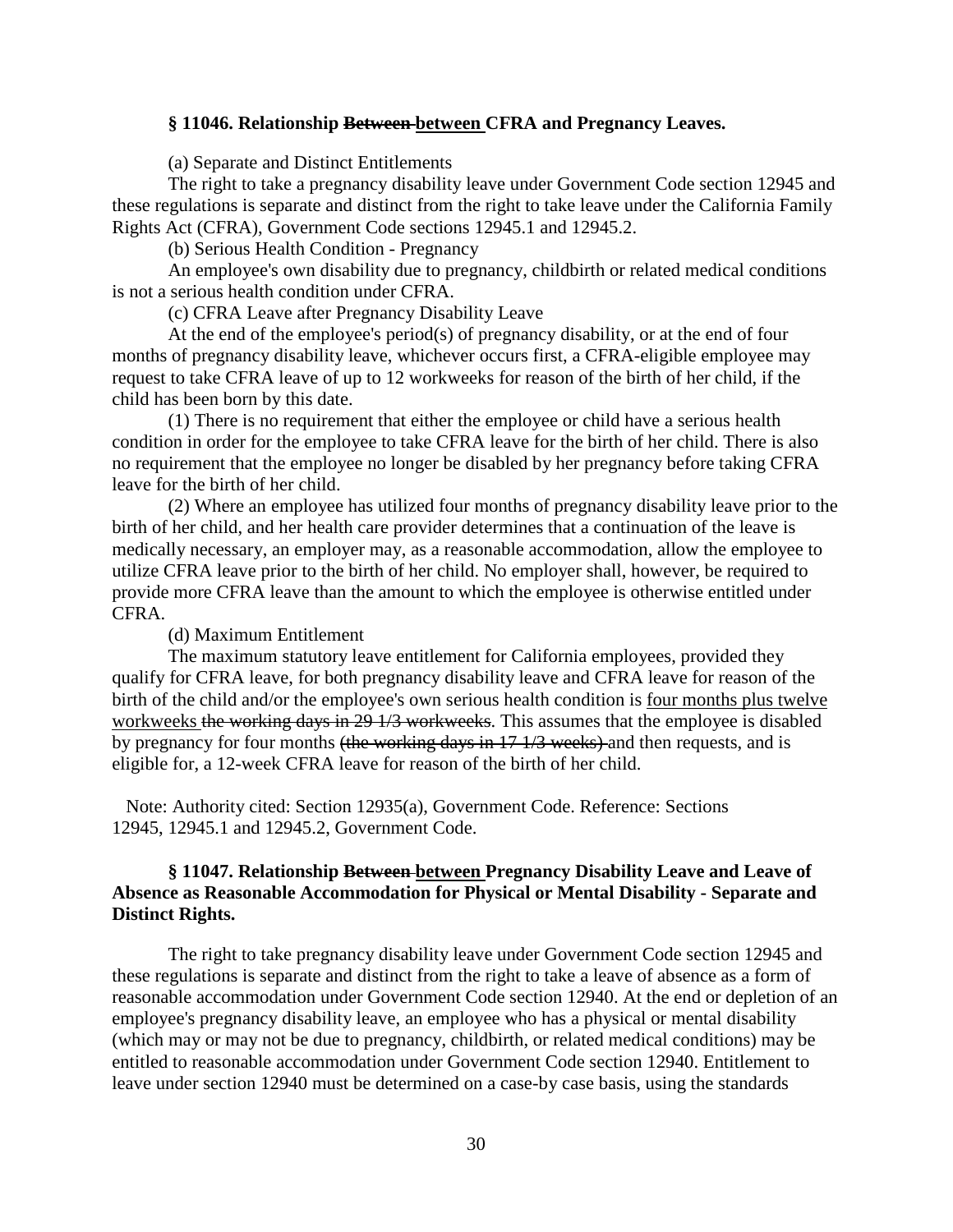provided in the disability discrimination provisions article 9) of these regulations, and is not diminished by the employee's exercise of her right to pregnancy disability leave.

Note: Authority cited: Sections 12935(a), Government Code. Reference: Sections 12926, 12940 and 12945, Government Code.

## **§ 11049. Employer Notice to Employees of Rights and Obligations for Reasonable Accommodation, To to Transfer and To to Take Pregnancy Disability Leave.**

(a) Employers to Provide Reasonable Advance Notice Advising Employees Affected by Pregnancy of Their FEHA Rights and Obligations

An employer shall give its employees reasonable advance notice of employees' FEHA rights and obligations regarding pregnancy, childbirth or related medical conditions as set forth below at section 11049(e) and (f), and as contained in Notice A and Notice B as set forth below at section 11051(a) and (b), or their equivalents.

(b) Content of Employer's Reasonable Advance Notice

An employer shall provide its employees with information about:

(1) an employee's right to request reasonable accommodation, transfer, or pregnancy disability leave;

(2) employees' notice obligations, as set forth in section 11050, to provide adequate advance notice to the employer of the need for reasonable accommodation, transfer or pregnancy disability leave; and

(3) the employer's requirement, if any, for the employee to provide medical certification to establish the medical advisability for reasonable accommodation, transfer, or pregnancy disability leave, as set forth in section 11050(b).

(c) Consequences of Employer Notice Requirement

(1) If the employer follows the requirements in section  $11049(d)$  below, such compliance shall constitute reasonable advance notice to the employee of the employer's notice obligations.

(2) Failure of the employer to provide reasonable advance notice shall preclude the employer from taking any adverse action against the employee, including denying reasonable accommodation, transfer or pregnancy disability leave, for failing to furnish the employer with adequate advance notice of a need for reasonable accommodation, transfer, or pregnancy disability leave.

(d) Distribution of Notices

(1) Employers shall post and keep posted the appropriate notice in a conspicuous place or places where employees congregate. Electronic posting is sufficient to meet this posting requirement as long as it otherwise meets the requirements of this section.is posted electronically in a conspicuous place or places where employees would tend to view it in the workplace.

(2) An employer is also required to give an employee a copy of the appropriate notice as soon as practicable after the employee tells the employer of her pregnancy or sooner if the employee inquires about reasonable accommodation, transfer, or pregnancy disability leaves.

(3) If the employer publishes an employee handbook that describes other kinds of reasonable accommodation, transfers or temporary disability leaves available to its employees, that employer is encouraged to include a description of reasonable accommodation, transfer, and pregnancy disability leave in the next edition of its handbook that it publishes following adoption of these regulations. In the alternative, the employer may distribute to its employees a copy of its Notice at least annually (distribution may be by electronic mail).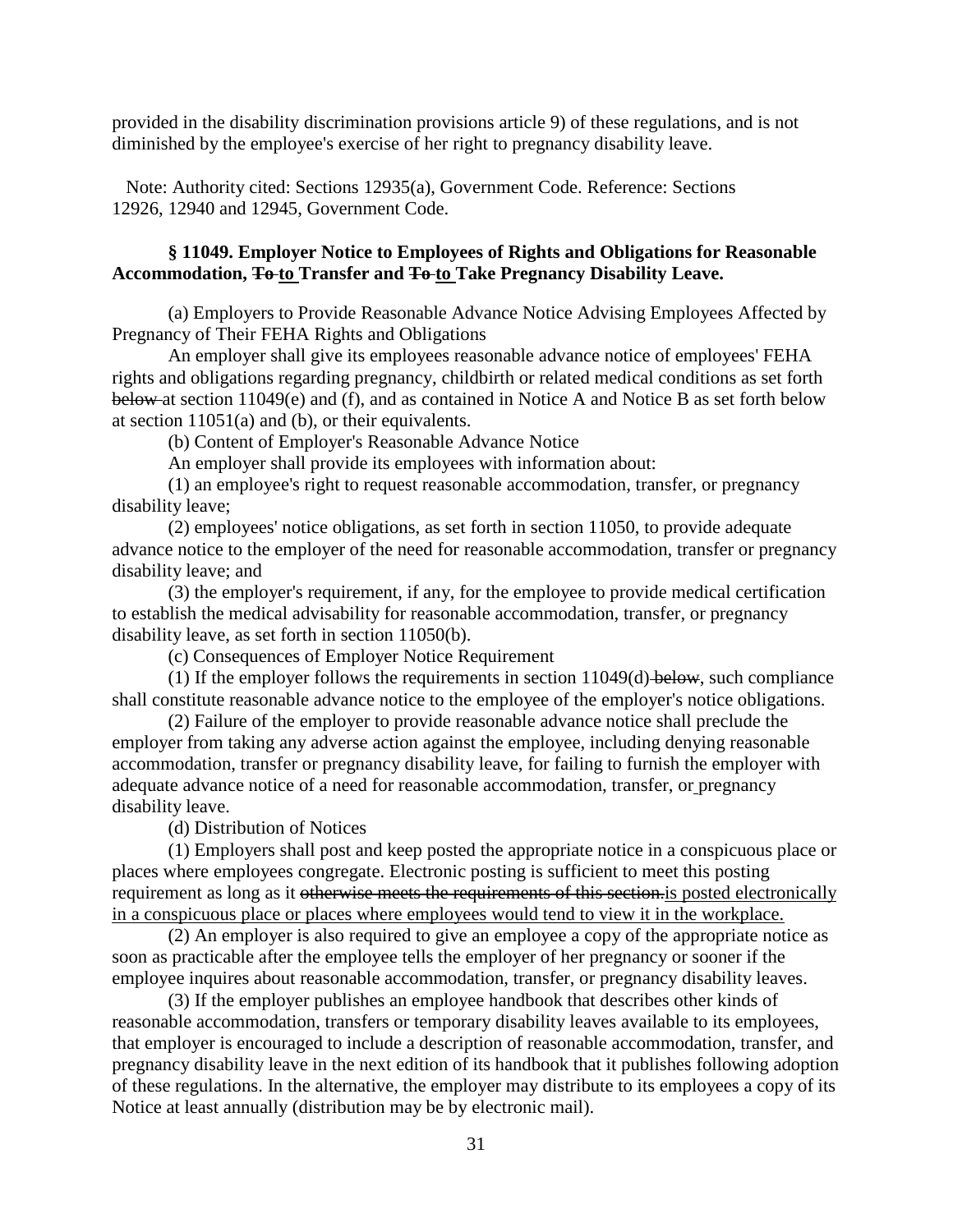#### (4) Non-English Speaking Workforce

Any FEHA-covered employer whose work force at any facility or establishment is comprised of ten 10 percent or more persons whose primary language is not English shall translate the notice into the language or languages spoken by this group or these groups of employees every language that is spoken by at least 10 percent of the workforce. In addition, any FEHA-covered employer shall make a reasonable effort to give either verbal or written notice in the appropriate language to any employee who the employer knows is not proficient in English, and for whom written notice previously has not been given in her primary language, of her rights to pregnancy disability leave, reasonable accommodation, and transfer, once the employer knows the employee is pregnant.

(e) Notice A

Notice A or its equivalent is for employers with less than 50 employees and who are therefore not subject to CFRA or FMLA. An employer may provide a leave policy that is more generous than that required by FEHA if that more generous policy is provided to all similarly situated disabled employees. An employer may develop its own notice or it may choose to use the text provided in section 11051(a), below, unless it does not accurately reflect its own policy.

(f) Notice B

Notice B or its equivalent is for employers with 50 or more employees who are subject to CFRA or FMLA. Notice B combines notice of both an employee's rights regarding pregnancy and CFRA leave rights and satisfies the notice obligations of both this article and section 11095 of the regulations. An employer may develop its own notice or it may choose to use the text provided in section 11051(b), below, unless it does not accurately reflect its own policy.

Note: Authority cited: Section 12935(a), Government Code. Reference: Sections 12940 and 12945, Government Code; FMLA, 29 U.S.C. § 2601, et seq. and FMLA regulations, 29 C.F.R. § 825.

### **§ 11050. Employee Requests for Reasonable Accommodation, Transfer or Pregnancy Disability Leave: Advance Notice; Medical Certification; Employer Response.**

The following rules apply to any request for reasonable accommodation, transfer, or disability leave because of pregnancy.

(a) Adequate Advance Notice

(1) Verbal or Written Notice

An employee shall provide timely oral or written notice sufficient to make the employer aware that the employee needs reasonable accommodation, transfer, or pregnancy disability leave, and, where practicable, the anticipated timing and duration of the reasonable accommodation, transfer or pregnancy disability leave.

(2) 30 Days Advance Notice

An employee must provide the employer at least 30 days advance notice before the start of reasonable accommodation, transfer, or pregnancy disability leave if the need for the reasonable accommodation, transfer, or leave is foreseeable. The employee shall consult with the employer and make a reasonable effort to schedule any planned appointment or medical treatment to minimize disruption to the employer's operations, subject to the health care provider's approval.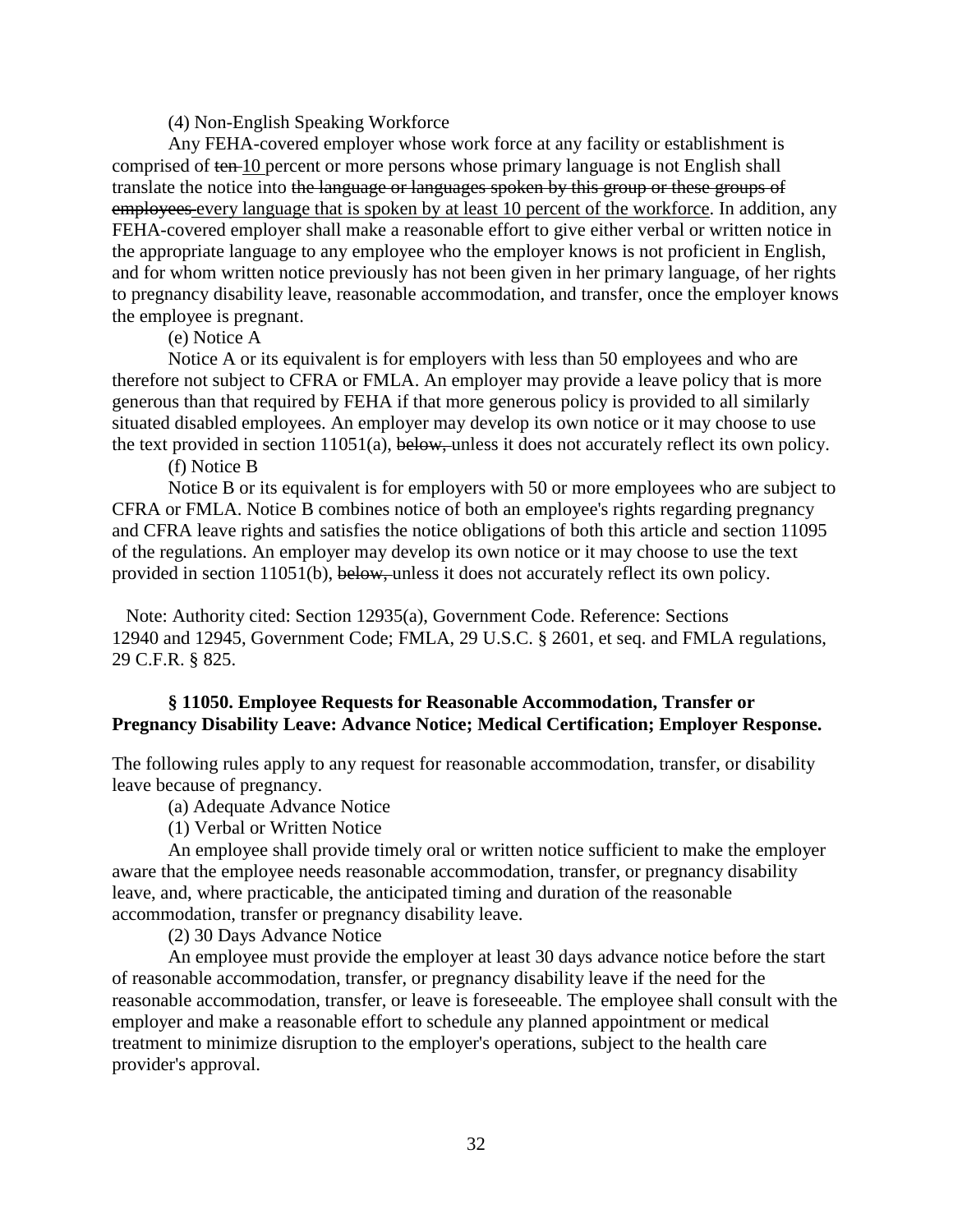(3) When 30 Days Is Not Practicable

If 30 days advance notice is not practicable, because it is not known when reasonable accommodation, transfer, or leave will be required to begin, or because of a change in circumstances, a medical emergency, or other good cause, notice must be given as soon as practicable.

(4) Prohibition Against against Denial of Reasonable Accommodation, Transfer, or Leave in Emergency or Unforeseeable Circumstances

An employer shall not deny reasonable accommodation, transfer, or pregnancy disability leave, the need for which is an emergency or is otherwise unforeseeable, on the basis that the employee did not provide adequate advance notice of the need for the reasonable accommodation, transfer, or leave.

(5) Employer Response to Reasonable Accommodation, Transfer, or Pregnancy Disability Leave Request

The employer shall respond to the reasonable accommodation, transfer, or pregnancy disability leave request as soon as practicable, and, in any event no later than ten 10 calendar days after receiving the request. The employer shall attempt to respond to the leave request before the date the leave is due to begin. Once given, approval shall be deemed retroactive to the date of the first day of the leave.

(6) Consequences for Employee Who Fails to Give Employer Adequate Advance Notice of Need for Reasonable Accommodation or Transfer

If an employee fails to give timely advance notice when the need for reasonable accommodation or transfer is foreseeable, the employer may delay the reasonable accommodation or transfer until 30 days after the date the employee provides notice to the employer of the need for the reasonable accommodation or transfer. However, under no circumstances may the employer delay the granting of an employee's reasonable accommodation or transfer if to do so would endanger the employee's health, her pregnancy, or the health of her co-workers.

(7) Direct notice to the employer from the employee rather than from a third party regarding the employee's need for reasonable accommodation, transfer, or pregnancy disability leave is preferred, but not required. The content of any notice must meet the requirements of this section and the employer may require medical certification.

(b) Medical Certification

As a condition of granting reasonable accommodation, transfer, or pregnancy disability leave, the employer may require written medical certification. The employer must notify the employee of the need to provide medical certification; the deadline for providing certification; what constitutes sufficient medical certification; and the consequences for failing to provide medical certification.

(1) An employer must notify the employee of the medical certification requirement each time a certification is required and provide the employee with any employer-required medical certification form for the employee's health care provider to complete. An employer may use the form provided at section 11050(e), or may develop its own form. Notice to the employee of the need for medical certification may be oral if the employee is already out on pregnancy disability leave because the need for the leave was unforeseeable. The employer shall thereafter mail or send via electronic mail or by facsimile a copy of the medical certification form to the employee or to her health care provider, whomever the employee designates.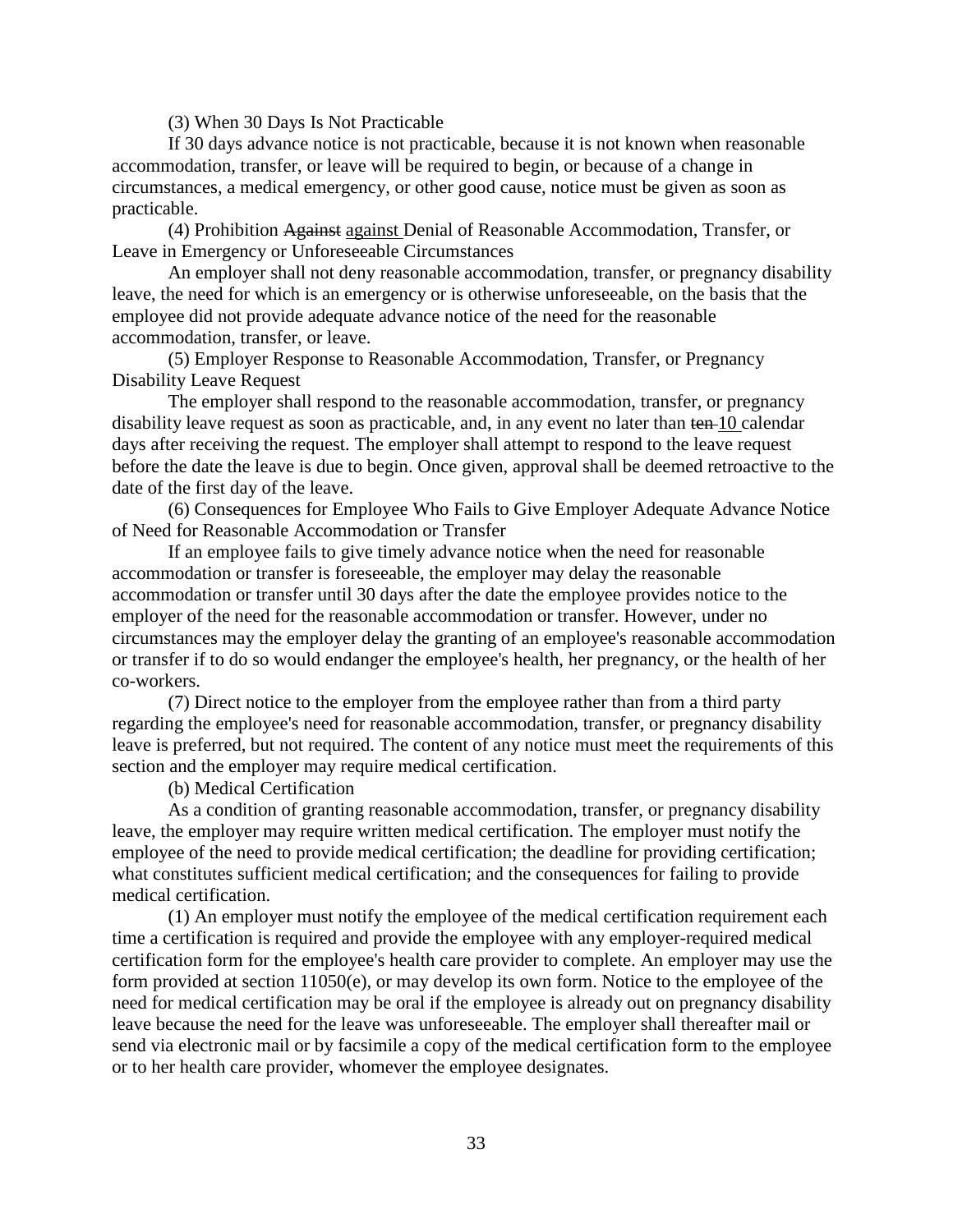(2) When the leave is foreseeable and at least 30 days' notice has been provided, the employee shall provide the medical certification before the leave begins. When this is not practicable, the employee shall provide the requested certification to the employer within the time frame requested by the employer (which must be at least 15 calendar days after the employer's request), unless it is not practicable under the particular circumstances to do so despite the employee's diligent, good faith efforts.

(3) When the employer requires medical certification, the employer shall request that an employee furnish medical certification from a health care provider at the time the employee gives notice of the need for reasonable accommodation, transfer or leave or within two business days thereafter, or, in the case of unforeseen leave, within two business days after the leave commences. The employer may request certification at some later date if the employer later has reason to question the appropriateness of the reasonable accommodation, transfer, or leave or its duration.

(4) At the time the employer requests medical certification, the employer shall also advise the employee of the anticipated consequences of an employee's failure to provide adequate medical certification. The employer shall also advise the employee whenever the employer finds a medical certification inadequate or incomplete, and provide the employee a reasonable opportunity to cure any deficiency.

(5) If the employer's sick or medical leave plan imposes medical certification requirements that are less stringent than the medical certification requirements of these regulations, and the employee or employer elects to substitute sick, vacation, personal or family leave for unpaid pregnancy disability leave, only the employer's less stringent leave certification requirements may be imposed.

(6) The medical certification indicating the medical advisability of reasonable accommodation or a transfer is sufficient if it contains:

(A) A description of the requested reasonable accommodation or transfer;

(B) A statement describing the medical advisability of the reasonable accommodation or transfer because of pregnancy; and

(C) The date on which the need for reasonable accommodation or transfer became or will become medically advisable and the estimated duration of the reasonable accommodation or transfer.

(7) The medical certification indicating disability necessitating a leave is sufficient if it contains:

(A) A statement that the employee needs to take pregnancy disability leave because she is disabled by pregnancy, childbirth or a related medical condition;

(B) The date on which the employee became disabled because of pregnancy and the estimated duration of the leave.

(8) If the certification satisfies the requirements of section 11050(b), the employer must accept it as sufficient. The employer may not ask the employee to provide additional information beyond that allowed by these regulations. Upon expiration of the time period that the health care provider originally estimated the employee would need reasonable accommodation, transfer, or leave, the employer may require the employee to obtain recertification if additional time is requested.

(9) The employer is responsible for complying with all applicable law regarding the confidentiality of any medical information received.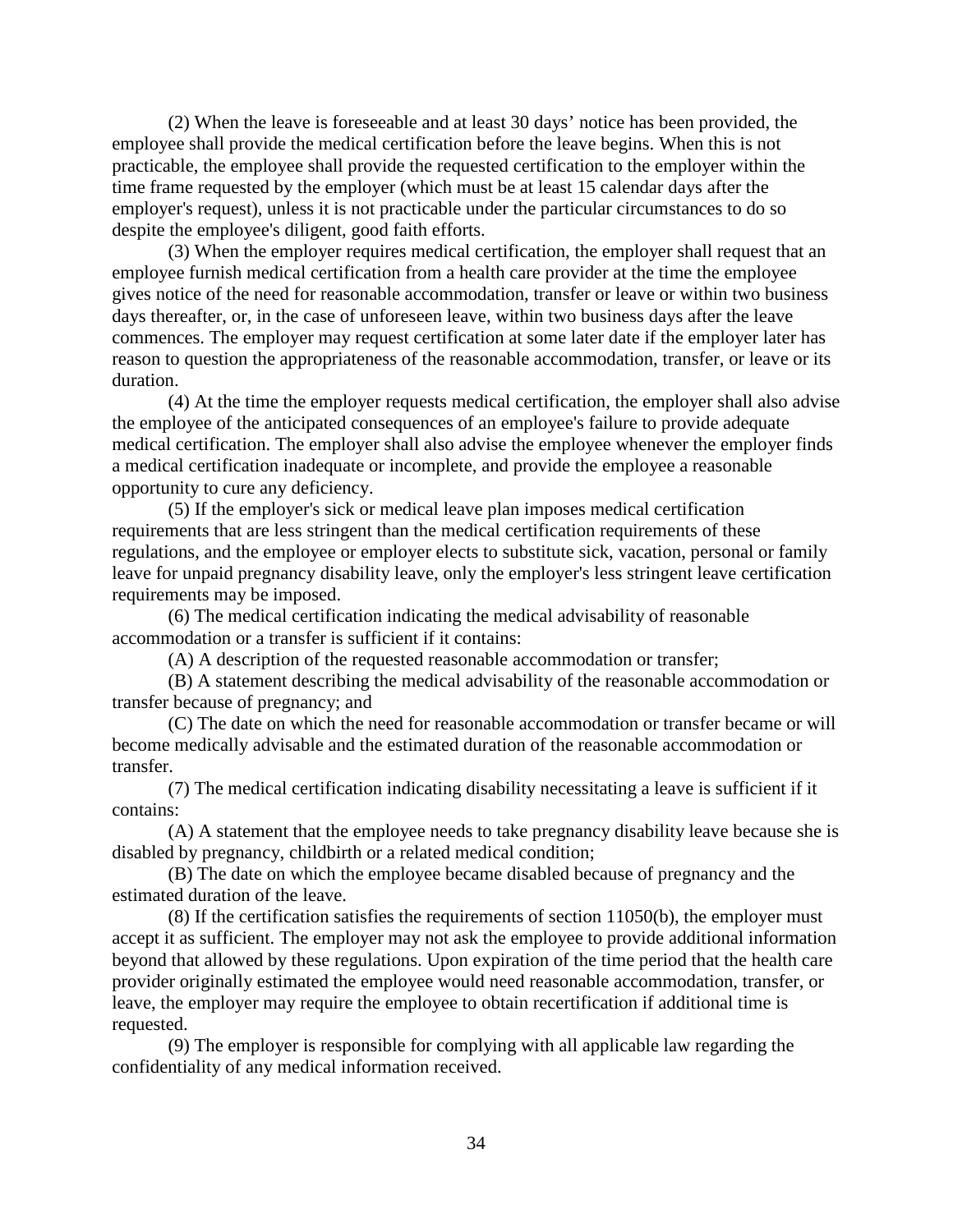(c) Failure to Provide Medical Certification

(1) In the case of a foreseeable need for reasonable accommodation, transfer, or pregnancy disability leave, an employer may delay granting the reasonable accommodation, transfer or leave to an employee who fails to provide timely certification after the employer has requested the employee to furnish such certification (i.e., within 15 calendar days, if practicable), until the required certification is provided.

(2) When the need for reasonable accommodation, transfer or leave is not foreseeable, or in the case of recertification, an employee shall provide certification (or recertification) within the time frame requested by the employer (which must be at least 15 days after the employer's request) or as soon as reasonably possible under the circumstances. In the case of a medical emergency, it may not be practicable for an employee to provide the required certification within 15 calendar days. If an employee fails to provide a medical certification within a reasonable time under the pertinent circumstances, the employer may delay the employee's continuation of the reasonable accommodation, transfer or pregnancy disability leave.

(d) Release to Return to Work

As a condition of an employee's return from pregnancy disability leave or transfer, the employer may require the employee to obtain a release to "return-to-work" from her health care provider stating that she is able to resume her original job or duties only if the employer has a uniformly applied practice or policy of requiring such releases from other similarly situated employees returning to work after a non-pregnancy related disability leave or transfer.

(e) Medical Certification Form

Employers requiring written medical certification from their employees who request a reasonable accommodation, transfer or disability leave because of pregnancy may develop their own form, utilize one provided by the employee's health care provider or use the form provided below.

# FAIR EMPLOYMENT & HOUSING COMMISSION COUNCIL

# CERTIFICATION OF HEALTH CARE PROVIDER FOR PREGNANCY DISABILITY LEAVE, TRANSFER AND/OR REASONABLE ACCOMMODATION

Employee's Name:

Please certify that, because of this patient's pregnancy, childbirth, or a related medical condition (including, but not limited to, recovery from pregnancy, childbirth, loss or end of pregnancy, or post-partum depression), this patient needs (check all appropriate category boxes):

\_\_\_\_\_\_\_\_\_\_\_\_\_\_\_\_\_\_\_\_\_\_\_\_\_\_\_\_\_\_\_\_\_\_\_\_\_\_\_\_\_\_\_\_\_\_\_\_\_\_\_\_\_\_\_\_

\_\_\_\_\_\_\_\_\_\_\_\_\_\_\_\_\_\_\_\_\_\_\_\_\_\_\_\_\_\_\_\_\_\_\_\_\_\_\_\_\_\_\_\_\_\_\_\_\_\_\_\_\_\_\_\_

[] Time off for medical appointments.

Specify when and for what duration: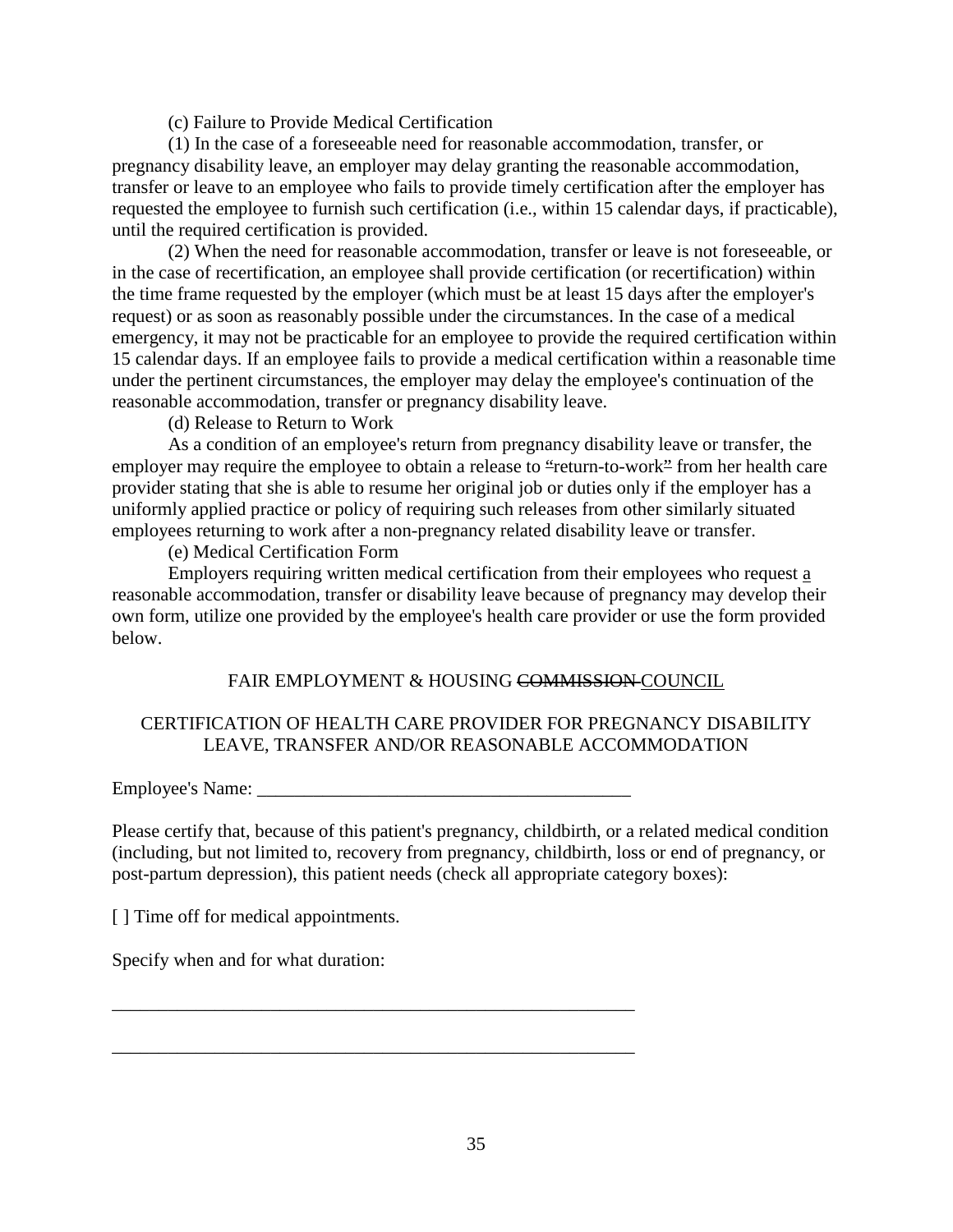[ ] A disability leave. [Because of a patient's pregnancy, childbirth or a related medical condition, she cannot perform one or more of the essential functions of her job or cannot perform any of these functions without undue risk to herself, to her pregnancy's successful completion, or to other persons.] Beginning (Estimate): \_\_\_\_\_\_\_\_\_\_\_\_\_\_\_\_\_\_\_\_\_\_\_\_\_\_\_\_\_\_\_\_\_\_ Ending (Estimate):  $\frac{1}{\sqrt{2\pi}}$ 

[] Intermittent leave. Specify medically advisable intermittent leave schedule:

Beginning (Estimate): \_\_\_\_\_\_\_\_\_\_\_\_\_\_\_\_\_\_\_\_\_\_\_\_\_\_\_\_\_\_\_\_\_\_

\_\_\_\_\_\_\_\_\_\_\_\_\_\_\_\_\_\_\_\_\_\_\_\_\_\_\_\_\_\_\_\_\_\_\_\_\_\_\_\_\_\_\_\_\_\_\_\_\_\_\_\_\_\_\_\_

\_\_\_\_\_\_\_\_\_\_\_\_\_\_\_\_\_\_\_\_\_\_\_\_\_\_\_\_\_\_\_\_\_\_\_\_\_\_\_\_\_\_\_\_\_\_\_\_\_\_\_\_\_\_\_\_

| Ending (Estimate): |  |
|--------------------|--|
|--------------------|--|

\_\_\_\_\_\_\_\_\_\_\_\_\_\_\_\_\_\_\_\_\_\_\_\_\_\_\_\_\_\_\_\_\_\_\_\_\_\_\_\_\_\_\_\_\_\_\_\_\_\_\_\_\_\_\_\_

\_\_\_\_\_\_\_\_\_\_\_\_\_\_\_\_\_\_\_\_\_\_\_\_\_\_\_\_\_\_\_\_\_\_\_\_\_\_\_\_\_\_\_\_\_\_\_\_\_\_\_\_\_\_\_\_

[ ] Reduced work schedule. [Specify medically advisable reduced work schedule.]

Beginning (Estimate): \_\_\_\_\_\_\_\_\_\_\_\_\_\_\_\_\_\_\_\_\_\_\_\_\_\_\_\_\_\_\_\_\_\_

\_\_\_\_\_\_\_\_\_\_\_\_\_\_\_\_\_\_\_\_\_\_\_\_\_\_\_\_\_\_\_\_\_\_\_\_\_\_\_\_\_\_\_\_\_\_\_\_\_\_\_\_\_\_\_\_

\_\_\_\_\_\_\_\_\_\_\_\_\_\_\_\_\_\_\_\_\_\_\_\_\_\_\_\_\_\_\_\_\_\_\_\_\_\_\_\_\_\_\_\_\_\_\_\_\_\_\_\_\_\_\_\_

| Ending (Estimate): |
|--------------------|
|--------------------|

[ ] Transfer to a less strenuous or hazardous position or to be assigned to less strenuous or hazardous duties [specify what would be a medically advisable position/duties].

Beginning (Estimate): \_\_\_\_\_\_\_\_\_\_\_\_\_\_\_\_\_\_\_\_\_\_\_\_\_\_\_\_\_\_\_\_\_\_

Ending (Estimate):  $\frac{1}{\sqrt{2\pi}}$ 

\_\_\_\_\_\_\_\_\_\_\_\_\_\_\_\_\_\_\_\_\_\_\_\_\_\_\_\_\_\_\_\_\_\_\_\_\_\_\_\_\_\_\_\_\_\_\_\_\_\_\_\_\_\_\_\_

[ ] Reasonable accommodation(s). [Specify medically advisable needed accommodation(s). These could include, but are not limited to, modifying lifting requirements, or providing more frequent breaks, or providing a stool or chair.]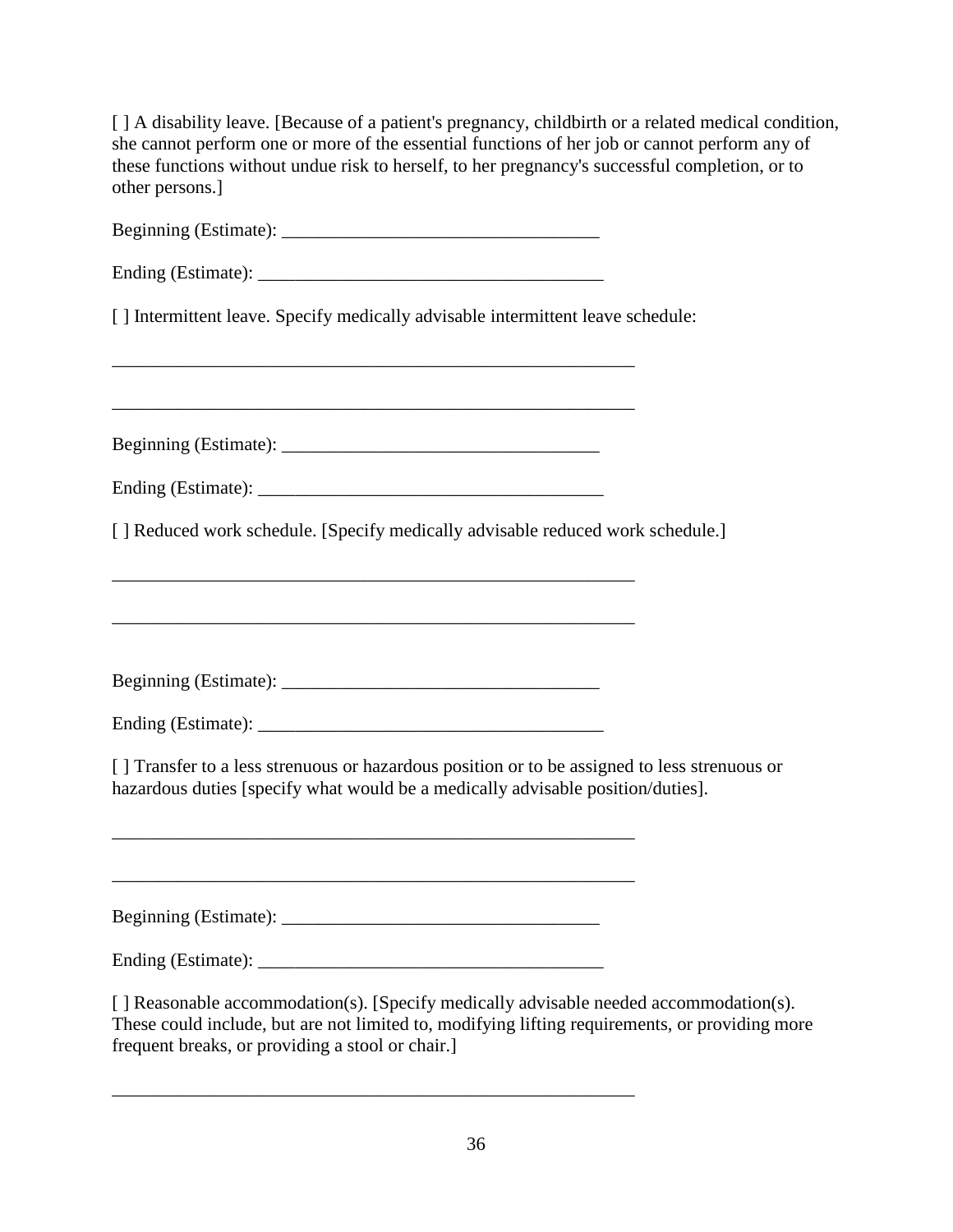Beginning (Estimate): \_\_\_\_\_\_\_\_\_\_\_\_\_\_\_\_\_\_\_\_\_\_\_\_\_\_\_\_\_\_\_\_\_\_

\_\_\_\_\_\_\_\_\_\_\_\_\_\_\_\_\_\_\_\_\_\_\_\_\_\_\_\_\_\_\_\_\_\_\_\_\_\_\_\_\_\_\_\_\_\_\_\_\_\_\_\_\_\_\_\_

Ending (Estimate):

\_\_\_\_\_\_\_\_\_\_\_\_\_\_\_\_\_\_\_\_\_\_\_\_\_\_\_\_\_\_\_\_\_\_\_\_\_\_\_\_\_\_\_\_\_\_\_\_\_\_\_\_\_\_\_\_

\_\_\_\_\_\_\_\_\_\_\_\_\_\_\_\_\_\_\_\_\_\_\_\_\_\_\_\_\_\_\_\_\_\_\_\_\_\_\_\_\_\_\_\_\_\_\_\_\_\_\_\_\_\_\_\_

\_\_\_\_\_\_\_\_\_\_\_\_\_\_\_\_\_\_\_\_\_\_\_\_\_\_\_\_\_\_\_\_\_\_\_\_\_\_\_\_\_\_\_\_\_\_\_\_\_\_\_\_\_\_\_\_

\_\_\_\_\_\_\_\_\_\_\_\_\_\_\_\_\_\_\_\_\_\_\_\_\_\_\_\_\_\_\_\_\_\_\_\_\_\_\_\_\_\_\_\_\_\_\_\_\_\_\_\_\_\_\_\_

\_\_\_\_\_\_\_\_\_\_\_\_\_\_\_\_\_\_\_\_\_\_\_\_\_\_\_\_\_\_\_\_\_\_\_\_\_\_\_\_\_\_\_\_\_\_\_\_\_\_\_\_\_\_\_\_

\_\_\_\_\_\_\_\_\_\_\_\_\_\_\_\_\_\_\_\_\_\_\_\_\_\_\_\_\_\_\_\_\_\_\_\_\_\_\_\_\_\_\_\_\_\_\_\_\_\_\_\_\_\_\_\_

Name, license number and medical/health care specialty [printed] of health care provider.

Signature of health care provider:

Date:

 Note: Authority cited: Sections 12935(a) and 12945, Government Code. Reference: Sections 12940 and 12945, Government Code; FMLA, 29 U.S.C. § 2601, et seq., and FMLA regulations, 29 C.F.R. § 825.

## **§ 11051. Employer Notices.**

(a) "Notice  $A$ "

# YOUR RIGHTS AND OBLIGATIONS AS A PREGNANT EMPLOYEE

If you are pregnant, have a related medical condition, or are recovering from childbirth, PLEASE READ THIS NOTICE.

• California law protects employees against discrimination or harassment because of an employee's pregnancy, childbirth or any related medical condition (referred to below as "because of pregnancy"). California also law prohibits employers from denying or interfering with an employee's pregnancy-related employment rights.

• Your employer has an obligation to:

° reasonably accommodate your medical needs related to pregnancy, childbirth or related conditions (such as temporarily modifying your work duties, providing you with a stool or chair, or allowing more frequent breaks);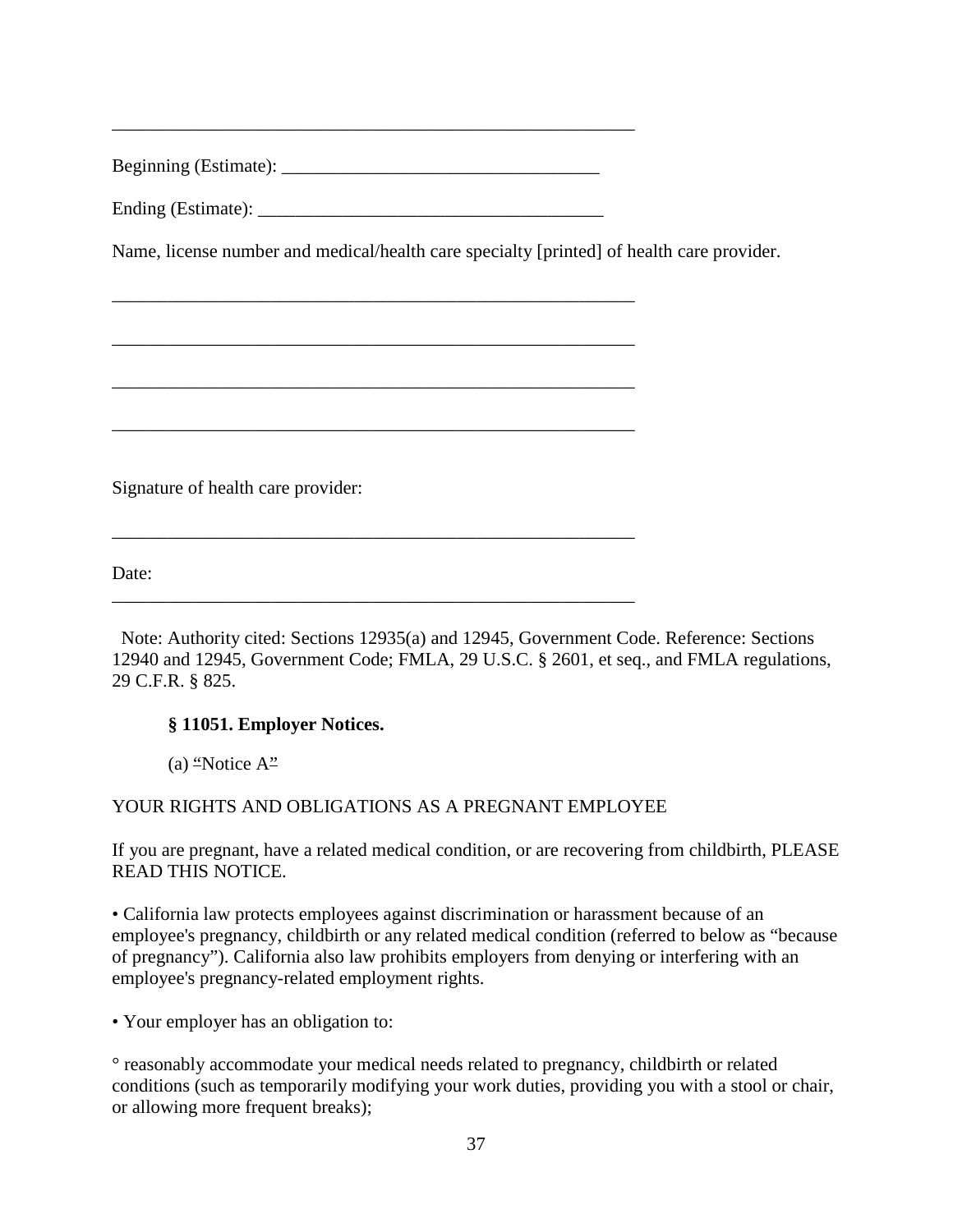° transfer you to a less strenuous or hazardous position (where one is available) or duties if medically needed because of your pregnancy; and

° provide you with pregnancy disability leave (PDL) of up to four months (or 17 1/3 weeks if leave is taken incrementally), (the working days you normally would work in one-third of a year or 17 1/3 weeks) and return you to your same job when you are no longer disabled by your pregnancy or, in certain instances, to a comparable job. Taking PDL, however, does not protect you from non-leave related employment actions, such as a layoff.

° provide a reasonable amount of break time and use of a room or other location in close proximity to the employee's work area to express breast milk in private as set forth in the Labor Code section 1030, et seq.

• For pregnancy disability leave:

° PDL is not for an automatic period of time, but for the period of time that you are disabled by pregnancy. Your health care provider determines how much time you will need.

° Once your employer has been informed that you need to take PDL, your employer must guarantee in writing that you can return to work in your same position if you request a written guarantee. Your employer may require you to submit written medical certification from your health care provider substantiating the need for your leave.

° PDL may include, but is not limited to, additional or more frequent breaks, time for prenatal or postnatal medical appointments, doctor-ordered bed rest, severe "morning sickness," gestational diabetes, pregnancy-induced hypertension, preeclampsia, recovery from childbirth or loss or end of pregnancy, and/or post-partum depression.

° PDL does not need to be taken all at once but can be taken on an as-needed basis as required by your health care provider, including intermittent leave or a reduced work schedule, all of which counts against your four month entitlement to leave.

° Your leave will be paid or unpaid depending on your employer's policy for other medical leaves. You may also be eligible for state disability insurance or Paid Family Leave (PFL), administered by the California Employment Development Department.

° At your discretion, you can use any vacation or other paid time off during your PDL.

° Your employer may require or you may choose to use any available sick leave during your PDL.

° Your employer is required to continue your group health coverage during your PDL at the same level and under the same conditions that coverage would have been provided if you had continued in employment continuously for the duration of your leave.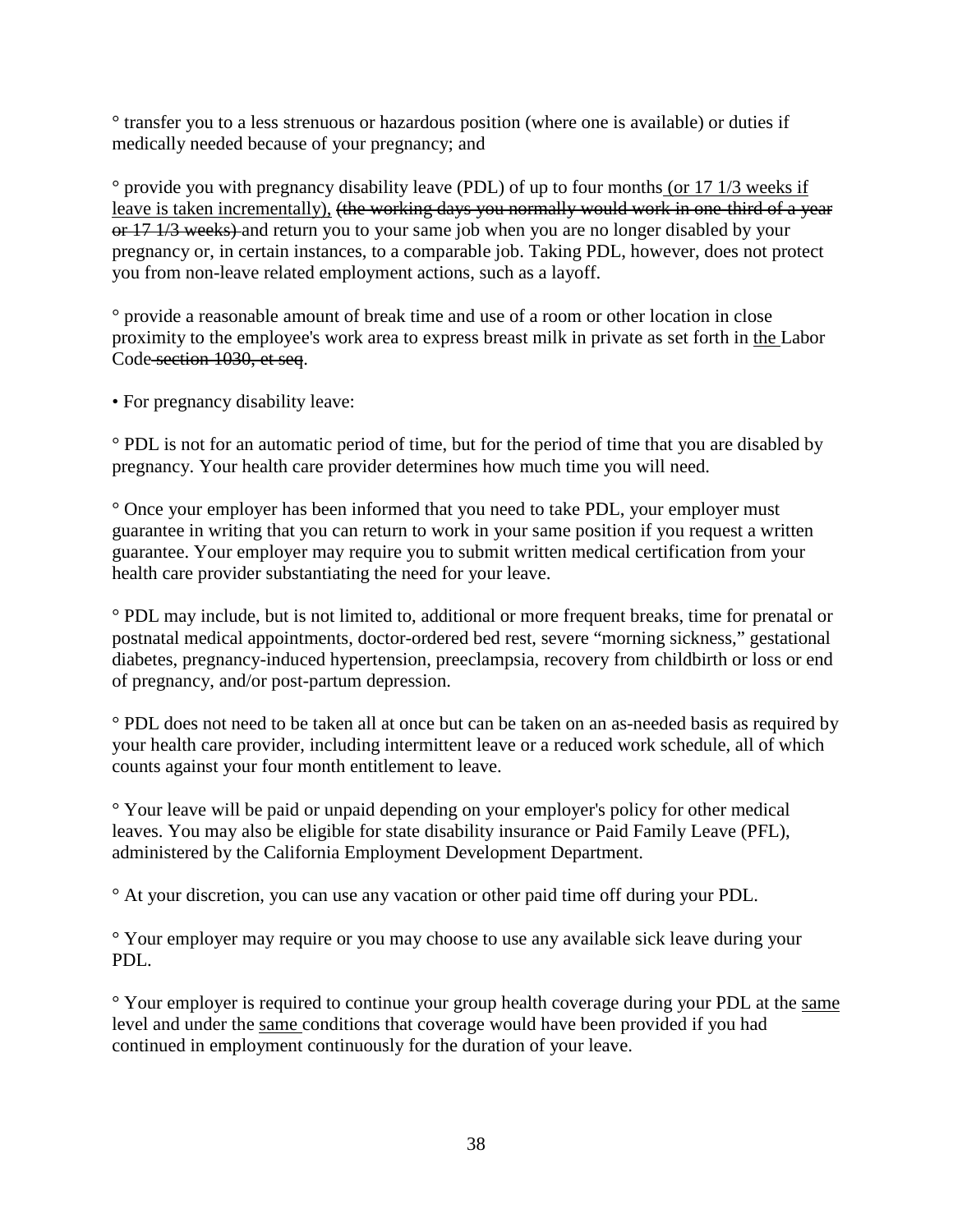° Taking PDL may impact certain of your benefits and your seniority date; please contact your employer for details.

Notice Obligations as an Employee.

• Give your employer reasonable notice: To receive reasonable accommodation, obtain a transfer, or take PDL, you must give your employer sufficient notice for your employer to make appropriate plans. – Sufficient notice means 30 days advance notice if the need for the reasonable accommodation, transfer, or PDL is foreseeable, otherwise as soon as practicable if the need is an emergency or unforeseeable.

• Provide a Written Medical Certification from Your Health Care Provider. Except in a medical emergency where there is no time to obtain it, your employer may require you to supply a written medical certification from your health care provider of the medical need for your reasonable accommodation, transfer or PDL. If the need is an emergency or unforeseeable, you must provide this certification within the time frame your employer requests, unless it is not practicable for you to do so under the circumstances despite your diligent, good faith efforts. Your employer must provide at least 15 calendar days for you to submit the certification. See your employer for a copy of a medical certification form to give to your health care provider to complete.

• PLEASE NOTE that if you fail to give your employer reasonable advance notice or, if your employer requires it, written medical certification of your medical need, your employer may be justified in delaying your reasonable accommodation, transfer, or PDL.

This notice is a summary of your rights and obligations under the Fair Employment and Housing Act (FEHA). For more information about your rights and obligations as a pregnant employee, contact your employer, look at visit the Department of Fair Employment and Housing's Wweb site at www.dfeh.ca.gov, or contact the Department at (800) 884-1684. The text of the FEHA and the regulations interpreting it are available on the Department of Fair Employment and Housing Commission's wWeb site at www.fehe.ca.govdfeh.ca.gov.

(b) "Notice  $B$ "

# FAMILY CARE AND MEDICAL LEAVE AND PREGNANCY DISABILITY LEAVE

Under the California Family Rights Act of 1993 (CFRA), if you have more than 12 months of service with your employer and have worked at least 1,250 hours in the 12-month period before the date you want to begin your leave, you may have a right to an unpaid family care or medical leave (CFRA leave). This leave may be up to 12 workweeks in a 12-month period for the birth, adoption, or foster care placement of your child or for your own serious health condition or that of your child, parent or spouse.

Even if you are not eligible for CFRA leave, if disabled by pregnancy, childbirth or related medical conditions, you are entitled to take pregnancy disability leave (PDL) of up to four months (or 17 1/3 weeks if leave is taken incrementally), or the working days in one-third of a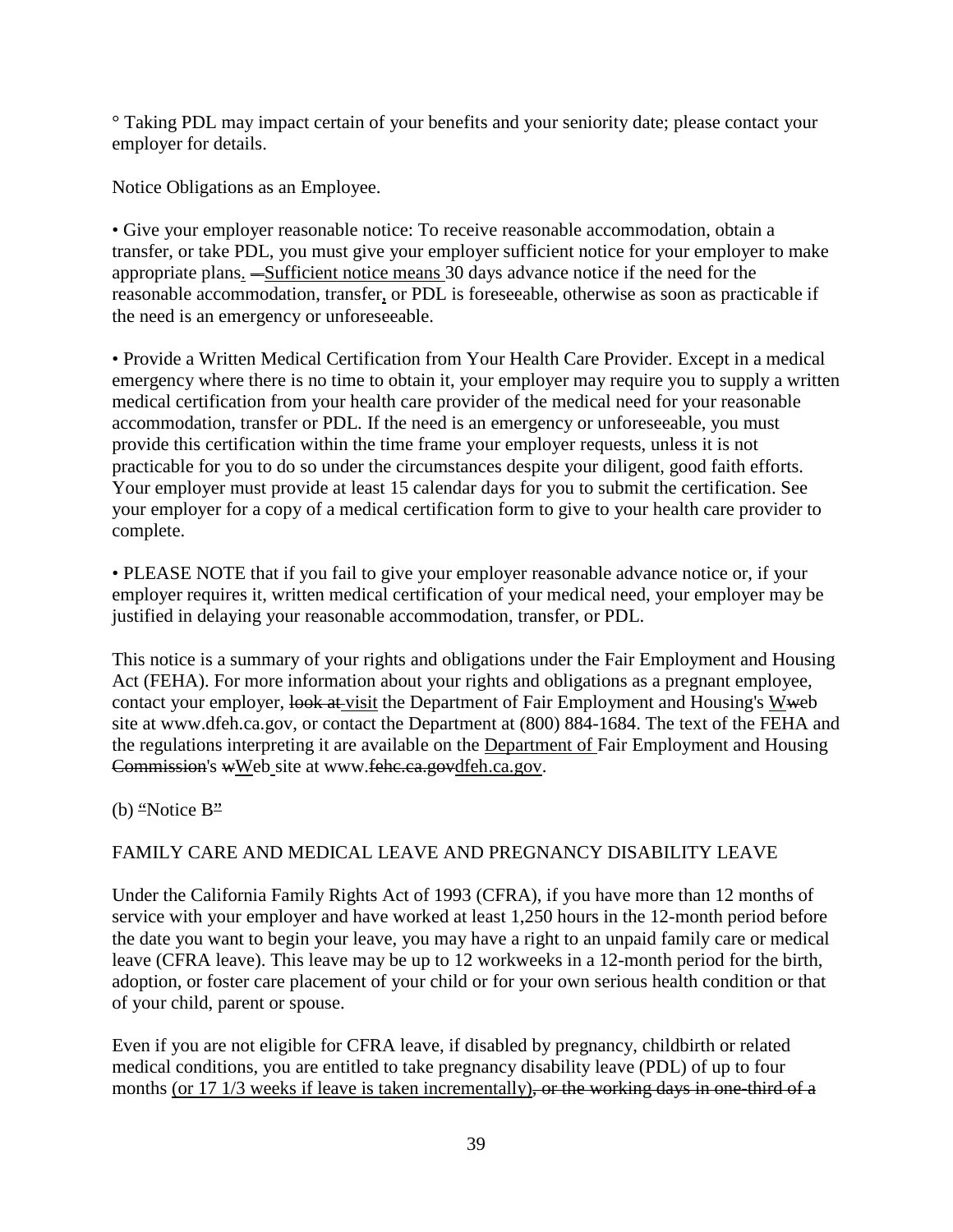year or 17 1/3 weeks, depending on your period(s) of actual disability. Time off needed for prenatal or postnatal care; doctor-ordered bed rest; gestational diabetes; pregnancy-induced hypertension; preeclampsia; childbirth; postpartum depression; loss or end of pregnancy; or recovery from childbirth or loss or end of pregnancy would all be covered by your PDL.

Your employer also has an obligation to reasonably accommodate your medical needs (such as allowing more frequent breaks) and to transfer you to a less strenuous or hazardous position if it is medically advisable because of your pregnancy.

If you are CFRA-eligible, you have certain rights to take BOTH PDL and a separate CFRA leave for reason of the birth of your child. Both Pregnancy disability leaves guarantees reinstatement to the same or a comparable position at the end of the leave, subject to any defense allowed under the law. CFRA leave guarantees reinstatement to the same or a comparable position at the end of the leave, subject to any defense allowed under the law.

If possible, you must provide at least 30 days advance notice for foreseeable events (such as the expected birth of a child or a planned medical treatment for yourself or a family member). For events that are unforeseeable, you must to notify your employer, at least verbally, as soon as you learn of the need for the leave.

Failure to comply with these notice rules is grounds for, and may result in, deferral of the requested leave until you comply with this notice policy.

Your employer may require medical certification from your health care provider before allowing you a leave for:

- your pregnancy;
- your own serious health condition; or
- to care for your child, parent, or spouse who has a serious health condition.

See your employer for a copy of a medical certification form to give to your health care provider to complete.

When medically necessary, leave may be taken on an intermittent or a reduced work schedule.

If you are taking a leave for the birth, adoption or foster care placement of a child, the basic minimum duration of the leave is two weeks and you must conclude the leave within one year of the birth or placement for adoption or foster care.

Taking a family care or pregnancy disability leave may impact certain of your benefits and your seniority date. Contact your employer for more information regarding your eligibility for a leave and/or the impact of the leave on your seniority and benefits.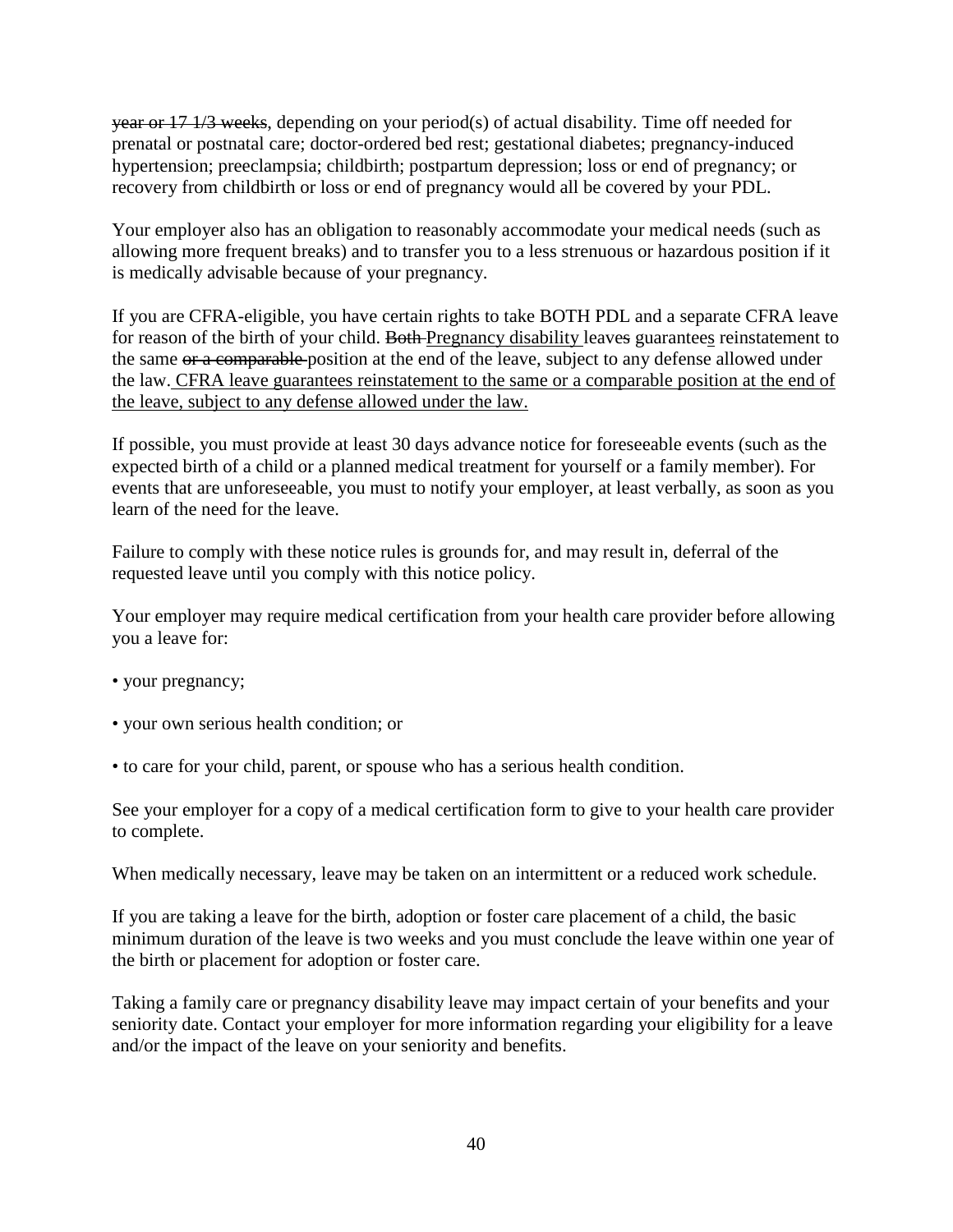This notice is a summary of your rights and obligations under the Fair Employment and Housing Act (FEHA). The FEHA prohibits employers from denying, interfering with, or restraining your exercise of these rights. For more information about your rights and obligations, contact your employer, look at visit the Department of Fair Employment and Housing's Wweb site at www.dfeh.ca.gov, or contact the Department at (800) 884-1684. The text of the FEHA and the regulations interpreting it are available on the Department of Fair Employment and Housing's Commission's wWeb site at www.fehedfeh.ca.gov.

Note: Authority cited: Sections 12935(a) and 12945, Government Code. Reference: Sections 12940 and 12945, Government Code; FMLA, 29 U.S.C. § 2601, et seq., and FMLA regulations, 29 C.F.R. § 825.

### **Article 8. Religious Creed Discrimination**

### **§ 11059. General Prohibition Aagainst Religious Creed Discrimination.**

(a) Statutory Source. These regulations concerning religious discrimination are adopted by the Council pursuant to section 12940 of the Government Code.

(b) Statement of Purpose. The freedom to worship as one believes is a basic human right. To that end, the accommodation to of religious pluralism is an important and necessary part of our society. Questions of religious discrimination and accommodation to the varied religious practices of the people of the State of California often arise in complex and emotionally charged situations; therefore, each case must be reviewed on an individual basis to best balance often contradictory social needs.

(c) Incorporation of General Regulations. These regulations incorporate all of the provisions of Articles 1 and 2 of Subchapter 2, unless specifically excluded or modified.

### **§ 11060. Establishing Religious Creed Discrimination.**

"Religious creed" includes any traditionally recognized religion as well as beliefs, observances, or practices, which an individual sincerely holds and which occupy in his or her life a place of importance parallel to that of traditionally recognized religions. It encompasses all aspects of religious belief, observance, and practice, including religious dress and grooming practices, as defined by Government Code section 12926. Religious creed discrimination may be established by showing:

(a) Employment benefits have been denied, in whole or in part, because of an applicant's or employee's religious creed or lack of religious creed.

(b) The employer or other covered entity has failed to reasonably accommodate the applicant's or employee's religious creed despite being informed by the applicant or employee or otherwise having become aware of the need for reasonable accommodation.

Note: Authority cited: Section 12935(a), Government Code. Reference: Sections 12920, 12921 and 12940, Government Code.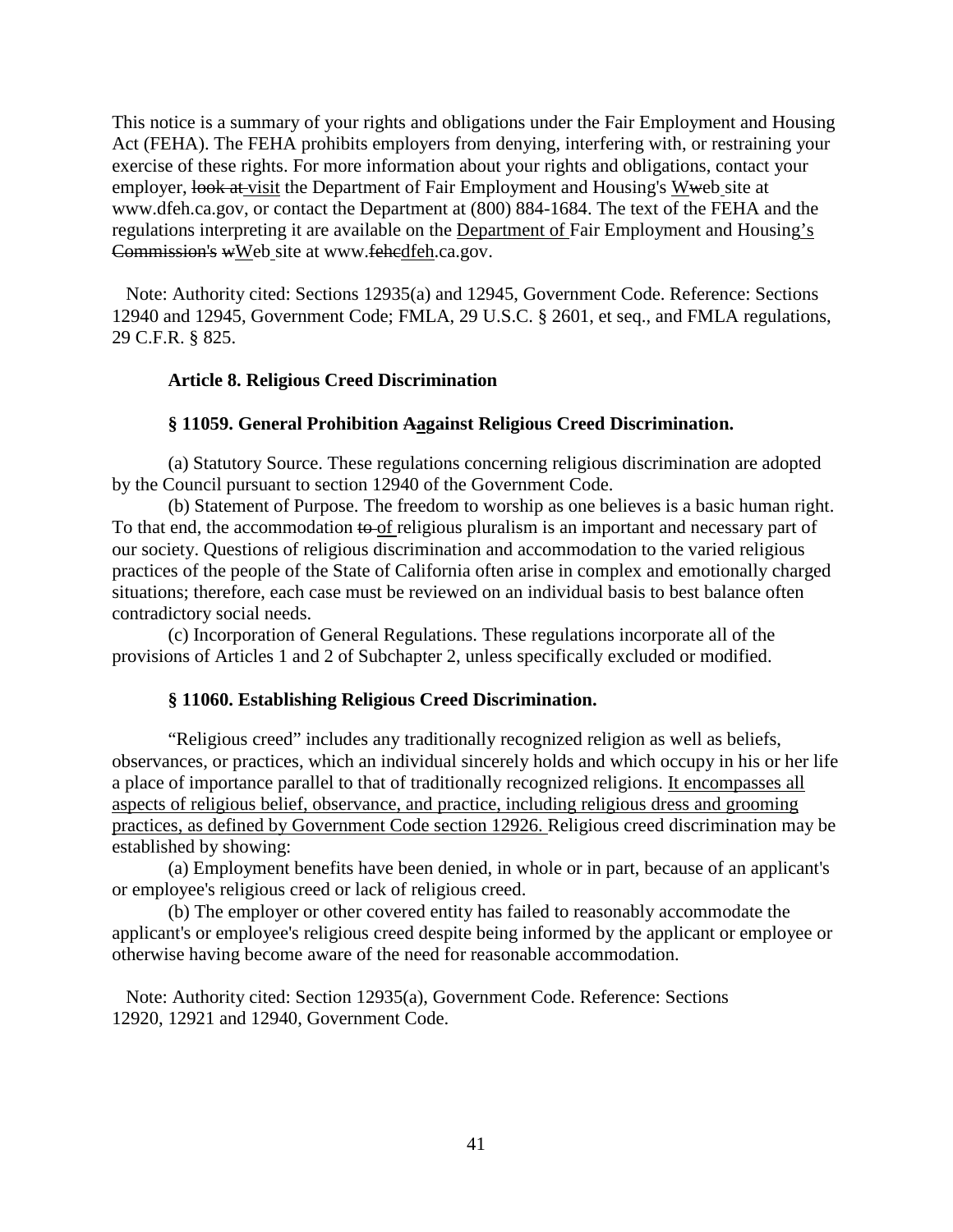#### **§ 11062. Reasonable Accommodation.**

An employer or other covered entity shall make accommodation to the known religious creed of an applicant or employee unless the employer or other covered entity can demonstrate that the accommodation is unreasonable because it would impose an undue hardship.

(a) Reasonable accommodation may include, but is not limited to, job restructuring, job reassignment, modification of work practices, or allowing time off in an amount equal to the amount of non-regularly scheduled time the employee has worked in order to avoid a conflict with his or her religious observances. Unless expressly requested by an employee, an accommodation is not reasonable if it requires segregation of an employee from customers or the general public.

(b) In determining whether a reasonable accommodation would impose an undue hardship on the operations of an employer or other covered entity, factors to be considered include, but are not limited to:

(1) The size of the relevant establishment or facility with respect to the number of employees, the size of budget, and other such matters;

(2) The overall size of the employer or other covered entity with respect to the number of employees, number and type of facilities, and size of budget;

(3) The type of the establishment's or facility's operation, including the composition and structure of the workforce or membership;

(4) The type of the employer's or other covered entity's operation, including the composition and structure of the workforce or membership;

(5) The nature and cost of the accommodation involved;

(6) Reasonable notice to the employer or other covered entity of the need for accommodation; and

(7) Any available reasonable alternative means of accommodation.

(c) Reasonable accommodation includes, but is not limited to, the following specific employment policies or practices:

(1) Interview and examination times. Scheduled times for interviews, examinations, and other functions related to employment opportunities shall reasonably accommodate religious practices.

(2) Dress and Grooming Standards. Dress and grooming standards or requirements for personal appearance shall be flexible enough to take into account "religious dress practices and grooming practices," as defined in Government Code section 12926.

(3) Union Dues. An employer or union shall not require membership from any employee or applicant whose religious creed prohibits such membership. An applicant's or employee's religious creed shall be reasonably accommodated with respect to union dues.

Note: Authority cited: Section 12935(a), Government Code. Reference: Sections 12920, 12921, 12926 and 12940, Government Code.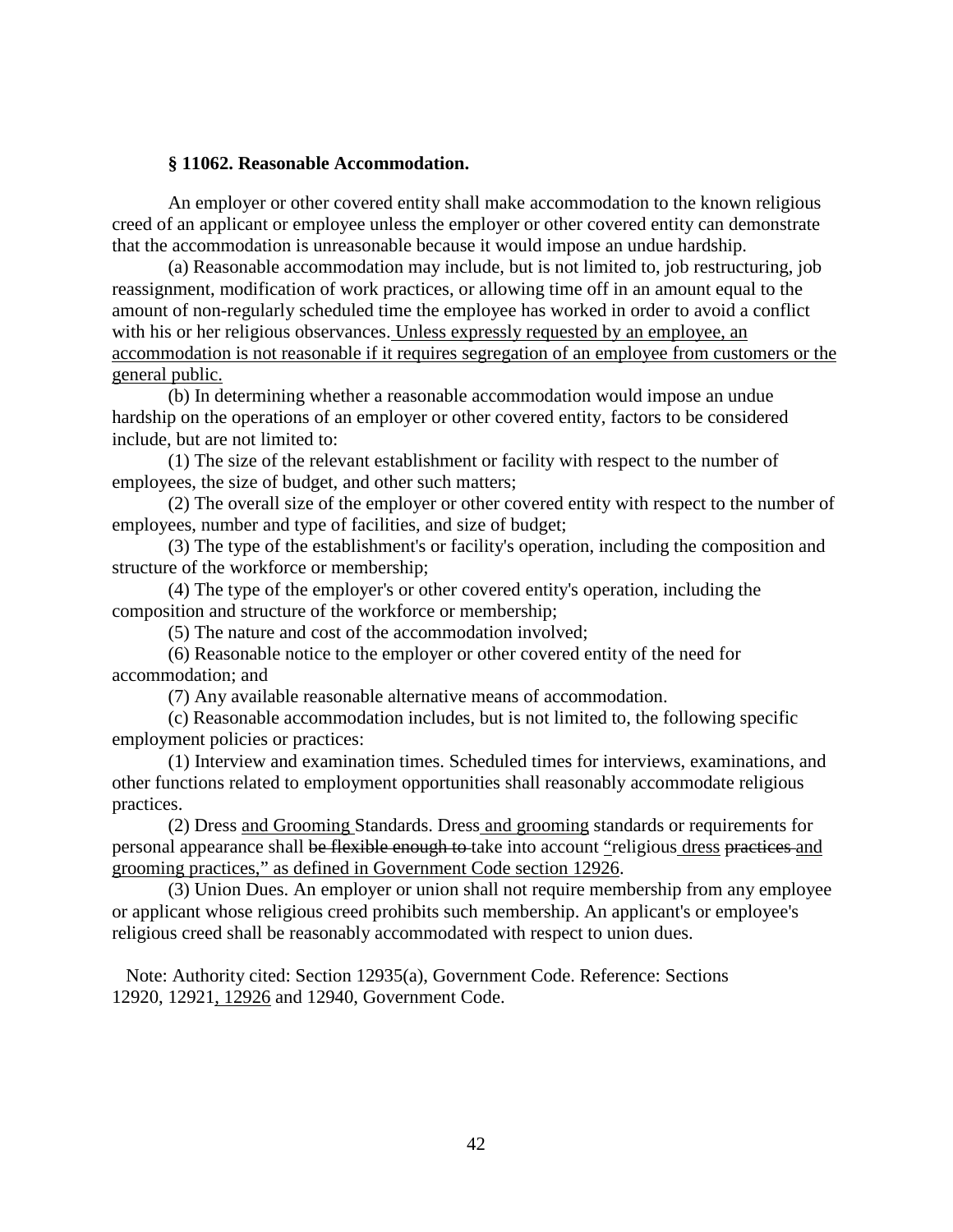### **Article 9. Disability Discrimination**

## **§ 11064. General Prohibitions Against against Discrimination on the Basis of Disability.**

(a) Statutory Source. These regulations are adopted by the Council pursuant to sections 12926, 12926.1 and 12940 of the Government Code.

(b) Statement of Purpose. The Fair Employment and Housing Council is committed to ensuring each individual employment opportunities commensurate with his or her abilities. These regulations are designed to ensure discrimination-free access to employment opportunities notwithstanding any individual's actual or perceived disability or medical condition; to preserve a valuable pool of experienced, skilled employees; and to strengthen our economy by keeping people working who would otherwise require public assistance. These regulations are to be broadly construed to protect applicants and employees from discrimination due to an actual or perceived physical or mental disability or medical condition that is disabling, potentially disabling or perceived to be disabling or potentially disabling. The definition of disability in these regulations shall be construed broadly in favor of expansive coverage to the maximum extent permitted by the terms of the Fair Employment and Housing Act (FEHA). As with the Americans with Disabilities Act of 1990 (ADA), as amended by the ADA Amendment Act of 2008 (Pub. L. No. 110-325), the primary focus in cases brought under the FEHA should be whether employers and other covered entities have provided reasonable accommodation to applicants and employees with disabilities, whether all parties have complied with their obligations to engage in the interactive process and whether discrimination has occurred, not whether the individual meets the definition of disability, which should not require extensive analysis.

(c) Incorporation of General Regulations. These regulations governing discrimination on the basis of disability incorporate each of the provisions of Articles 1 and 2 of Subchapter 2, unless specifically excluded or modified.

Note: Authority cited: Section 12935(a), Government Code. Reference: Sections 12920, 12921, 12926, 12926.1 and 12940, Government Code.

### **§ 11065. Definitions.**

As used in this article, the following definitions apply:

(a) "Assistive animal" means a trained animal, including a trained dog, necessary as a reasonable accommodation for a person with a disability.

(1) Specific examples include, but are not limited to:

(A) "Guide" dog, as defined at Civil Code section 54.1, trained to guide a blind or visually impaired person.

(B) "Signal" dog, as defined at Civil Code section 54.1, or other animal trained to alert a deaf or hearing impaired person to sounds.

(C) "Service" dog, as defined at Civil Code section 54.1, or other animal individually trained to the requirements of a person with a disability.

(D) "Support" dog or other animal that provides emotional or other support to a person with a disability, including, but not limited to, traumatic brain injuries or mental disabilities, such as major depression.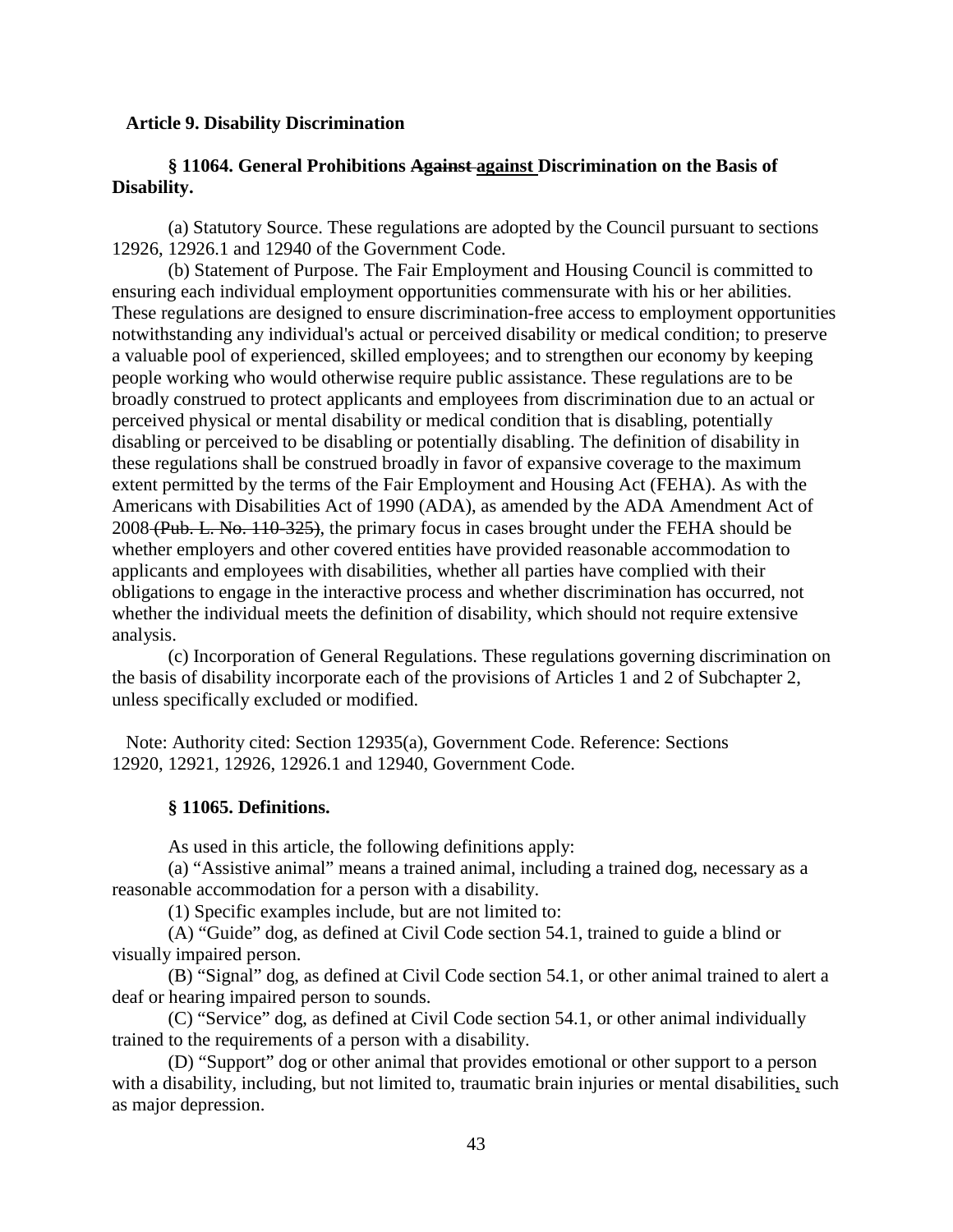(2) Minimum Sstandards for Assistive assistive Aanimals include, but are not limited to, the following. Employers may require that an assistive animal in the workplace:

(A) is free from offensive odors and displays habits appropriate to the work environment, for example, the elimination of urine and feces;

(B) does not engage in behavior that endangers the health or safety of the individual with a disability or others in the workplace; and

(C) is trained to provide assistance for the employee's disability.

(3) A "support animal" may constitute a reasonable accommodation in certain circumstances. A support animal is one that provides emotional or other support to a person with a disability, including, but not limited to, traumatic brain injuries or mental disabilities, such as major depression. As in other contexts, what constitutes a reasonable accommodation requires an individualized analysis.

(b) "Business Necessity," as used in this article regarding medical or psychological examinations, means that the need for the disability inquiry or medical examination is vital to the business.

(c) "CFRA" means the Moore-Brown-Roberti Family Rights Act of 1993. (California Family Rights Act, Gov. Code §§ 12945.1 and 12945.2.) As used in this article "CFRA leave" means medical leave taken pursuant to CFRA.

(d) "Disability" shall be broadly construed to mean and include any of the following definitions:

(1) "Mental Ddisability," as defined at Government Code section 12926, includes, but is not limited to, having any mental or psychological disorder or condition that limits a major life activity. "Mental Ddisability" includes, but is not limited to, emotional or mental illness, intellectual or cognitive disability (formerly referred to as "mental retardation"), organic brain syndrome, or specific learning disabilities, autism spectrum disorders, schizophrenia, and chronic or episodic conditions such as clinical depression, bipolar disorder, post-traumatic stress disorder, and obsessive compulsive disorder.

(2) "Physical Ddisability," as defined at Government Code section 12926, includes, but is not limited to, having any anatomical loss, cosmetic disfigurement, physiological disease, disorder or condition that does both of the following:

(A) affects one or more of the following body systems: neurological; immunological; musculoskeletal; special sense organs; respiratory, including speech organs; cardiovascular; reproductive; digestive; genitourinary; hemic and lymphatic; circulatory; skin; and endocrine; and

(B) limits a major life activity.

(C) "Disability" includes, but is not limited to, deafness, blindness, partially or completely missing limbs, mobility impairments requiring the use of a wheelchair, cerebral palsy, and chronic or episodic conditions such as HIV/AIDS, hepatitis, epilepsy, seizure disorder, diabetes, multiple sclerosis, and heart and circulatory disease.

(3) A "special education" disability is any other recognized health impairment or mental or psychological disorder not described in section  $11065(d)(1)$  or  $(d)(2)$ , of this article, that requires or has required in the past special education or related services. A special education disability may include a "specific learning disability," manifested by significant difficulties in the acquisition and use of listening, speaking, reading, writing, reasoning or mathematical abilities. A specific learning disability can include conditions such as perceptual disabilities, brain injury, minimal brain dysfunction, dyslexia and developmental aphasia. A special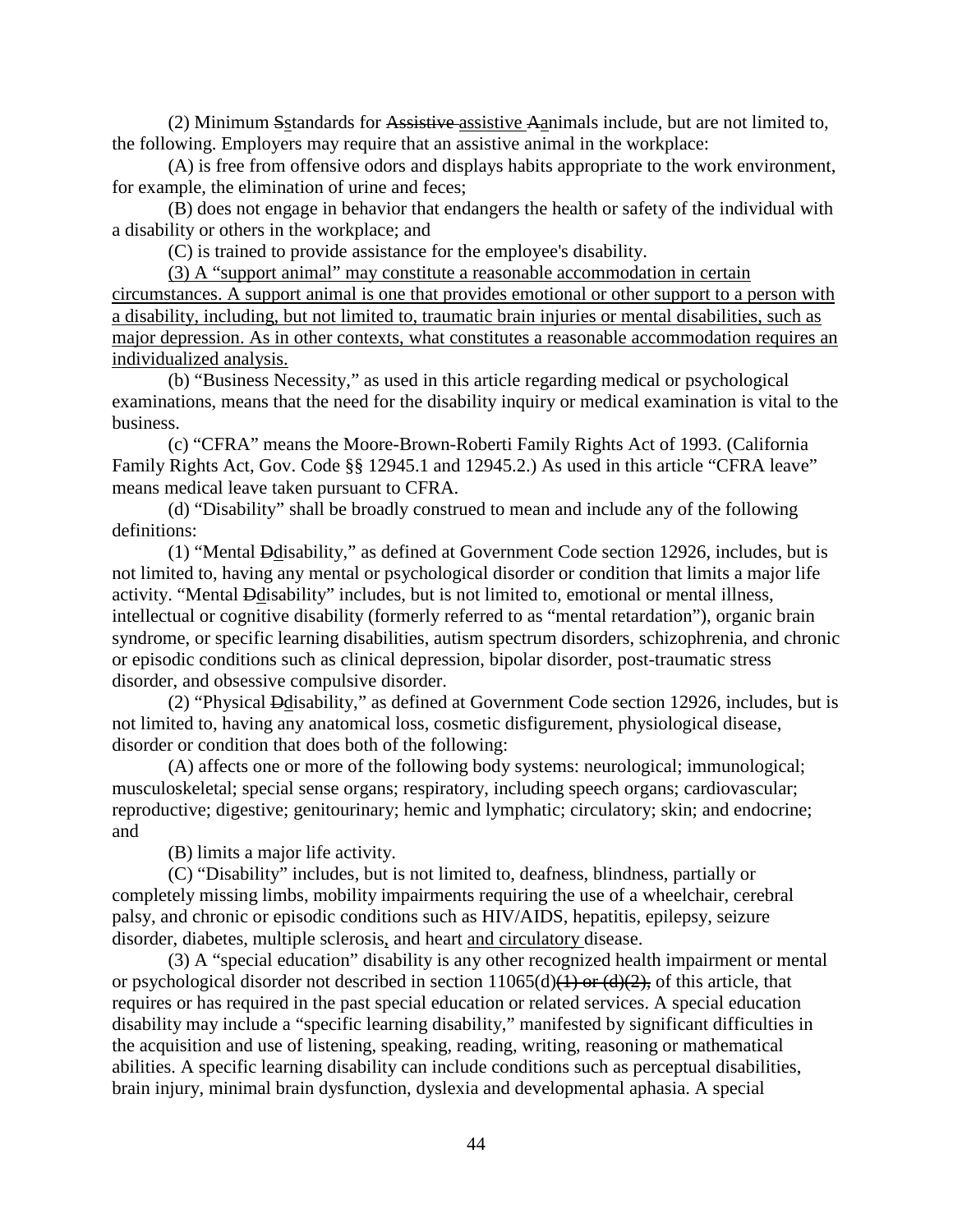education disability does not include special education or related services unrelated to a health impairment or mental or psychological disorder, such as those for English language acquisition by persons whose first language was not English.

(4) A "Rrecord or Hhistory of Ddisability" includes previously having, or being misclassified as having, a record or history of a mental or physical disability or special education health impairment of which the employer or other covered entity is aware.

(5) A "Pperceived Ddisability" means being "rRegarded as," "pPerceived as" or "t<sub>Treated</sub> as" Hhaving a Ddisability. Perceived disability includes:

(A) Being regarded or treated by the employer or other entity covered by this article as having, or having had, any mental or physical condition or adverse genetic information that makes achievement of a major life activity difficult; or

(B) Being subjected to an action prohibited by this article, including non-selection, demotion, termination, involuntary transfer or reassignment, or denial of any other term, condition, or privilege of employment, based on an actual or perceived physical or mental disease, disorder, or condition, or cosmetic disfigurement, anatomical loss, adverse genetic information or special education disability, or its symptom, such as taking medication, whether or not the perceived condition limits, or is perceived to limit, a major life activity.

(6) A "Pperceived Ppotential Ddisability" includes being regarded, perceived, or treated by the employer or other covered entity as having, or having had, a physical or mental disease, disorder, condition or cosmetic disfigurement, anatomical loss, adverse genetic information or special education disability that has no present disabling effect, but may become a mental or physical disability or special education disability.

(7) "Medical condition" is a term specifically defined at Government Code section 12926, to mean either:

(A) any cancer-related physical or mental health impairment from a diagnosis, record or history of cancer; or

(B) a "genetic characteristic," as defined at Government Code section 12926. "Genetic characteristics" means:

1. Any scientifically or medically identifiable gene or chromosome, or combination or alteration of a gene or chromosome, or any inherited characteristic that may derive from a person or the person's family member,

2. that is known to be a cause of a disease or disorder in a person or the person's offspring, or that is associated with a statistically increased risk of development of a disease or disorder, though presently not associated with any disease or disorder symptoms.

(8) A "Disability" is also any definition of "disability" used in the federal Americans with Disabilities Act of 1990 (ADA), and as amended by the ADA Amendments Act of 2008 (Pub. L. No. 110-325) and the regulations adopted pursuant thereto, that would result in broader protection of the civil rights of individuals with a mental or physical disability or medical condition than provided by the FEHA. If so, the broader ADA protections or coverage shall be deemed incorporated by reference into, and shall prevail over conflicting provisions of, the FEHA's definition of disability.

(9) "Disability" does not include:

(A) excluded conditions listed in the Government Code section 12926 definitions of mental and physical disability. These conditions are compulsive gambling, kleptomania, pyromania, or psychoactive substance use disorders resulting from the current unlawful use of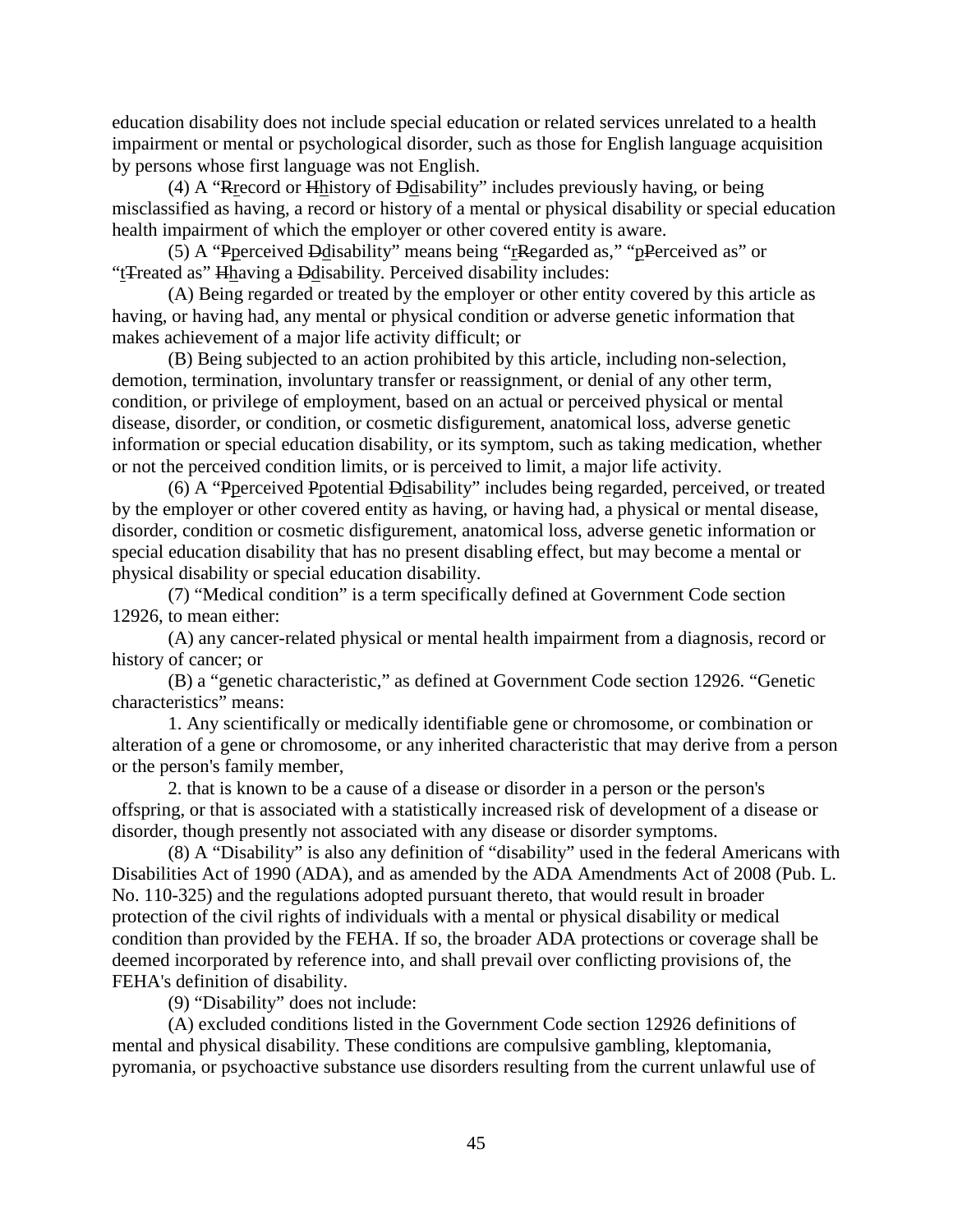controlled substances or other drugs, and "sexual behavior disorders," as defined at section  $11065(q)$ , of this article; or

(B) conditions that are mild, which do not limit a major life activity, as determined on a case-by-case basis. These excluded conditions have little or no residual effects, such as the common cold; seasonal or common influenza; minor cuts, sprains, muscle aches, soreness, bruises, or abrasions; non-migraine headaches, and minor and non-chronic gastrointestinal disorders.

(e) "Essential job functions" means the fundamental job duties of the employment position the applicant or employee with a disability holds or desires.

(1) A job function may be considered essential for any of several reasons, including, but not limited to, the following:

(A) The function may be essential because the reason the position exists is to perform that function.

(B) The function may be essential because of the limited number of employees available among whom the performance of that job function can be distributed.

(C) The function may be highly specialized, so that the incumbent in the position is hired for his or her expertise or ability to perform the particular function.

(2) Evidence of whether a particular function is essential includes, but is not limited to, the following:

(A) The employer's or other covered entity's judgment as to which functions are essential.

(B) Accurate, current written job descriptions.

(C) The amount of time spent on the job performing the function.

(D) The legitimate business consequences of not requiring the incumbent to perform the function.

(E) Job descriptions or job functions contained in a collective bargaining agreement.

(F) The work experience of past incumbents in the job.

(G) The current work experience of incumbents in similar jobs.

(H) Reference to the importance of the performance of the job function in prior performance reviews.

(3) "Essential functions" do not include the marginal functions of the position. "Marginal functions" of an employment position are those that, if not performed, would not eliminate the need for the job or that could be readily performed by another employee or that could be performed in an alternative way.

(f) "Family member," for purposes of discrimination on the basis of a genetic characteristic or genetic information, includes the individual's relations from the first to fourth degree. This would include children, siblings, half-siblings, parents, grandparents, aunts, uncles, nieces, nephews, great aunts and uncles, first cousins, children of first cousins, great grandparents, and great-great grandparents.

(g) "FMLA" means the federal Family and Medical Leave Act of 1993, 29 U.S.C. § 2601 et seq., and its implementing regulations, 29 C.F.R. Part 825 et seq. For purposes of this section only, "FMLA leave" means medical leave taken pursuant to FMLA.

(h) "Genetic information," as defined at Government Code section 12926, means genetic information derived from an individual's or the individual's family members' genetic tests, receipt of genetic services, participation in genetic services clinical research or the manifestation of a disease or disorder in an individual's family members.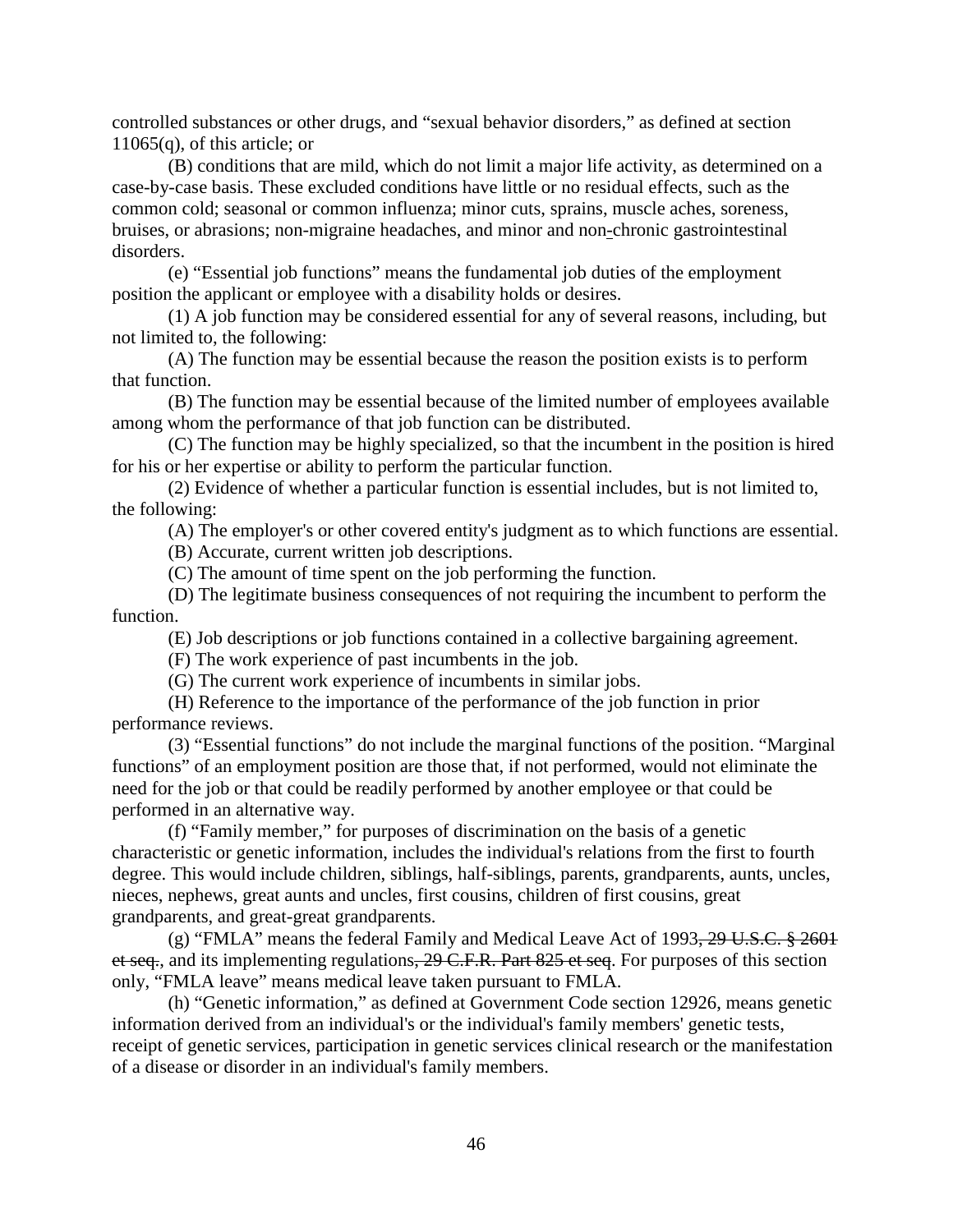(i) "Health care provider" means either:

(1) a medical or osteopathic doctor, physician, or surgeon, licensed in California or in another state or country, who directly treats or supervises the treatment of the applicant or employee; or

(2) a marriage and family therapist or acupuncturist, licensed in California or in another state or country, or any other persons who meet the definition of "others capable of providing health care services" under FMLA and its implementing regulations, including podiatrists, dentists, clinical psychologists, optometrists, chiropractors, nurse practitioners, nurse midwives, clinical social workers, physician assistants; or

(3) a health care provider from whom an employer, other covered entity, or a group health plan's benefits manager will accept medical certification of the existence of a health condition to substantiate a claim for benefits.

(j) "Interactive process," as set forth more fully at California Code of Regulations, title 2, section 11069, means timely, good faith communication between the employer or other covered entity and the applicant or employee or, when necessary because of the disability or other circumstances, his or her representative to explore whether or not the applicant or employee needs reasonable accommodation for the applicant's or employee's disability to perform the essential functions of the job, and, if so, how the person can be reasonably accommodated.

(k) "Job-related," as used in sections 11070, 11071 and 11072 means tailored to assess the employee's ability to carry out the essential functions of the job or to determine whether the employee poses a danger to the employee or others due to disability.

(*l*) "Major life activities" shall be construed broadly and include physical, mental, and social activities, especially those life activities that affect employability or otherwise present a barrier to employment or advancement.

(1) Major life activities include, but are not limited to, caring for oneself, performing manual tasks, seeing, hearing, eating, sleeping, walking, standing, sitting, reaching, lifting, bending, speaking, breathing, learning, reading, concentrating, thinking, communicating, interacting with others, and working.

(2) Major life activities include the operation of major bodily functions, including functions of the immune system, special sense organs and skin, normal cell growth, digestive, genitourinary, bowel, bladder, neurological, brain, respiratory, circulatory, cardiovascular, endocrine, hemic, lymphatic, musculoskeletal, and reproductive functions. Major bodily functions include the operation of an individual organ within a body system.

(3) An impairment "limits" a major life activity if it makes the achievement of the major life activity difficult.

(A) Whether achievement of the major life activity is "difficult" is an individualized assessment, which may consider what most people in the general population can perform with little or no difficulty, what members of the individual's peer group can perform with little or no difficulty, and/or what the individual would be able to perform with little or no difficulty in the absence of disability.

(B) Whether an impairment limits a major life activity will usually not require scientific, medical, or statistical analysis. Nothing in this paragraph is intended, however, to prohibit the presentation of scientific, medical, or statistical evidence, where appropriate.

(C) "Limits" shall be determined without regard to mitigating measures or reasonable accommodations, unless the mitigating measure itself limits a major life activity.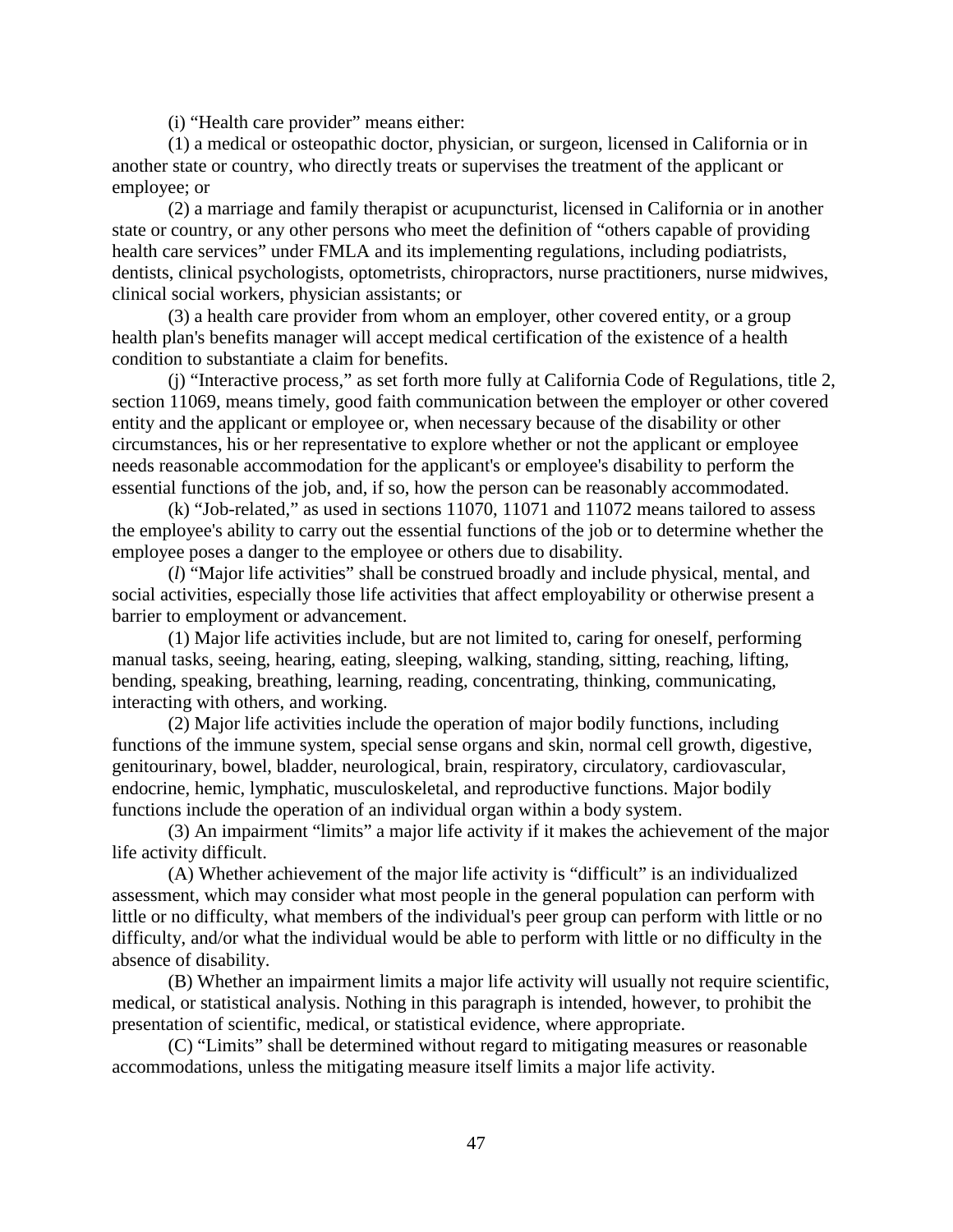(D) Working is a major life activity, regardless of whether the actual or perceived working limitation affects a particular employment or class or broad range of employments.

(E) An impairment that is episodic or in remission is a disability if it would limit a major life activity when active.

(m) A "medical or psychological examination" is a procedure or test performed by a health care provider that seeks or obtains information about an individual's physical or mental disabilities or health.

(n) "Mitigating measure" is a treatment, therapy, or device that eliminates or reduces the limitation(s) of a disability. Mitigating measures include, but are not limited to:

(1) Medications; medical supplies, equipment, or appliances; low-vision devices (defined as devices that magnify, enhance, or otherwise augment a visual image, but not including ordinary eyeglasses or contact lenses); prosthetics, including limbs and devices; hearing aids, cochlear implants, or other implantable hearing devices; mobility devices; oxygen therapy equipment and supplies; and assistive animals, such as guide dogs.

(2) Use of assistive technology or devices, such as wheelchairs, braces, and canes.

(3) "Auxiliary aids and services," which include:

(A) qualified interpreters or other effective methods of making aurally delivered materials available to individuals with hearing disabilities such as text pagers, captioned telephone, video relay TTY and video remote interpreting;

(B) qualified readers, taped texts, or other effective methods of making visually delivered materials available to individuals with visual disabilities such as video magnification, text-tospeech and voice recognition software, and related scanning and OCR technologies;

(C) acquisition or modification of equipment or devices; and

(D) other similar services and actions.

(4) Learned behavioral or adaptive neurological modifications.

(5) Surgical interventions, except for those that permanently eliminate a disability.

(6) Psychotherapy, behavioral therapy, or physical therapy.

(7) Reasonable accommodations.

(o) "Qualified individual," for purposes of disability discrimination under California Code of Regulations, title 2, section 11066, is an applicant or employee who has the requisite skill, experience, education, and other job-related requirements of the employment position such individual holds or desires, and who, with or without reasonable accommodation, can perform the essential functions of such position.

(p) "Reasonable accommodation" is:

(1) modifications or adjustments that are:

(A) effective in enabling an applicant with a disability to have an equal opportunity to be considered for a desired job, or

(B) effective in enabling an employee to perform the essential functions of the job the employee holds or desires, or

(C) effective in enabling an employee with a disability to enjoy equivalent benefits and privileges of employment as are enjoyed by similarly situated employees without disabilities.

(2) Examples of Reasonable Accommodation. Reasonable accommodation may include, but are not limited to, such measures as:

(A) Making existing facilities used by applicants and employees readily accessible to and usable by individuals with disabilities. This may include, but is not limited to, providing accessible break rooms, restrooms, training rooms, or reserved parking places; acquiring or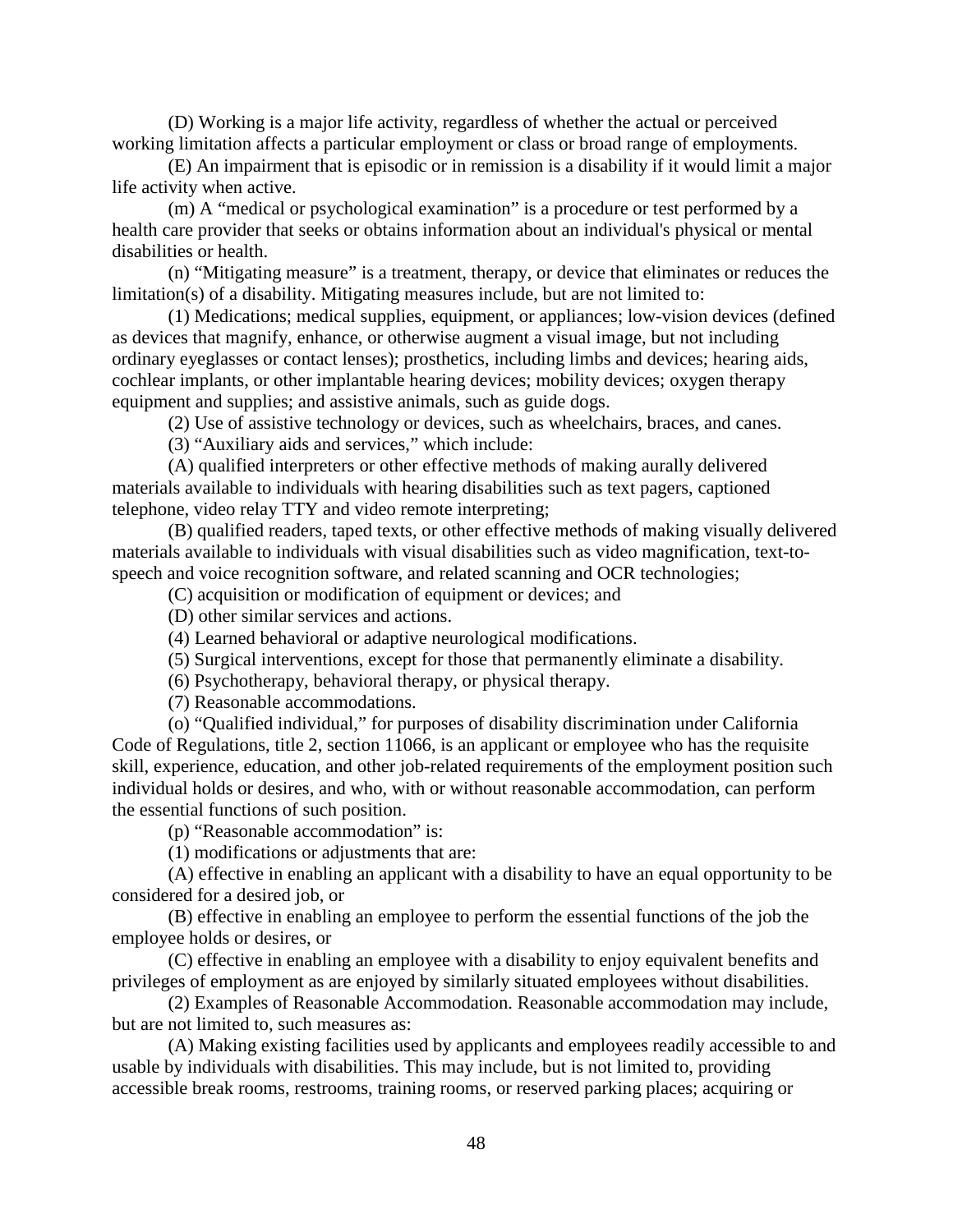modifying furniture, equipment or devices; or making other similar adjustments in the work environment;

(B) Allowing applicants or employees to bring assistive animals to the work site;

(C) Transferring an employee to a more accessible worksite;

(D) Providing assistive aids and services such as qualified readers or interpreters to an applicant or employee;

(E) Job Restructuring. This may include, but is not limited to, reallocation or redistribution of non-essential job functions in a job with multiple responsibilities;

(F) Providing a part-time or modified work schedule;

(G) Permitting an alteration of when and/or how an essential function is performed;

(H) Providing an adjustment or modification of examinations, training materials or policies;

(I) Modifying an employer policy;

(J) Modifying supervisory methods (e.g., dividing complex tasks into smaller parts);

(K) Providing additional training;

(L) Permitting an employee to work from home;

(M) Providing a paid or unpaid leave for treatment and recovery, consistent with section 11068(c);

(N) Providing a reassignment to a vacant position, consistent with section 11068(d); and

(O) other similar accommodations.

(q) "Sexual behavior disorders," as used in this article, refers to includes pedophilia, exhibitionism, and voyeurism.

(r) "Undue hardship" means, with respect to the provision of an accommodation, an action requiring significant difficulty or expense incurred by an employer or other covered entity, when considered under the totality of the circumstances in light of the following factors:

(1) the nature and net cost of the accommodation needed under this article, taking into consideration the availability of tax credits and deductions, and/or outside funding;

(2) the overall financial resources of the facilities involved in the provision of the reasonable accommodations, the number of persons employed at the facility, and the effect on expenses and resources or the impact otherwise of these accommodations upon the operation of the facility, including the impact on the ability of other employees to perform their duties and the impact on the facility's ability to conduct business;

(3) the overall financial resources of the employer or other covered entity, the overall size of the business of a covered entity with respect to the number of its employees, and the number, type, and location of its facilities;

(4) the type of operation or operations, including the composition, structure, and functions of the workforce of the employer or other covered entity; and

(5) the geographic separateness, administrative, or fiscal relationship of the facility or facilities.

Note: Authority cited: Section 12935(a), Government Code. Reference: Sections 12920, 12921, 12926, 12926.1, 12940, 12945.1 and 12945.2, Government Code; Americans with Disabilities Act of 1990 (42 U.S.C. §12101, et seq.), as amended by the ADA Amendments Act of 2008 (Pub. L. No. 110-325) and its implementing regulations at 29 C.F.R. § 1630 et seq.; Family and Medical Leave Act of 1993 (29 U.S.C. § 2601 et seq.) and its implementing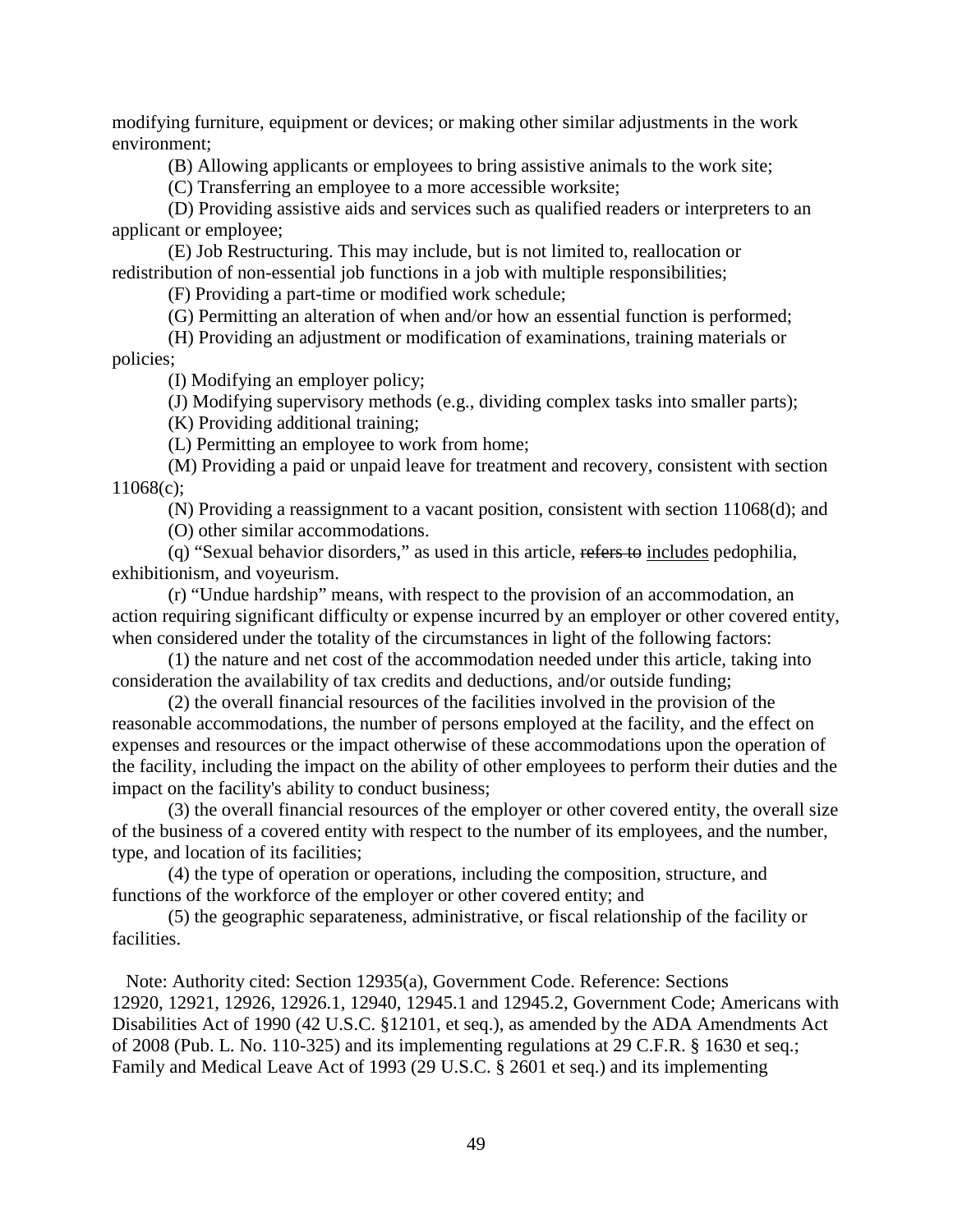regulations at 29 C.F.R. § 825 et seq.; and Individuals with Disabilities Education Act (20 U.S.C. § 1400 et seq.) and its implementing regulations at 34 C.F.R. § 300.8 et seq.

### **§ 11066. Establishing Disability Discrimination.**

(a) An applicant or employee has the burden of proof to establish that the applicant or employee is a qualified individual capable of performing the essential functions of the job with or without reasonable accommodation.

(b) Disability discrimination is established if a preponderance of the evidence demonstrates a causal connection between a qualified individual's disability and denial of an employment benefit to that individual by the employer or other covered entity. The evidence need not demonstrate that the qualified individual's disability was the sole or even the dominant cause of the employment benefit denial. Discrimination is established if the qualified individual's disability was one of the factors that influenced the employer or other covered entity and the denial of the employment benefit is not justified by a permissible defense, as detailed below at section 7293.8 of this subchapter.

Note: Authority cited: Section 12935(a), Government Code. Reference: Sections 12920, 12921, 12926, 12926.1 and 12940, Government Code; *Green v. State of California* (2007) 42 Cal.4th 254, 260; and *Mixon v. Fair Empl. & Hous. Com.*(1987) 192 Cal.App.3d 1306, 1319.

### **§ 11067. Defenses.**

(a) In addition to any other defense provided in these disability regulations, any defense permissible under Article 1 of Subchapter 2, at California Code of Regulations, title 2, section 11010, shall be applicable to this article.

(b) Health or Safety of an Individual  $\frac{W}{W}$  a Disability. It is a permissible defense for an employer or other covered entity to demonstrate that, after engaging in the interactive process, there is no reasonable accommodation that would allow the applicant or employee to perform the essential functions of the position in question in a manner that would not endanger his or her health or safety because the job imposes an imminent and substantial degree of risk to the applicant or employee.

(c) Health and Safety of Others. It is a permissible defense for an employer or other covered entity to demonstrate that, after engaging in the interactive process, there is no reasonable accommodation that would allow the applicant or employee to perform the essential functions of the position in question in a manner that would not endanger the health or safety of others because the job imposes an imminent and substantial degree of risk to others.

(d) Future Risk. However, it is no defense to assert that an individual with a disability has a condition or a disease with a future risk, so long as the condition or disease does not presently interfere with his or her ability to perform the job in a manner that will not endanger the individual with a disability or others.

(e) Factors to be considered when determining the merits of the defenses enumerated in section 11067(b)-(d) include, but are not limited to:

(1) the duration of the risk;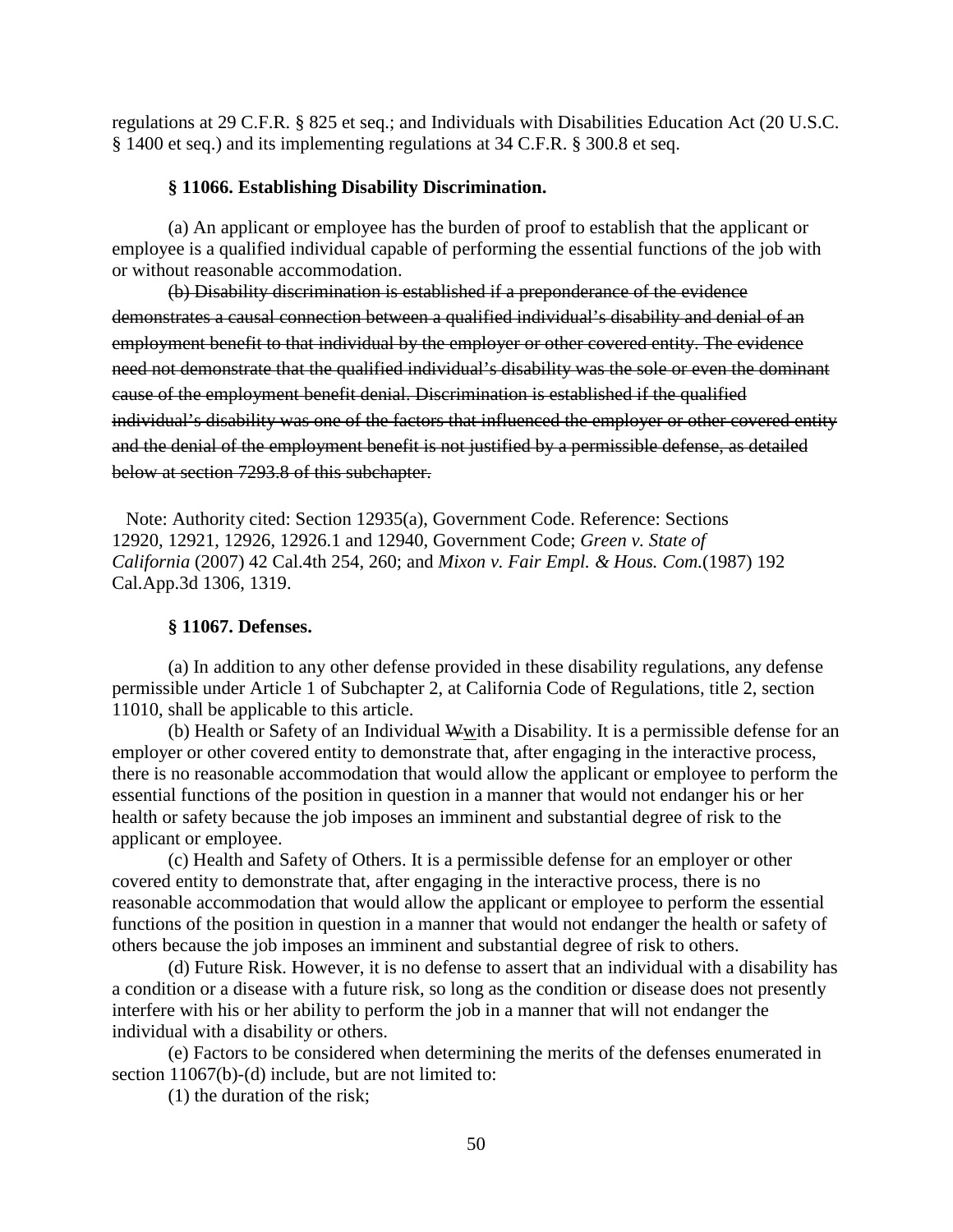(2) the nature and severity of the potential harm;

(3) the likelihood that potential harm will occur;

(4) the imminence of the potential harm; and

(5) consideration of relevant information about an employee's past work history.

The analysis of these factors should be based on a reasonable medical judgment that relies on the most current medical knowledge and/or on the best available objective evidence.

Note: Authority cited: Section 12935(a), Government Code. Reference: Sections 12920, 12921, 12926, 12926.1 and 12940, Government Code.

#### **§ 11068. Reasonable Accommodation.**

(a) Affirmative Duty. An employer or other covered entity has an affirmative duty to make reasonable accommodation(s) for the disability of any individual applicant or employee if the employer or other covered entity knows of the disability, unless the employer or other covered entity can demonstrate, after engaging in the interactive process, that the accommodation would impose an undue hardship.

(b) No elimination of essential job function required. Where a quality or quantity standard is an essential job function, an employer or other covered entity is not required to lower such a standard as an accommodation, but may need to accommodate an employee with a disability to enable him or her to meet its standards for quality and quantity.

(c) Paid or unpaid leaves of absence. When the employee cannot presently perform the essential functions of the job, or otherwise needs time away from the job for treatment and recovery, holding a job open for an employee on a leave of absence or extending a leave provided by the CFRA, the FMLA, other leave laws, or an employer's leave plan may be a reasonable accommodation provided that the leave is likely to be effective in allowing the employee to return to work at the end of the leave, with or without further reasonable accommodation, and does not create an undue hardship for the employer. When an employee can work with a reasonable accommodation other than a leave of absence, an employer may not require that the employee take a leave of absence. An employer, however, is not required to provide an indefinite leave of absence as a reasonable accommodation.

(d) Reassignment to a vacant position.

(1) As a reasonable accommodation, an employer or other covered entity shall ascertain through the interactive process suitable alternate, vacant positions and offer an employee such positions, for which the employee is qualified, under the following circumstances:

(A) if the employee can no longer perform the essential functions of his or her own position even with accommodation; or

(B) if accommodation of the essential functions of an employee's own position creates an undue hardship; or

(C) if both the employer and the employee agree that a reassignment is preferable to being provided an accommodation in the present position; or

(D) if an employee requests reassignment to gain access to medical treatment for his or her disabling condition(s) not easily accessible at the current location.

(2) No comparable positions. If there are no funded, vacant comparable positions for which the individual is qualified with or without reasonable accommodation, an employer or other covered entity may reassign an individual to a lower graded or lower paid position.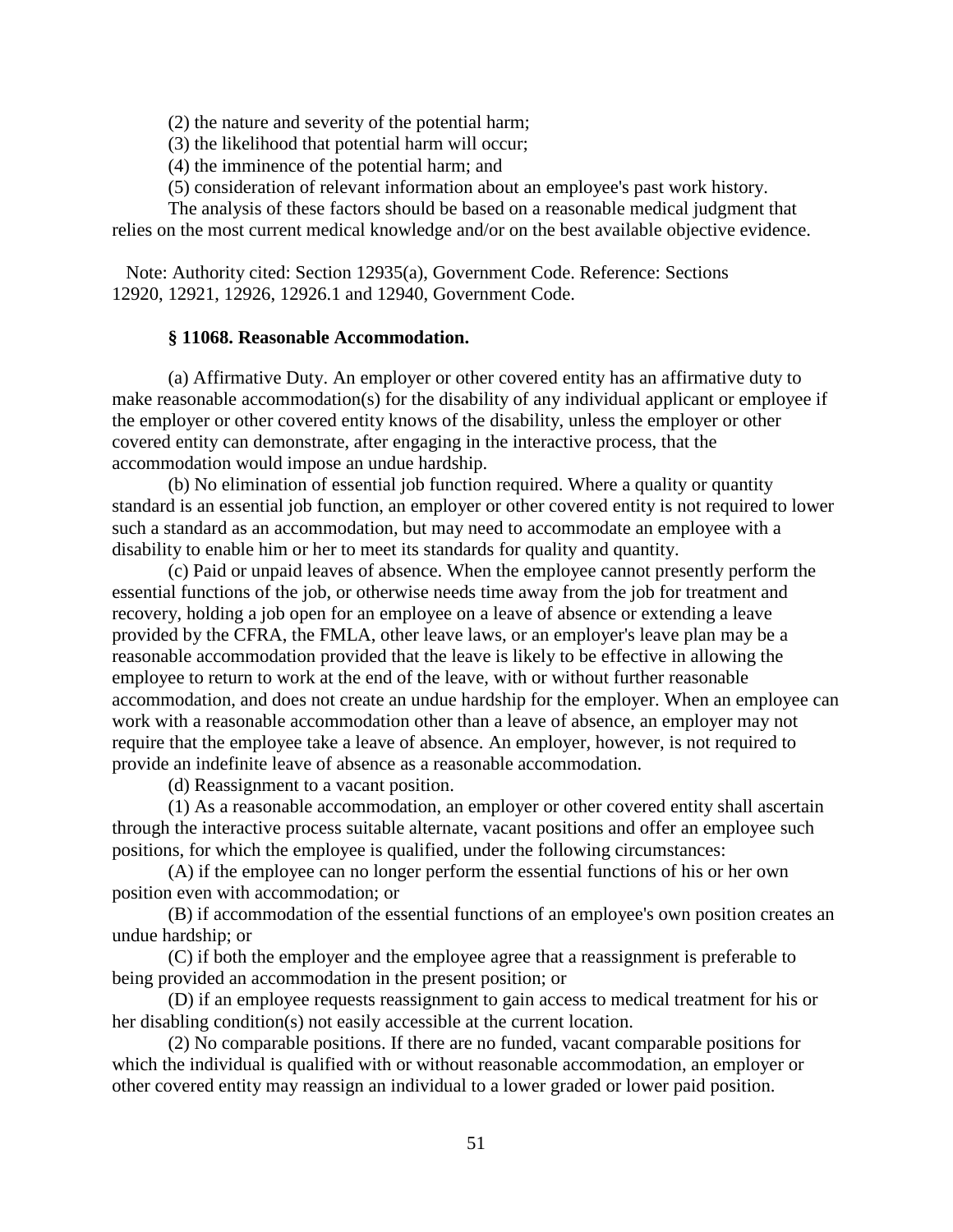(3) Reassignment to a temporary position. Although reassignment to a temporary position is not considered a reasonable accommodation under these regulations, an employer or other covered entity may offer, and an employee may choose to accept or reject, a temporary assignment during the interactive process.

(4) The employer or other covered entity is not required to create a new position to accommodate an employee with a disability to a greater extent than an employer would offer a new position to any employee, regardless of disability.

(5) The employee with a disability is entitled to preferential consideration of reassignment to a vacant position over other applicants and existing employees. However, ordinarily, an employer or other covered entity is not required to accommodate an employee by ignoring its bona fide seniority system, absent a showing that special circumstances warrant a finding that the requested accommodation is reasonable on the particular facts, such as where the employer or other covered entity reserves the right to modify its seniority system or the established employer or other covered entity practice is to allow variations to its seniority system.

(e) Any and all reasonable accommodations. An employer or other covered entity is required to consider any and all reasonable accommodations of which it is aware or which that are brought to its attention by the applicant or employee, except ones that create an undue hardship. The employer or other covered entity shall consider the preference of the applicant or employee to be accommodated, but has the right to select and implement an accommodation that is effective for both the employee and the employer or other covered entity.

(f) An employer shall not require a qualified individual with a disability to accept an accommodation and shall not retaliate against an employee for refusing an accommodation. However, the employer or other covered entity may inform the individual that refusing an accommodation may render the individual unable to perform the essential functions of the current position.

(g) Reasonable Accommodation for the Residual Effects of a Disability. An individual with a record of a disability may be entitled, absent undue hardship, to a reasonable accommodation if needed and related to the residual effects of the disability. For example, an employee may need a leave or a schedule change to permit him or her to attend follow-up or monitoring appointments with a health care provider.

(h) Accessibility Standards. To comply with section  $11065(p)(2)(A)$ , of this article, the design, construction or alteration of premises shall be in conformance with the standards set forth by the Division of the State Architect in the State Building Code, Title 24, pursuant to Chapter 7, Division 5 of Title 1 of the Government Code (commencing with Government Code section 4450), and Part 5.5 of Division 13 of the Health and Safety Code (commencing with Health and Safety Code section 19955).

(i) An employer or other covered entity shall assess individually an employee's ability to perform the essential functions of the employee's job either with or without reasonable accommodation. In the absence of an individualized assessment, an employer or other covered entity shall not impose a "100 percent healed" or "fully healed" policy before the employee can return to work after an illness or injury.

(j) It is a permissible defense to a claim alleging a failure to provide reasonable accommodation for an employer or other covered entity to prove that providing accommodation to an applicant or employee with a disability would have created an undue hardship.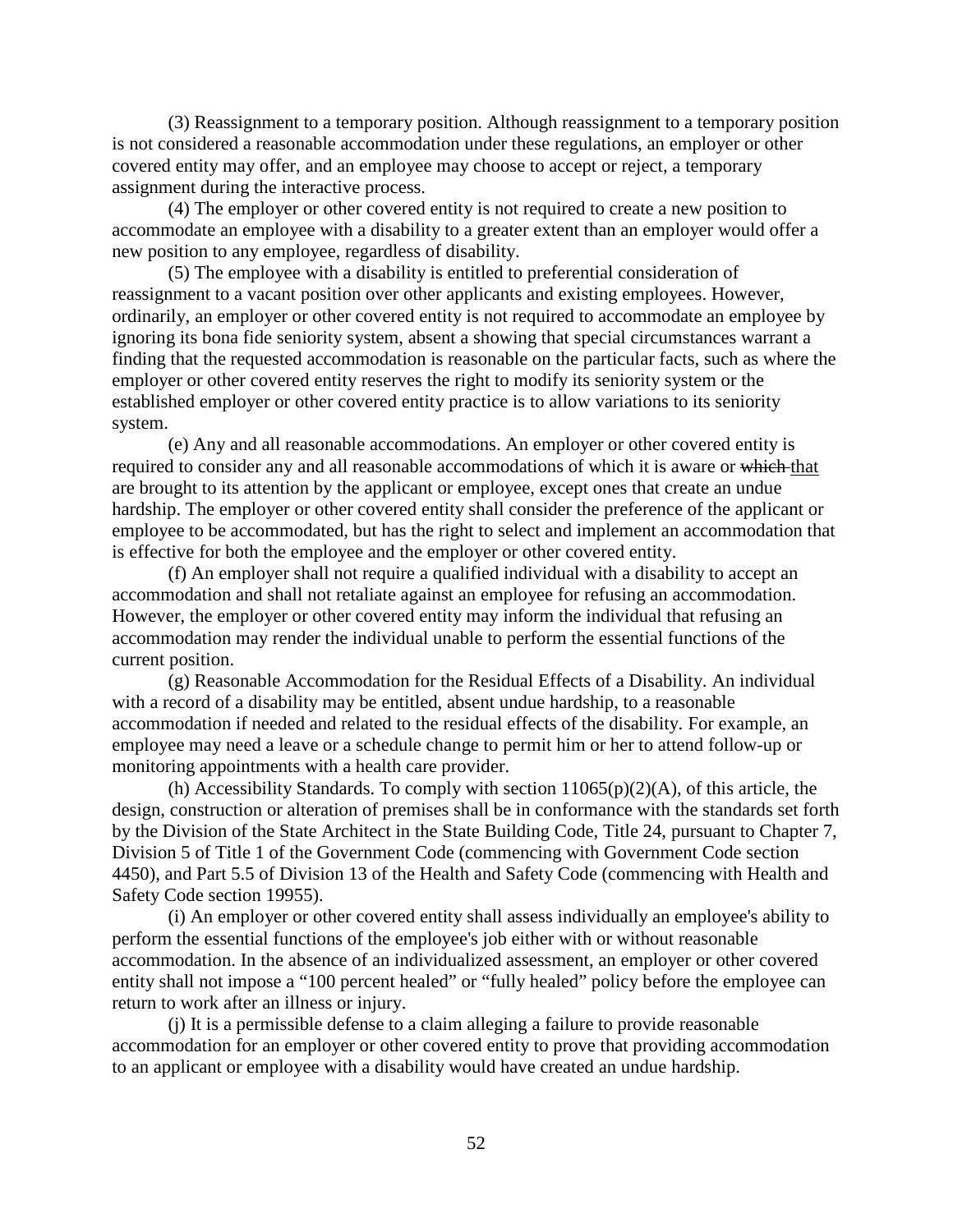Note: Authority cited: Section 12935(a), Government Code. Reference: Sections 12920, 12921, 12926, 12926.1 and 12940, Government Code.

### **§ 11070. Pre-Employment Practices.**

(a) Recruitment and Advertising.

(1) Employers and other covered entities engaged in recruiting activities shall consider applicants with or without disabilities or perceived disabilities on an equal basis for all jobs, unless pursuant to a permissible defense.

(2) It is unlawful to advertise or publicize an employment benefit in any way that discourages or is designed to discourage applicants with disabilities from applying to a greater extent than individuals without disabilities.

(b) Applications and disability-related inquiries.

(1) An employer or other covered entity must consider and accept applications from applicants with or without disabilities equally.

(2) Prohibited Inquiries. It is unlawful to ask general questions on disability or questions likely to elicit information about a disability in an application form or pre-employment questionnaire or at any time before a job offer is made. Examples of prohibited inquiries are:

(A) "Do you have any particular disabilities?"

(B) "Have you ever been treated for any of the following diseases or conditions?"

(C) "Are you now receiving or have you ever received workers' compensation?"

(D) "What prescription medications are you taking?"

(E) "Have you ever had a job-related injury or medical condition?"(F) Have you ever left a job because of any physical or mental limitations?

(G) "Have you ever been hospitalized?"

(H) "Have you ever taken medical leave?"

(3) Permissible Job-Related Inquiry. Except as provided in the ADA, as amended by the ADA Amendments Act of 2008 (Pub. L. No. 110-325) and the regulations adopted pursuant thereto, nothing in Government Code Section 12940(d), or in this subdivision, shall prohibit any employer or other covered entity, in connection with prospective employment, from inquiring whether the applicant can perform the essential functions of the job. When an applicant requests reasonable accommodation, or when an applicant has an obvious disability, and the employer or other covered entity has a reasonable belief that the applicant needs a reasonable accommodation, an employer or other covered entity may make limited inquiries regarding such reasonable accommodation.

(c) Interviews. An employer or other covered entity shall make reasonable accommodation to the needs of applicants with disabilities in interviewing situations, e.g., providing interpreters for the hearing-impaired, or scheduling the interview in a room accessible to wheelchairs.

Note: Authority cited: Section 12935(a), Government Code. Reference: Sections 12920, 12921, 12926, 12926.1 and 12940, Government Code.

### **§ 11071. Medical and Psychological Examinations and Inquiries.**

(a) Pre-offer. It is unlawful for an employer or other covered entity to conduct a medical or psychological examination or inquiries of an applicant before an offer of employment is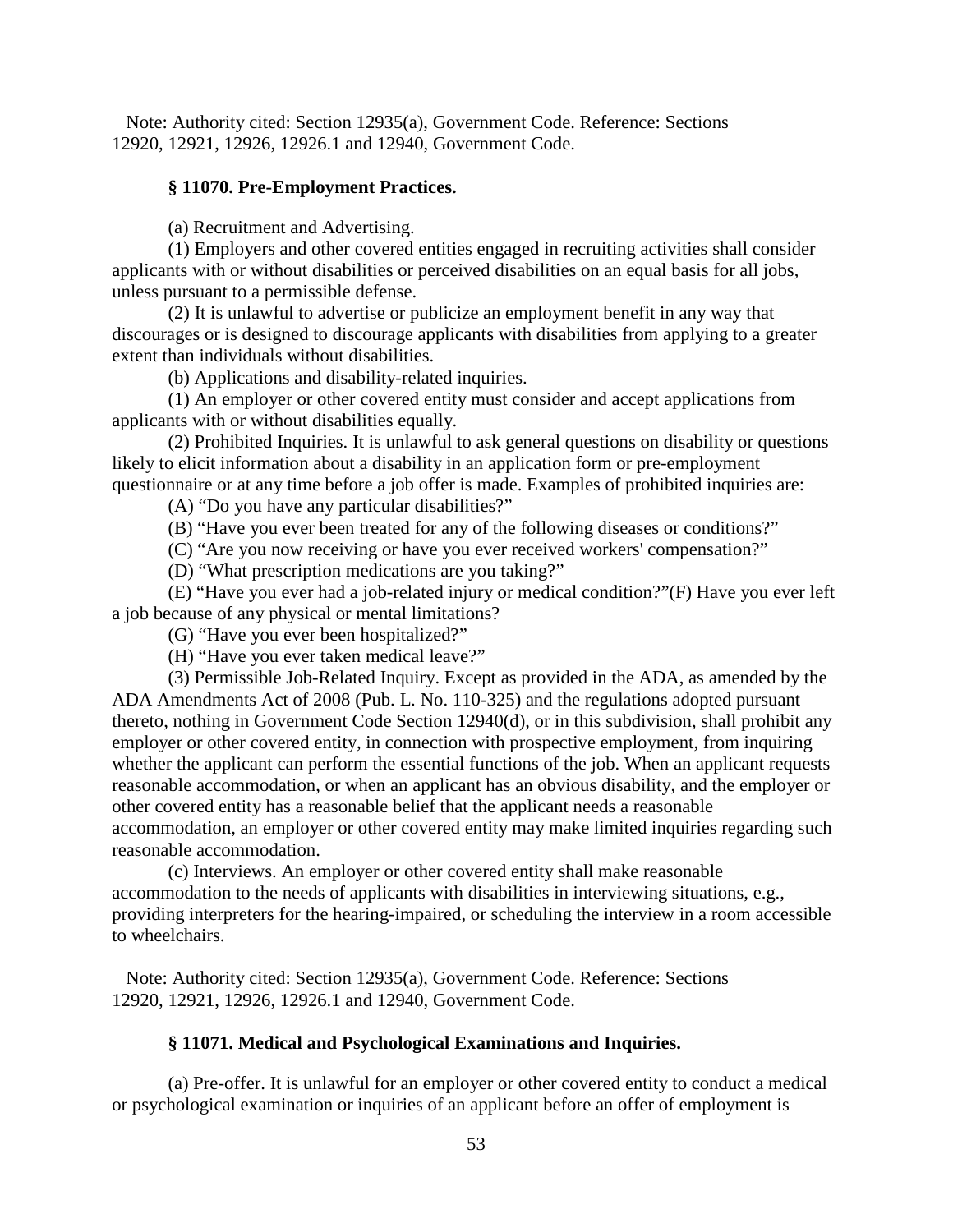extended to that applicant. A medical or psychological examination includes a procedure or test that seeks information about an individual's physical or mental conditions or health but does not include testing for current illegal drug use.

(b) Post-Offer. An employer or other covered entity may condition a bona fide offer of employment on the results of a medical or psychological examination or inquiries conducted prior to the employee's entrance on duty in order to determine fitness for the job in question. For a job offer to be bona fide, an employer must have either completed all non-medical components of its application process or be able to demonstrate that it could not reasonably have done so before issuing the offer, provided that:

(1) All entering employees in similar positions are subjected to such an examination.

(2) Where the results of such medical or psychological examination would result in disqualification, an applicant or employee may submit independent medical opinions for consideration before a final determination on disqualification is made.

(3) The results are to be maintained on separate forms and shall be accorded confidentiality as medical records.

(c) Withdrawal of Offer. An employer or other covered entity may withdraw an offer of employment based on the results of a medical or psychological examination or inquiries only if it is determined that the applicant is unable to perform the essential duties of the job with or without reasonable accommodation, or that the applicant with or without reasonable accommodation would endanger the health or safety of the applicant or of others.

(d) Medical and Psychological Examinations and Disability-Related Inquiries Dduring Employment.

(1) An employer or other covered entity may make disability-related inquiries, including fitness for duty exams, and require medical examinations of employees that are both job-related and consistent with business necessity.

(2) Drug or Alcohol Testing. An employer or other covered entity may maintain and enforce rules prohibiting employees from being under the influence of alcohol or drugs in the workplace and may conduct alcohol or drug testing for this purpose if they have a reasonable belief that an employee may be under the influence of alcohol or drugs at work.

(A) Current Drug Use. An applicant or employee who currently engages in the use of illegal drugs or uses medical marijuana is not protected as a qualified individual under the FEHA when the employer acts on the basis of such use, and questions about current illegal drug use are not disability-related inquiries.

(B) Past Addiction. Questions about past addiction to illegal drugs or questions about whether an employee ever has participated in a rehabilitation program are disability-related because past drug addiction generally is a disability. Individuals who were addicted to drugs, but are not currently using illegal drugs are protected under the FEHA from discrimination because of their disability.

(3) Other Acceptable Disability-Related Inquiries and Medical Examinations of Employees

(A) Employee Assistance Program. An Employee Assistance Program (EAP) counselor may ask an employee seeking help for personal problems about any physical or mental condition(s) the employee may have if the counselor: (1) does not act for or on behalf of the employer; (2) is obligated to shield any information the employee reveals from decision makers; (3) has no power to affect employment decisions; and (4) discloses these provisions to the employee.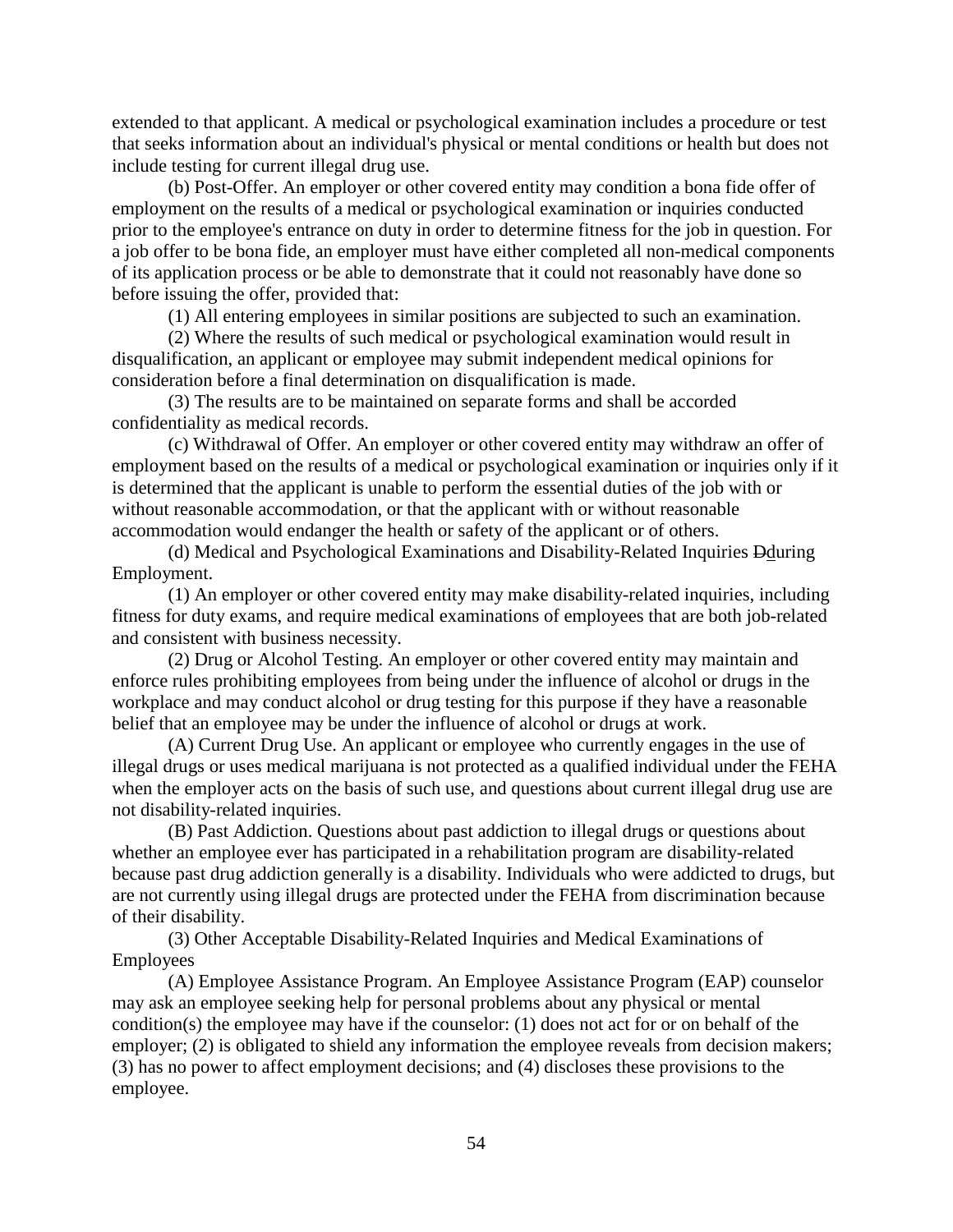(B) Compliance with another Federal or State Law or Regulation. An employer may make disability-related inquiries and require employees to submit to medical examinations that are mandated or necessitated by other federal and/or state laws or regulations, such as medical examinations required at least once every two years under federal safety regulations for interstate bus and truck drivers (49 C.F.R. § 391.41), or medical requirements for airline pilots (14 C.F.R.  $§ 61.23$ ).

(C) Voluntary Wellness Program. As part of a voluntary wellness program, employers may conduct voluntary medical examinations and activities, including taking voluntary medical histories, without having to show that they are job-related and consistent with business necessity, as long as any medical records acquired as part of the wellness program are kept confidential and separate from personnel records. These programs often include blood pressure screening, cholesterol testing, glaucoma testing, and cancer detection screening. Employees may be asked disability-related questions and may be given medical examinations pursuant to such voluntary wellness programs. A wellness program is voluntary as long as an employer neither requires participation nor penalizes employees who do not participate.

(4) Maintenance of Medical Files. Employers shall keep information obtained regarding the medical or psychological condition or history of the employee confidential, as set forth at section  $11069(g)$ .

Note: Authority cited: Section 12935(a), Government Code. Reference: Sections 12920, 12921, 12926, 12926.1 and 12940, Government Code.

#### **Subchapter 5. Contractor Nondiscrimination and Compliance**

#### **Article 1. General Matters**

#### **§ 11100. Definitions.**

The words defined in this section shall have the meanings set forth below whenever they appear in this subchapter, unless:

(1) the context in which they are used clearly requires a different meaning; or

(2) a different definition is prescribed for a particular article or provision.

The definitions set forth previously in this chapter in sections 11002, 11008, 11015,

11030, 11035(b), 11053, 11065, and 11075 are also applicable to this subchapter.

(a) "Act" means the Fair Employment and Housing Act.

(ab) "Bid" means any proposal or other request by an employer to a contract awarding agency wherein the employer seeks to be awarded a state contract.

(bc) "Business" means any corporation, partnership, individual, sole proprietorship, joint stock company, joint venture, or any other legal entity.

(cd) "Construction" means the process of building, altering, repairing, improving, or demolishing any public structure or building, or other public improvements of any kind to any State of California real property. It does not include the routine operation, routine repair, or routine maintenance of existing structures, buildings, or real property.

(de) "Contract" or "state contract" means all types of agreements, regardless of what they may be called, for the purchase or disposal of supplies, services, or construction to which a contract awarding agency is a party. It includes awards and notices of award; contracts of a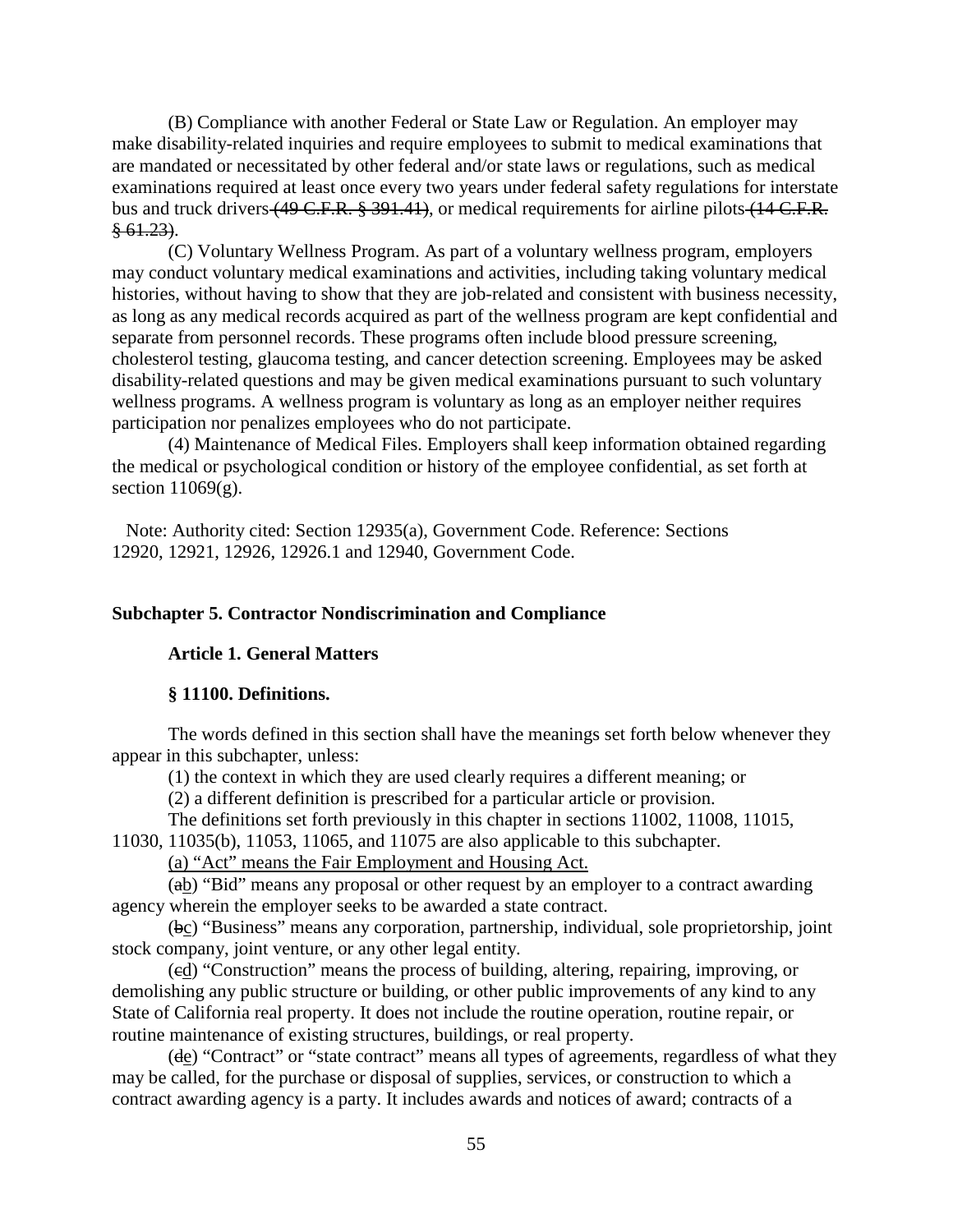fixed-price, cost, cost-plus-a-fixed-fee, or incentive type; contracts providing for the issuance of job or task orders. It also includes supplemental agreements or contract modifications with respect to any of the foregoing.

(ef) "Contract awarding agency" or "awarding agency" means any department, agency, board, commission, division or other unit of the State of California, which is authorized to enter into state contracts.

(fg) "Contractor" means any person having a contract with a contract awarding agency or a subcontract for the performance of a contract with such an agency.

(gh) "Data" means recorded information, regardless of form or characteristic.

(h) (Reserved)

(i) "Decertification" means the decision by OCP that an employer's nondiscrimination program fails to comply with the requirements of the Fair Employment and Housing Act and/or its implementing regulations either because it is poorly designed or because it has not been properly implemented or because of the person's failure to cooperate with OCP it cannot be determined whether the nondiscrimination program meets the requirements of this subchapter. Decertification of a program shall continue until OCP certifies that the contractor is in compliance with the requirements of this subchapter.

(j) "Decision" means the decision of the hearing officer regarding the allegations of a show cause notice issued pursuant to section  $11138-10255$  of this subchapter. A decision shall dismiss, modify, or sustain the allegations of the show cause notice; provide the factual basis for the decision; and include any sanctions to be recommended to the awarding agency together with a statement of the reasons in support thereof.

(k) "Employee" means an individual under the direction and control of a contractor under any appointment or contract of hire or apprenticeship, express or implied, oral or written.

(*l*) (Reserved)

(m-*l*) "May" denotes the permissive.

(n) "Minority" refers to an individual who is ethnically or racially classifiable in one of four major groups: Black, Hispanic. Asian or Pacific Islander; or American Indian or Alaskan Native.

(1) "Black" includes persons having their primary origins in any of the black racial groups of Africa, but not of Hispanic origin;

(2) "Hispanic" includes persons of primary culture or origin in Mexico, Puerto Rico, Cuba, Central or South America, or other Spanish derived culture or origin regardless of race;

(3) "Asian/Pacific Islander" includes persons having primary origins in any of the original peoples of the Far East, Southeast Asia, the Indian Subcontinent, or the Pacific Islands. This area includes, for example, China, Japan, Korea, the Philippine Islands, and Samoa; and

(4) "American Indian/Alaskan Native" includes persons having primary origins in any of the original peoples of North America, and who maintain culture identification through tribal affiliation or community recognition.

 $(\theta$ m) "Nondiscrimination clause" means the clause to be included in each state contract or subcontract pursuant to these regulations.

 $(p-n)$  "Person" means any business, individual, union, committee, club, or other organization or group of individuals.

 $(q<sub>-</sub>o)$  "Prime contractor" means any individual or organization who directly contracts with the State of California.

 $(F<sub>p</sub>)$  "Service" and supply contract includes any contract except a construction contract.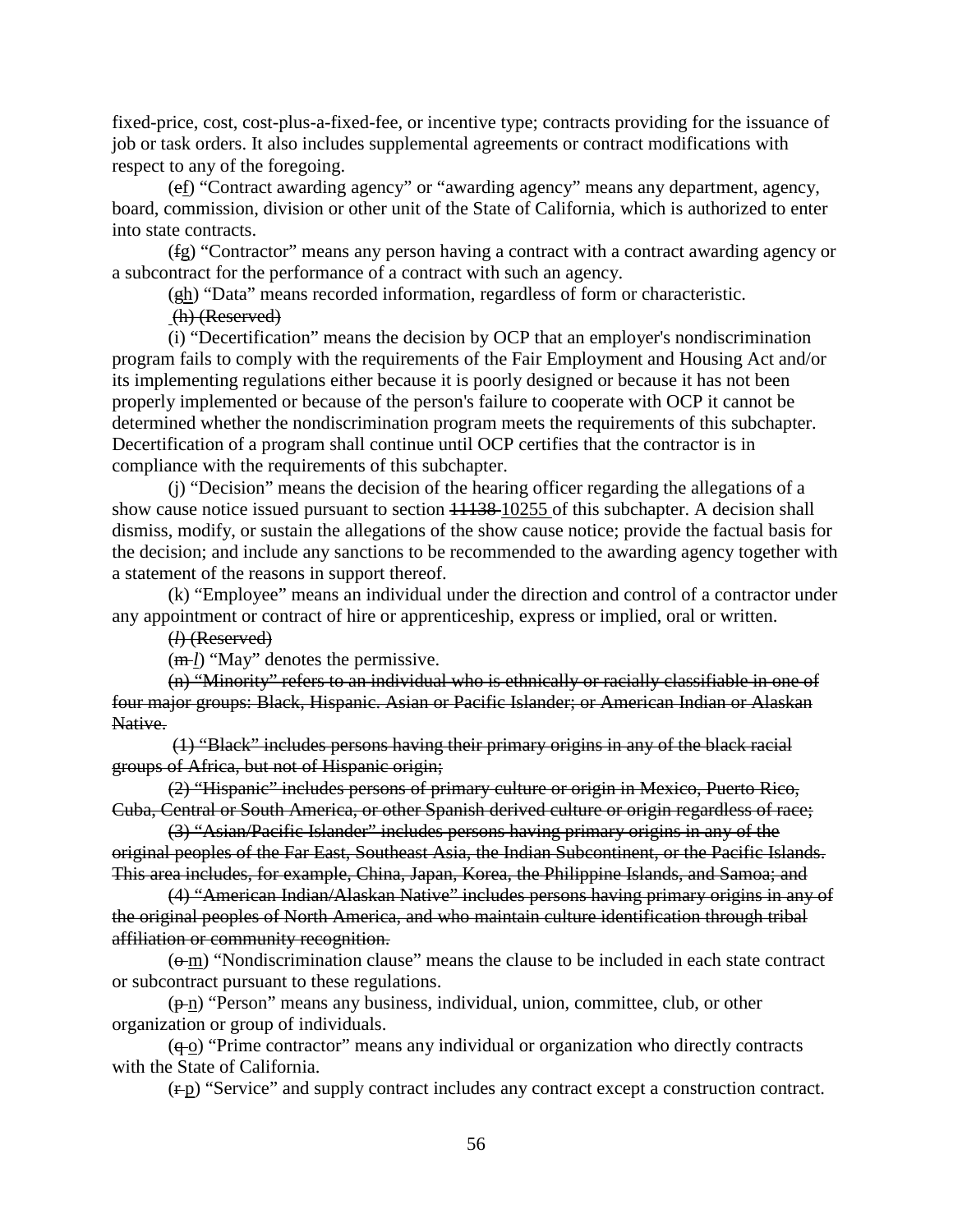$(s-a)$  "Services" means the furnishing of labor, time, or effort by a contractor, not involving the delivery of a specific end product other than reports that are merely incidental to the required performance. This term shall not include collective bargaining agreements or arrangements between parties constituting that of employer and employee.

 $(+r)$  "Shall" denotes the imperative.

 $(u-s)$  "Subcontract" means any agreement or arrangement executed by a contractor with a third party in which the latter agrees to provide all or a specified part of the supplies, services or construction required in the original state contract. This does not include arrangements between parties constituting that of employer and employee.

 $(v-t)$  "Subcontractor" means any individual or organization holding a subcontract for the performance of all or any part of a state contract.

Note: Authority cited: Sections 12935(a) and 12990(d), Government Code. Reference: Section 12990, Government Code.

### **§ 11101. Nondiscrimination Agreement.**

State contracts exempt from the requirements of section 11105 shall include, as an express or implied term, the term set out in either section 11105 clause (a) or clause (b). Breach of this term of contract may constitute a material breach of the contract and may result in the imposition of sanctions by the awarding agency and/or may result in decertification from future opportunities to contract with the state.

Note: Authority cited: Sections 12935(a) and 12990(d), Government Code. Reference: Section 12990, Government Code.

### **§ 11103. Nondiscrimination Program.**

(a) Definition and Purpose. A nondiscrimination program (hereinafter referred to as "the program") is a set of specific and result-oriented procedures to which a contractor or subcontractor commits itself for the purpose of insuring equal employment opportunity for all employees or applicants for employment. It may include an affirmative action component, which establishes goals and timetables to remedy any underutilization of minorities and/or women that is identified. The Program program shall contain the following elements:

(1) Development or reaffirmation of the contractor's equal employment opportunity policy in all personnel actions.

(2) Formal internal and external dissemination of the contractor's policy.

(3) Establishment of responsibilities for implementation of the contractor's program.

(4) Annual identification of any existing policies or practices that have resulted in disproportionately inhibiting the employment, promotion or retention of any group those protected by the Act.

(A) Analysis of Employment Selection Procedures. The program shall include an identification and analysis of contractor promotional and entry-level selection procedures and shall identify any such policies or procedures that have resulted in practices disproportionately inhibiting the employment, promotion or retention of minorities or womenany group or groups protected by the Act. The retention of such practices so identified can only be justified according to the principles of business necessity upon a demonstration that no reasonable alternatives to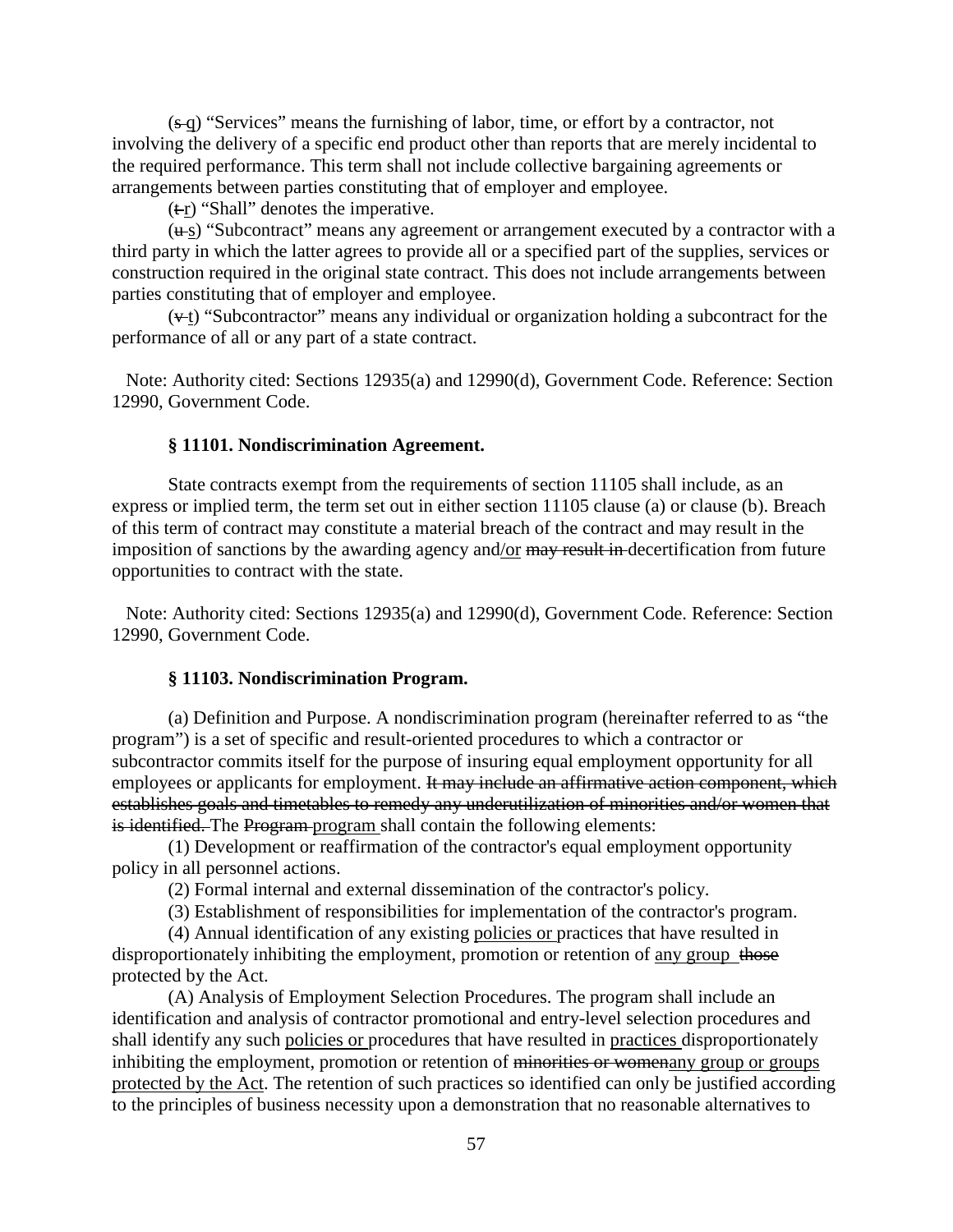such practices exist. The prospective contractor shall eliminate any practices that cannot be so justified.

(B) Workforce Analysis. The Program program will contain a workforce analysis, which shall consist of a listing of each job title that appears in applicable collective bargaining agreements of payroll records ranked from the lowest paid to the highest paid within each department or other similar organizational unit, including departmental or unit supervisory personnel. For each job title, the total number of incumbents, and the total number of male and female incumbents, and the total number of male and female incumbents in each of the following groups must be given: Blacks, Hispanics, Asian/Pacific Islanders, and American Indian/Native Alaskans broken down by race and/or national origin. The wage rate or salary range for each job title must be given. All job titles, including all managerial job titles, must be listed. If there are separate work units or lines of progression within a department, a separate list must be provided for each such work unit, or line, including unit supervisors. For lines of progression there must be indicated the order of jobs in the line through which an employee could move to the top of the line. Where there are no formal progression lines or usual promotional sequences, job titles should be listed by department, job families, or disciplines, in order of wage rates or salary ranges.

(C) Utilization Analysis. Employers with 250 or more employees must perform a utilization analysis, which shall consist of an analysis of the major job groups at the facility in order to determine whether women and minorities members of any group protected by the Act are being underutilized when compared to their availability. A job group for this purpose shall consist of one or more jobs that have similar content, wage rates, and opportunities. Underutilization is defined as having a statistically significant lower utilization of minorities or women any group protected by the Act in a particular job group than their availability. Availability is defined as the availability in the labor force. The labor force for this purpose may vary depending upon the type of job in question, and the contractor's past practice, and could encompass the contractor's existing employees, the area immediately surrounding the facility where the vacancy exists for low-skill jobs or it could encompass the entire nation for highlyskilled managerial positions. The employer shall conduct a separate utilization analysis for each minority group and women each protected group.

(5) Development and execution of action oriented programs policies and procedures designed to correct problems and attain equal employment opportunities for all applicants and employees.

(6) Design and implementation of internal audit and reporting systems to measure the effectiveness of the total program.

(b) Employers who have identified a practice or practices that have an adverse impact on one or more groups protected by the Act, and that may unlawfully discriminate against members of such groups, may wish to include an affirmative action component in their nondiscrimination programs to minimize liability for discrimination, and correct past injustices; such affirmative action may be required of employers who are found to have discriminated in violation of the Act. Such a voluntary affirmative action component might contain, but need not be limited to, the following:

(1) Active support of local and national community action programs and community service programs designed to improve the employment opportunities of minorities and women;

(2) Providing training opportunities to minorities and women within the employer's organization that will qualify them for promotion when openings become available;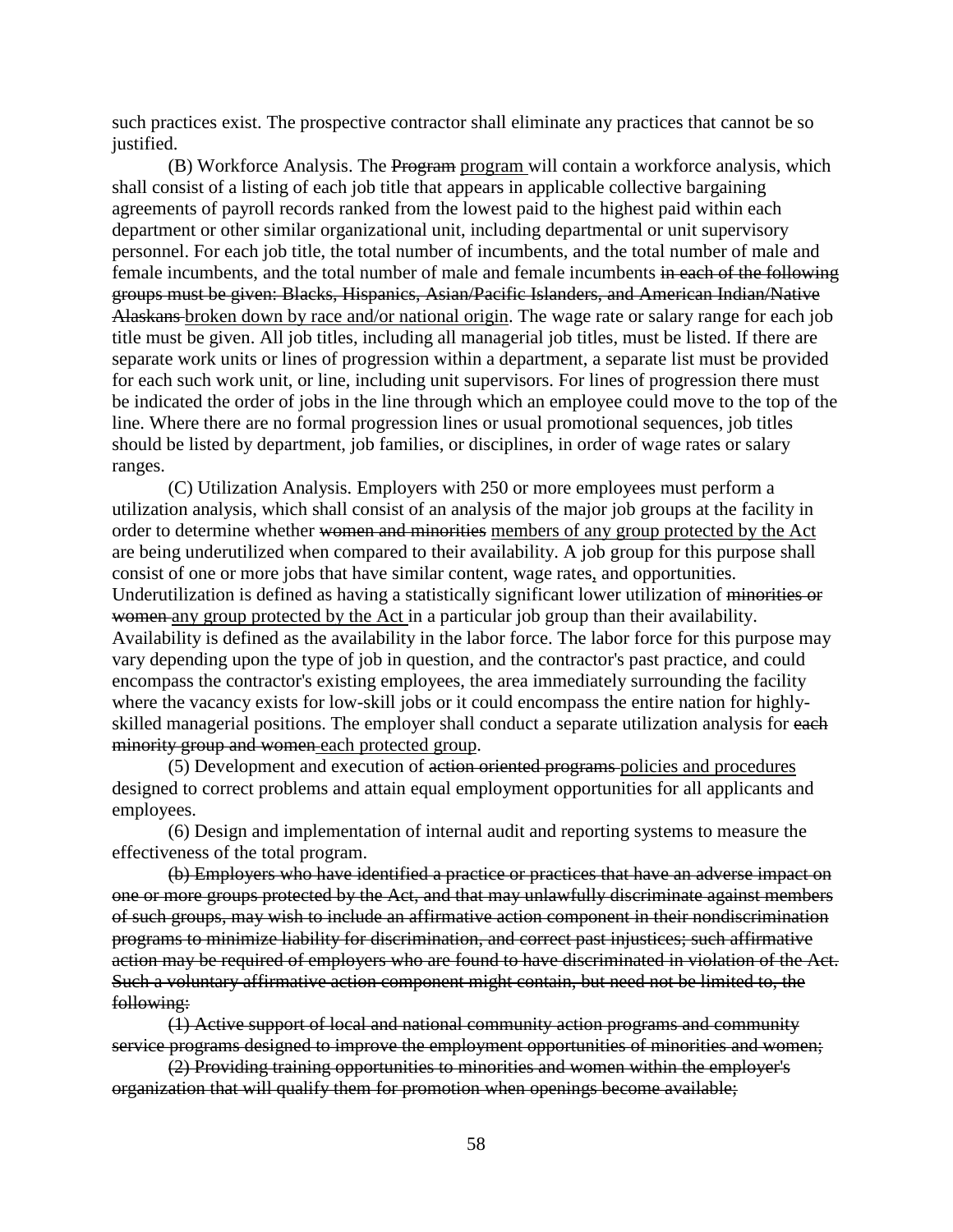(3) Encouraging qualified women and minorities within the employer's organization to seek and accept transfers and promotions that increase their future opportunities;

(4) Actively recruit qualified minorities and women, even those not currently seeking such employment;

(5) Establishing and/or supporting training programs for entry level positions; and

(6) Establishing goals and objectives by organizational units and job groups, including timetables for completion. Establishment and implementation of a nondiscrimination program that contains an effective affirmative action component will create a rebuttable presumption that a contractor is in compliance with the requirements of Government Code section 12990 and its implementing regulations.

(cb) An employer with multiple facilities may establish a single nondiscrimination program for its organization, but must perform separate analyses pursuant to subsections  $(a)(4)(A)$ , and  $(B)$ , and  $(C)$  above for each establishment.

Note: Authority cited: Sections 12935(a) and 12990(d), Government Code. Reference: Section 12990, Government Code. Section 31, California Constitution.

### **§ 11104. Prima Facie Compliance.**

Compliance with a nondiscrimination or affirmative action program subject to review and approval by a federal compliance agency shall constitute prima facie evidence that a contractor has complied with the requirements of sections 11102 and 11103, unless the federal agency has found that the program is not in compliance with federal law, in which case compliance with a current federal commitment letter or conciliation agreement shall constitute prima facie evidence that a contractor has complied with the requirements of sections 11102 and 11103. Such prima facie evidence can be rebutted by a preponderance of the evidence to the contrary.

Note: Authority cited: Sections 12935(a) and 12990(d), Government Code. Reference: Section 12990, Government Code.

#### **§ 11105. Nondiscrimination Clause.**

Each state contract and subcontract shall contain a nondiscrimination clause unless specifically exempted pursuant to section 11111. The governmental body awarding the contract may use either clause (a) or clause (b) below. Clause (a) will satisfy the requirements of section 12990 of the Government Code only; clause (b) contains language that will satisfy the requirements of both the Fair Employment and Housing Act and Article 9.5, Chapter 1, Part 1, Division 3, Title 2 of the Government Code (adopted pursuant to Government Code sections 11135-11139.5). Standardized state form OCP-1, containing clause (a), and OCP-2, containing clause (b), will be available through the OCP. These forms may be incorporated into a contract by reference and will fulfill the requirement of this section. The contracting parties may, in lieu of incorporating form OCP-1 or OCP-2, include the required clause in the written contract directly.

Clause (a)

1. During the performance of this contract, contractor and its subcontractors shall not unlawfully discriminate against any employee or applicant for employment because of race, religion, color, national origin, ancestry, physical handicap, medical condition, marital status, age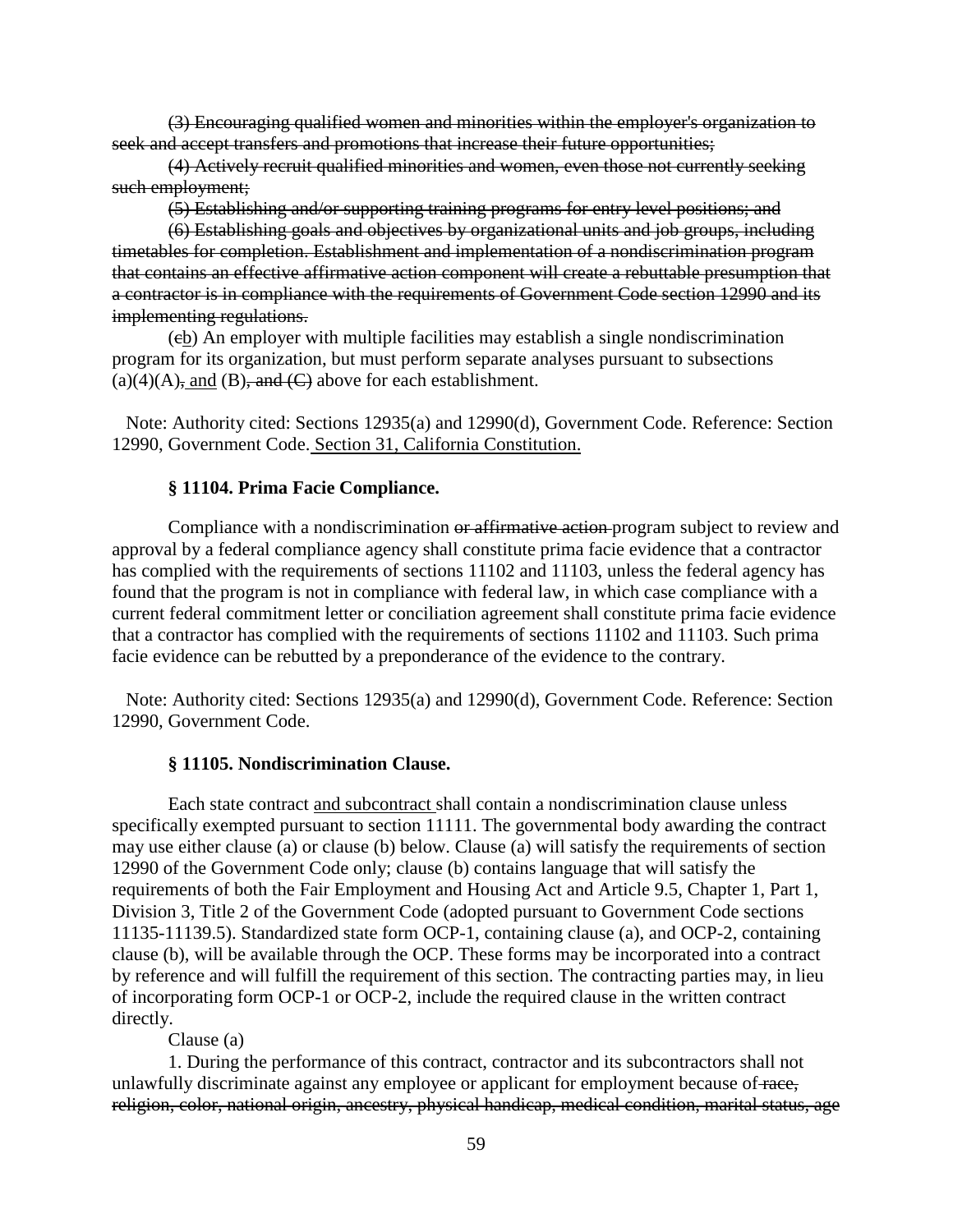(over 40) or sex race, religious creed, color, national origin, ancestry, physical disability, mental disability, medical condition, genetic information, marital status, sex, gender, gender identity, gender expression, age, sexual orientation, or military and veteran status. Contractors and subcontractors shall insure that the evaluation and treatment of their employees and applicants for employment are free of such discrimination. Contractors and subcontractors shall comply with the provisions of the Fair Employment and Housing Act (Gov. Code, § 12900 et seq.) and the applicable regulations promulgated thereunder (Cal. Code Regs., tit. 2, § 11000 et seq.). The applicable regulations of the Fair Employment and Housing Council implementing Government Code section 12990, set forth in Subchapter 5 of Division 4.1 of Title 2 of the California Code of Regulations are incorporated into this contract by reference and made a part hereof as if set forth in full. Contractor and its subcontractors shall give written notice of their obligations under this clause to labor organizations with which they have a collective bargaining or other agreement.

2. This Contractor shall include the nondiscrimination and compliance provisions of this clause in all subcontracts to perform work under the contract.

Clause (b)

1. During the performance of this contract, the recipient, contractor, and its subcontractors shall not deny the contract's benefits to any person on the basis of religion, color, ethnic group identification, sex, age, physical or mental disability race, religious creed, color, national origin, ancestry, physical disability, mental disability, medical condition, genetic information, marital status, sex, gender, gender identity, gender expression, age, sexual orientation, or military and veteran status, nor shall they discriminate unlawfully against any employee or applicant for employment because of race, religion, color, national origin, ancestry, physical handicap, mental disability, medical condition, marital status, age (over 40) or sex race, religious creed, color, national origin, ancestry, physical disability, mental disability, medical condition, genetic information, marital status, sex, gender, gender identity, gender expression, age, sexual orientation, or military and veteran status. Contractor shall insure that the evaluation and treatment of employees and applicants for employment are free of such discrimination.

2. Contractor shall comply with the provisions of the Fair Employment and Housing Act (Gov. Code, § 12900 et seq.), the regulations promulgated thereunder (Cal. Code Regs., tit. 2, § 11000 et seq.), the provisions of Article 9.5, Chapter 1, Part 1, Division 3, Title 2 of the Government Code (Gov. Code, §§ 11135-11139.5), and the regulations or standards adopted by the awarding state agency to implement such article.

3. Contractor or recipient shall permit access by representatives of the Department of Fair Employment and Housing and the awarding state agency upon reasonable notice at any time during the normal business hours, but in no case less than 24 hours' notice, to such of its books, records, accounts, other sources of information and its facilities as said Department or Agency shall require to ascertain compliance with this clause.

4. Recipient, contractor and its subcontractors shall give written notice of their obligations under this clause to labor organizations with which they have a collective bargaining or other agreement.

5. The contractor shall include the nondiscrimination and compliance provisions of this clause in all subcontracts to perform work under the contract.

Note: Authority cited: Sections 12935(a) and 12990(d), Government Code. Reference: Section 12990, Government Code.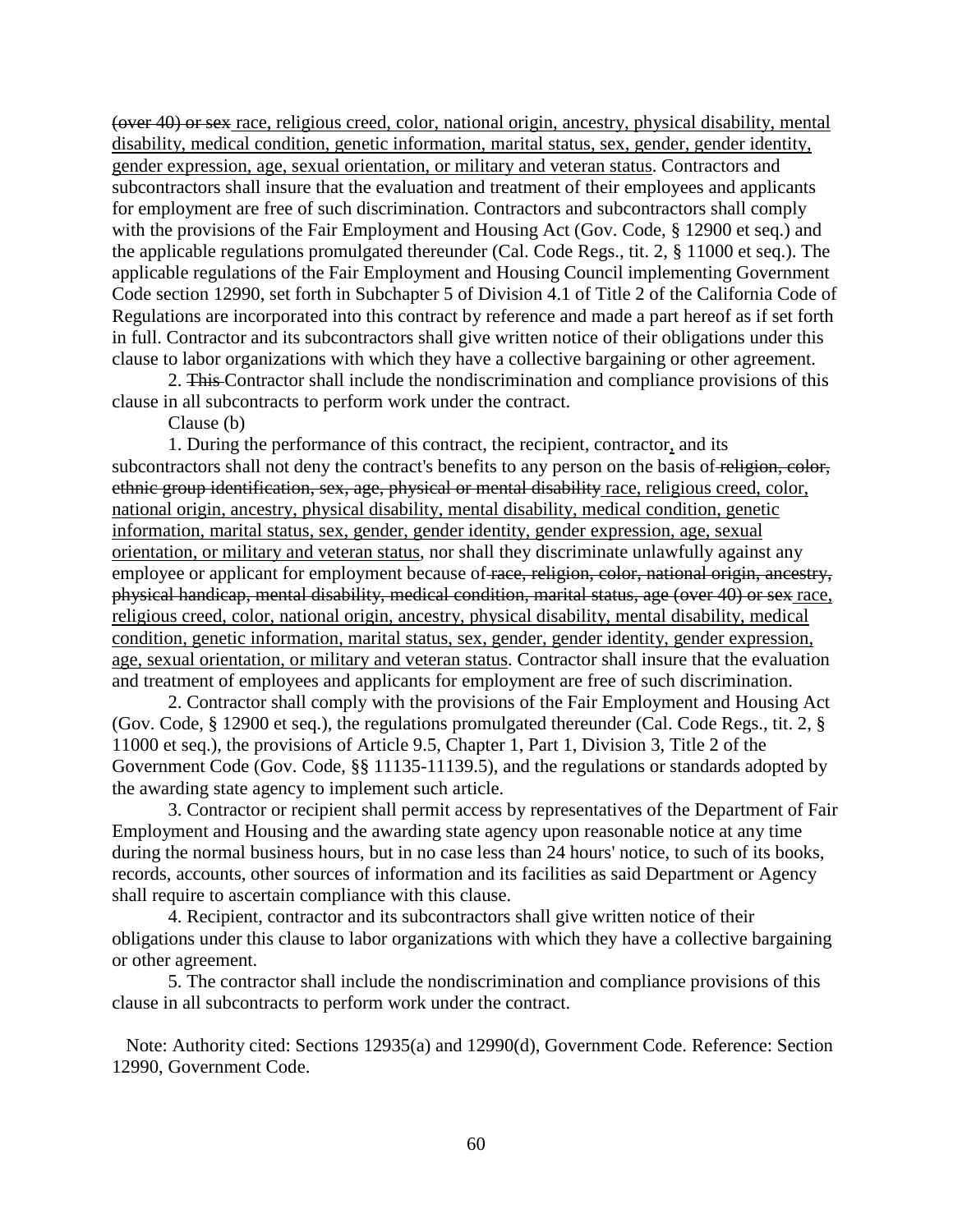### **§ 11111. Exemptions.**

(a) Licensed rehabilitation workshops that are contractors of state contracting agencies are exempted from the requirements of this subchapter.

(b) Contracts of less than \$5,000 are automatically exempt from the requirements of section 11105; contractors holding only such contracts are automatically exempt from the requirements of section 11102, but are subject to section 11101.

(c) A contractor with fewer than 50 employees in its entire workforce may receive an automatic exemption from the Program requirements of section 11103, subdivisions (a)(4)(B)- (C) pertaining to workforce and utilization analyses by filing a current California Employer Information Report (CEIR) annually with OCP. The OCP may remove any exemption granted under this subsection, in connection with any detailed review or any investigation instituted pursuant to section 11134 or 11135, or whenever the contractor is found to be in substantial noncompliance with the requirements of this subchapter.

(d) Contracts and subcontracts awarded pursuant to a declaration of public emergency, a declaration or determination of emergency pursuant to Government Code section 14809 or Government Code section 14272–(a), (b), or (c), or a declared threat to the health, welfare or safety of the public are fully exempted from the requirements of section 11105, and contractors holding only such contracts are exempted from the requirements of section 11102, but remain subject to section 11101.

(e) A construction contractor with fewer than 50 permanent employees may obtain an exemption from the requirements of section 11103, subdivision (a)(4)(B)-(C) pertaining to workforce and utilization analyses by filing a CEIR annually with OCP. The OCP may remove any exemption granted under this subsection, in connection with any detailed review or any investigation instituted pursuant to section 11134 or 11135, or whenever the contractor is found to be in substantial noncompliance with the requirements of this subchapter.

(f) Exemptions of subsections (a) and (d) of this section shall be granted only upon application to the state contract awarding agency prior to the date the contract is awarded. The contract awarding agency shall, prior to the grant of any exemption under this section, require proof of satisfaction of the exemption conditions of this section. The OCP may issue opinion letters and guidelines from time to time to assist contact awarding agencies in making determinations under this section.

(g) Nothing in this section prohibits hiring or employment practices, which must be enforced in order to maintain or establish eligibility for federal programs, where ineligibility would result in a loss of federal funds to the state.

Note: Authority cited: Sections 12935(a) and 12990(d) Government Code. Reference: Section 12990, Government Code. Section 31, California Constitution.

### **§ 11113. Recruitment.**

Nothing in this article shall serve to deter good faith outreach efforts that are neutral and do not favor, discriminate against, or disparately impact any group on the basis of an improper classification.

In the event that any labor organization from which employees are normally recruited and/or with which the contractor has a collective bargaining agreement is unable or unwilling to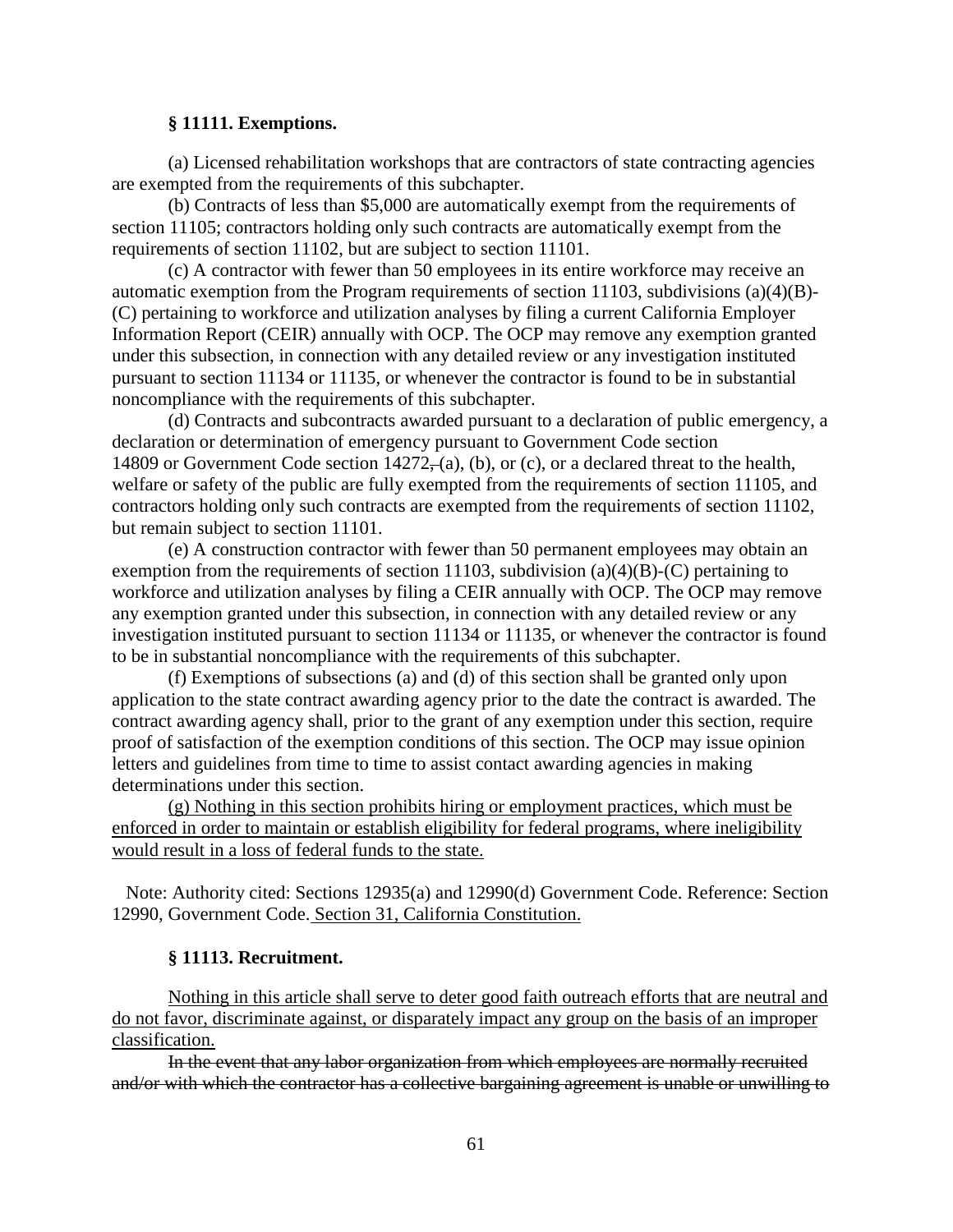refer minorities or women, the contractor or subcontractor shall take the following steps and, for a period of two years, keep a record thereof:

(a) Notify the California Employment Development Department and at least two minority or female referral organizations of the personnel needs and request appropriate referrals, and.

(b) Notify any minority or female persons who have personally listed themselves with the contractor or subcontractor as seeking employment of any existing vacancies for which they may qualify;

(c) Notify minority, women's and community organizations that employment opportunities are available.

(d) Immediately notify OCP of the existence of the historical and present relationship between the contractor and labor organizations and detail the efforts of the contractor to secure adequate referrals through the labor organizations.

Neither the provisions of any collective bargaining agreement, nor the failure by a union with which the contractor has a collective bargaining agreement, to refer either minorities or women shall excuse the contractor's obligations under Government Code, section 12990, or the regulations in this subchapter.

Note: Authority cited: Sections 12935(a) and 12990(d), Government Code. Reference: Section 12990, Government Code.

#### **§ 11114. Notice of Contract.**

Contract awarding agencies shall give written notice to the Administrator within 10 working days of an award of any and all contracts over \$5,000. The notice shall include the name, address, and telephone number of the contractor; federal employer identification number; state contract identification number; date of contract award; contract amount; project location; name of contractor's agent who signed the contract; name of contract awarding agency and contract awarding officer; and brief description of the purpose or subject of the contract.

Note: Authority cited: Sections 12935(a) and 12990(d) Government Code. Reference: Section 12990, Government Code.

### **Article 2. Regulations Applicable to Construction Contracts**

#### **§ 11121. Transfers Prohibited.**

It is a violation of the contract, of Government Code section 12990 and the regulations in Subchapter 5 of Chapter 5 of Division 4.1 of Title 2 of the California Code of Regulations to transfer women and minority employees or trainees who are members of any group protected by the Act from contractor to contractor or from project to project for the sole purpose of meeting the contractor's nondiscrimination obligations.

Note: Authority cited: Sections 12935(a) and 12990(d) Government Code. Reference: Section 12990, Government Code.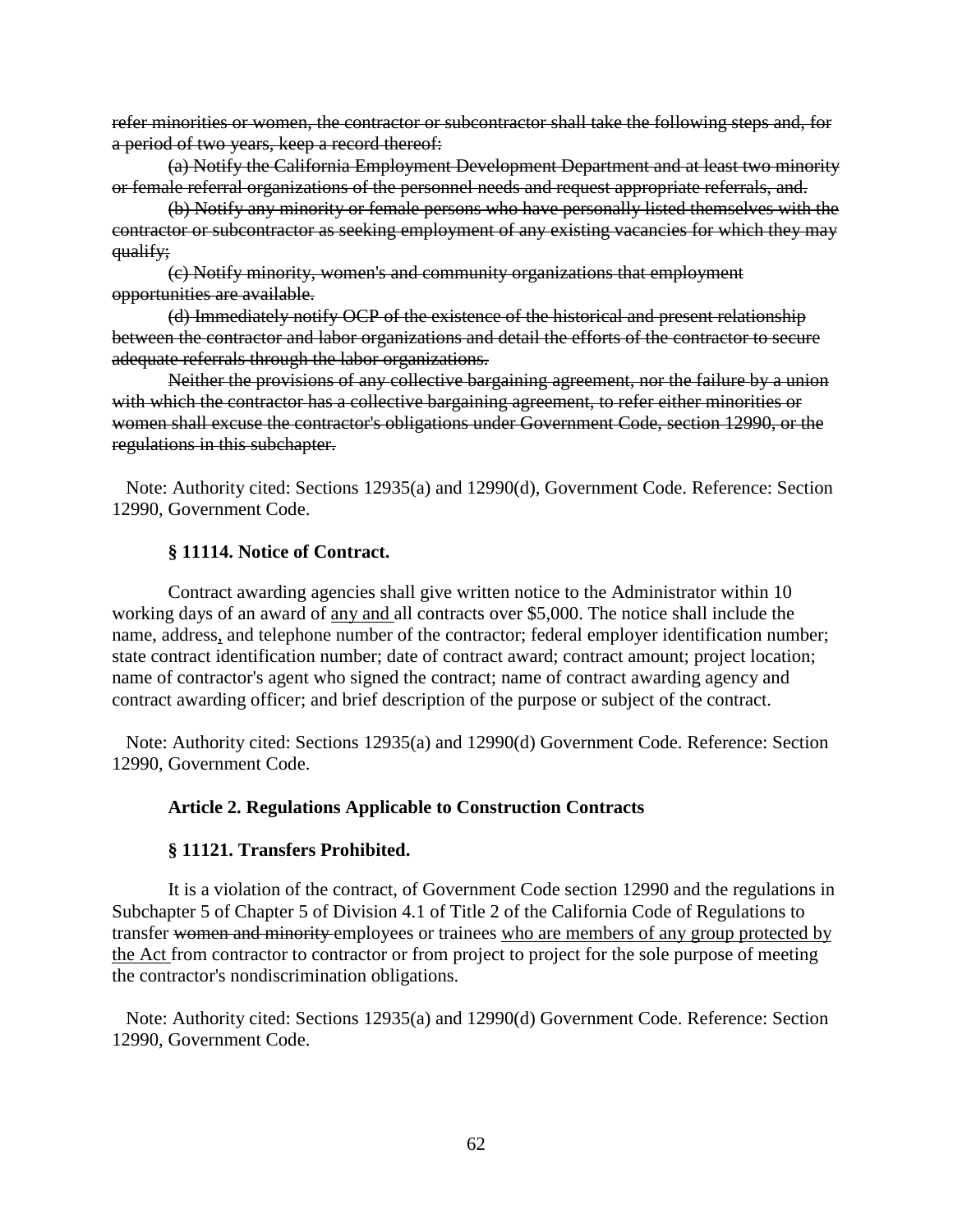### **§ 11122. Standard California Nondiscrimination Construction Contract Specifications. (Gov. Code, Section 12990.)**

In addition to the nondiscrimination clause set forth in section 11105, all non-exempt state construction contracts and subcontracts of \$5,000 or more shall include the specifications set forth in this section.

### STANDARD CALIFORNIA NONDISCRIMINATION CONSTRUCTION CONTRACT SPECIFICATIONS (GOV. CODE SECTION 12990)

These specifications are applicable to all state contractors and subcontractors having a construction contract or subcontract of \$5,000 or more.

1. As used in the specifications:

a. "Act" means the Fair Employment and Housing Act.

ab. "Administrator" means Administrator, Office of Compliance Programs, California Department of Fair Employment and Housing, or any person to whom the Administrator delegates authority;

b. "Minority" includes:

(i) Black (all persons having primary origins in any of the black racial groups of Africa, but not of Hispanic origin);

(ii) Hispanic (all persons of primary culture or origin in Mexico, Puerto Rico, Cuba, Central or South America or other Spanish derived culture or origin regardless of race);

(iii) Asian/Pacific Islander (all persons having primary origins in any of the original peoples of the Far East, Southeast Asia, the Indian Subcontinent or the Pacific Islands); and

(iv) American Indian/Alaskan Native (all persons having primary origins in any of the original peoples of North America and who maintain culture identification through tribal affiliation or community recognition).

2. Whenever the contractor or any subcontractor subcontracts a portion of the work, it shall physically include in each subcontract of \$5,000 or more the nondiscrimination clause in this contract directly or through incorporation by reference. Any subcontract for work involving a construction trade shall also include the Standard California Construction Contract Specifications, either directly or through incorporation by reference.

3. The contractor shall implement the specific nondiscrimination standards provided in paragraphs 6(a) through (e) of these specifications.

4. Neither the provisions of any collective bargaining agreement, nor the failure by a union with whom the contractor has a collective bargaining agreement, to refer either minorities or women members of any group protected by the Act shall excuse the contractor's obligations under these specifications, Government Code section 12990, or the regulations promulgated pursuant thereto. 5. 4. In order for the nonworking training hours of apprentices and trainees to be counted, such apprentices and trainees must be employed by the contractor during the training period, and the contractor must have made a commitment to employ the apprentices and trainees at the completion of their training, subject to the availability of employment opportunities. Trainees must be trained pursuant to training programs approved by the U.S. Department of Labor or the California Department of Industrial Relations.

6. 5. The contractor shall take specific actions to implement its nondiscrimination program. The evaluation of the contractor's compliance with these specifications shall be based upon its effort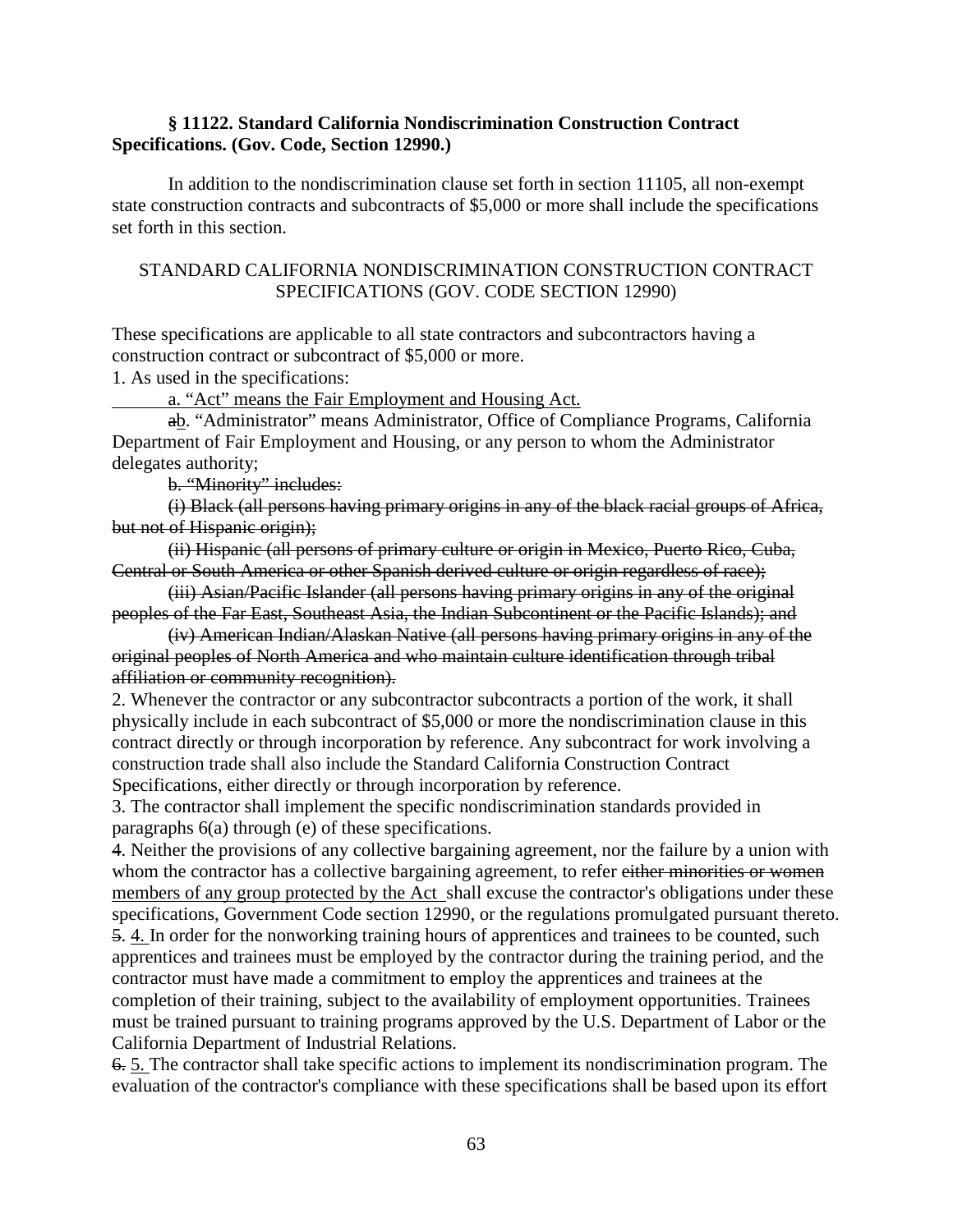to achieve maximum results from its actions. The contractor must be able to demonstrate fully its efforts under steps a. through e. below:

a. Ensure and maintain a working environment free of harassment, intimidation, and coercion at all sites, and at all facilities at which the contractor's employees are assigned to work. The contractor, where possible, will assign two or more women to each construction project. The contractor shall specifically ensure that all foremen, superintendents, and other on-site supervisory personnel are aware of and carry out the contractor's obligations to maintain such a working environment, with specific attention to minority or female individuals working at such sites or in such facilities.

b. Provide written notification within seven days to the director of the DFEH when the referral process of the union or unions with which the contractor has a collective bargaining agreement has not referred to the contractor a minority person or woman sent by the contractor, or when the contractor has other information that the union referral process has impeded the contractor's efforts to meet its obligations.

c. Disseminate the contractor's equal employment opportunity policy by providing notice of the policy to unions and training, recruitment and outreach programs and requesting their cooperation in assisting the contractor to meet its obligations; and by posting the company policy on bulletin boards accessible to all employees at each location where construction work is performed.

d. Ensure all personnel making management and employment decisions regarding hiring, assignment, layoff, termination, conditions of work, training, rates of pay or other employment decisions, including all supervisory personnel, superintendents, general foremen, on-site foremen, etc., are aware of the contractor's equal employment opportunity policy and obligations, and discharge their responsibilities accordingly.

e. Ensure that seniority practices, job classifications, work assignments, and other personnel practices, do not have a discriminatory effect by continually monitoring all personnel and employment related activities to ensure that the equal employment opportunity policy and the contractor's obligations under these specifications are being carried out.

7. Contractors are encouraged to participate in voluntary associations that assist in fulfilling their equal employment opportunity obligations. The efforts of a contractor association, joint contractor-union, contractor-community, or other similar group of which the contractor is a member and participant, may be asserted as fulfilling any one or more of its obligations under these specifications provided that the contractor actively participates in the group, makes every effort to assure that the group has a positive impact on the employment of minorities and women equal employment opportunity in the industry, ensures that the concrete benefits of the program are reflected in the contractor's minority and female workforce participation, and can provide access to documentation that demonstrates the effectiveness of actions taken on behalf of the contractor. The obligation to comply, however, is the contractor's.

8. The contractor is required to provide equal employment opportunity for all minority groups, both male and female, and all women, both minority and non-minority persons. Consequently, the contractor may be in violation of the Fair Employment and Housing Act (Government Code section 12990 et seq.) if a particular group is employed in a substantially disparate manner. 9. Establishment and implementation of a bona fide affirmative action plan pursuant to section 11103(b) of this subchapter shall create a rebuttable presumption that a contractor is in compliance with the requirements of section 12990 of the Government Code and its implementing regulations.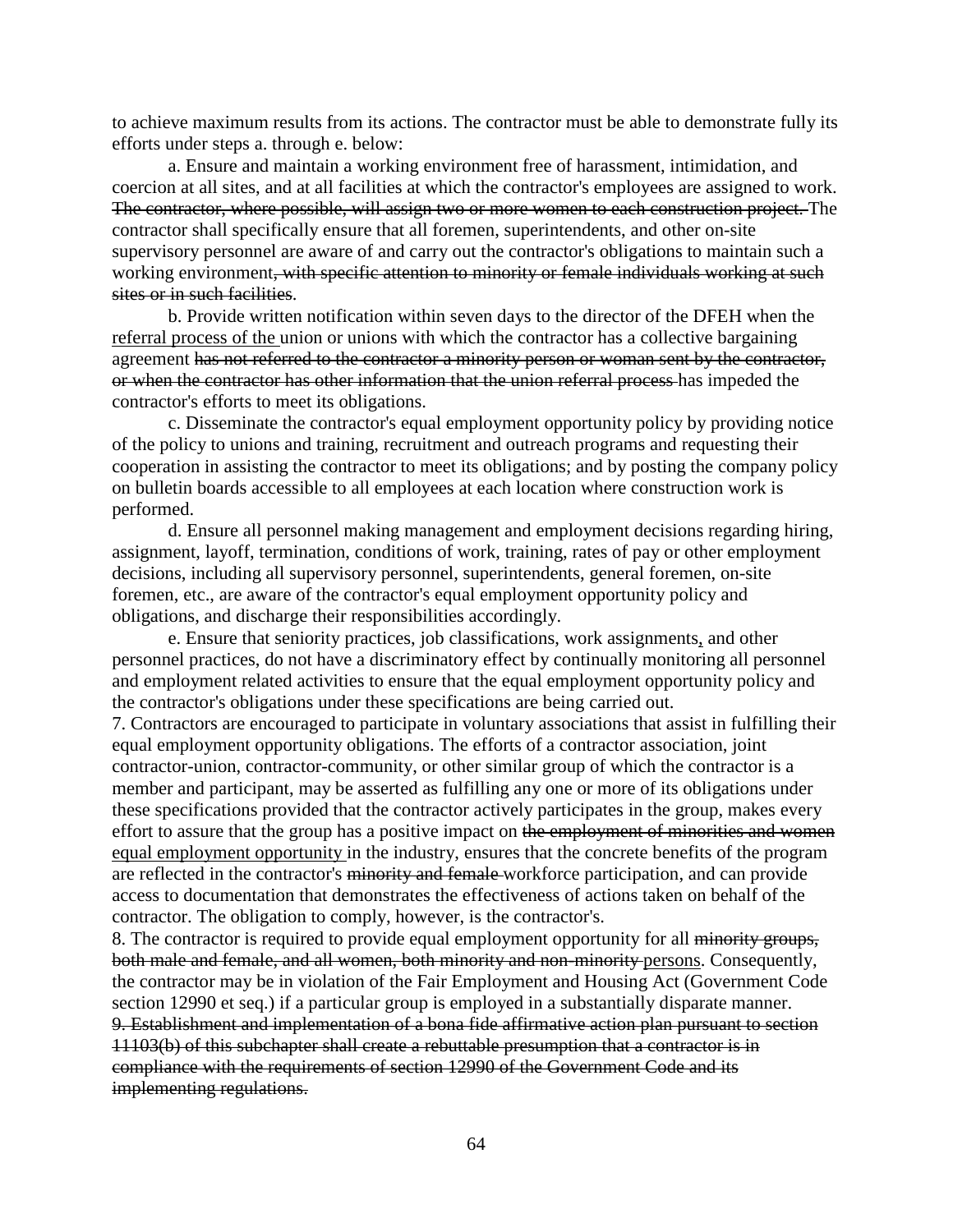109. The contractor shall not use the nondiscrimination standards to discriminate against any person because of race, color, religion, sex, national origin, ancestry, physical handicap, medical condition, marital status or age over 40 race, religious creed, color, national origin, ancestry, physical disability, mental disability, medical condition, genetic information, marital status, sex, gender, gender identity, gender expression, age, sexual orientation, or military and veteran status. 1110. The contractor shall not enter into any subcontract with any person or firm decertified from state contracts pursuant to Government Code section 12990.

1211. The contractor shall carry out such sanctions and penalties for violation of these specifications and the nondiscrimination clause, including suspension, termination and cancellation of existing subcontracts as may be imposed or ordered pursuant to Government Code section 12990 and its implementing regulations by the awarding agency. Any contractor who fails to carry out such sanctions and penalties shall be in violation of these specifications and Government Code section 12990.

1312. The contractor shall designate a responsible official to monitor all employment related activity to ensure that the company equal employment opportunity policy is being carried out, to submit reports relating to the provisions hereof as may be required by OCP and to keep records. Records shall at least include for each employee the name, address, telephone numbers, construction trade, union affiliation if any, employee identification number when assigned, social security number, race, sex, status, (e.g., mechanic, apprentice trainee, helper, or laborer), dates of changes in status, hours worked per week in the indicated trade, rate of pay, and locations at which the work was performed. Records shall be maintained in any easily understandable and retrievable form; however, to the degree that existing records satisfy this requirement, contractors shall not be required to maintain separate records.

Note: Authority cited: Sections 12935(a) and 12990(d), Government Code. Reference: Section 12990, Government Code.

## **§ 11123. Reporting Requirement.**

Contractors holding construction contracts of \$50,000 or more must submit quarterly utilization reports to OCP on forms to be provided by OCP. In such reports the contractor must provide identifying information and report the number and percentage of journey worker, apprentice, and trainee hours worked in each job classification by race, sex, and ethnic group national origin, together with the total number of employees and total number of minority employees in each classification by sex. The quarterly utilization reports must cover each calendar quarter and must be received by OCP no later than the 15th day of the month following the end of the quarter (April 15, July 15, October 15, and January 15). Contractors who are required to submit utilization reports to the federal government may submit a copy of the federal report to the OCP at the same time they submit the report to the federal government in lieu of the state quarterly utilization report.

Note: Authority cited: Sections 12935(a) and 12990(d), Government Code. Reference: Section 12990, Government Code.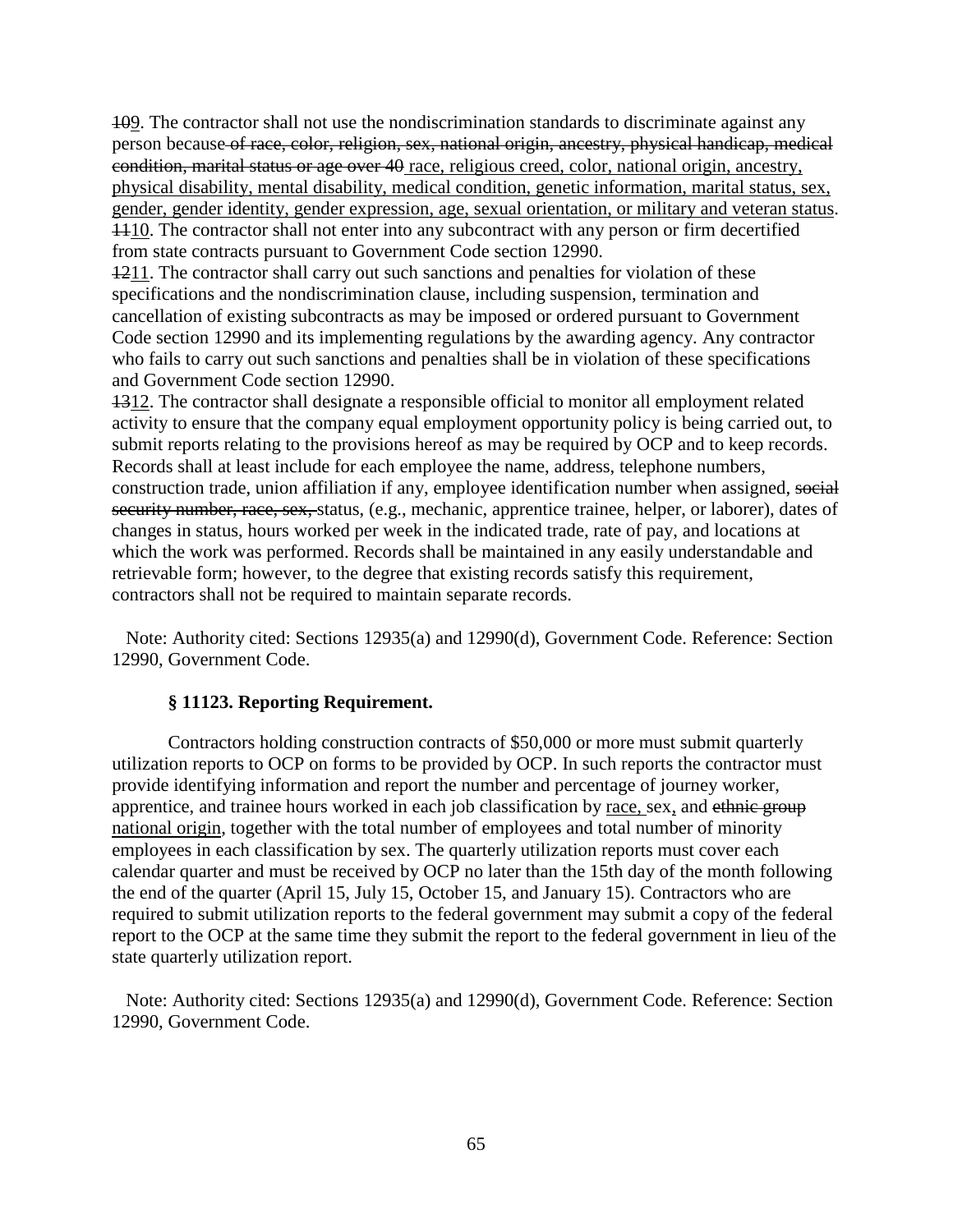### **§ 11128. Post Award Compliance.**

(a) Each contractor of a small contract shall compile and shall maintain for inspection for two years after award:

(1) Information regarding the contractor: Federal Employer Identification number; state contract identification number; legal name of the business organization, parent corporation or other outside ownership interest, if applicable, business telephone number, street address, city, state and zip code; mailing address, if different; total number of employees, identified by sex, race and national origin; name, business phone and mailing address of contractor's EEO/AA officer, if there is one; and name of the person responsible for the maintenance of information required pursuant to subsection (b) below.

(2) Information regarding the contract: Dollar dollar value of contract; time for performance of the contract; date of contract award; name of contract awarding agency, and contract awarding officer; brief description of the purpose or subject of the contract.

(3) A copy, if one was required to be prepared of the prime contractor's current CEIR, or equivalent federal form (See section 11013(a) of this chapter regarding the preparation of CEIR's.)

(b) Failure to comply with the requirements of this section may result in a determination that the contractor has materially breached the state contract and the decertification of the contractor from future state contracts.

Note: Authority cited: Sections 12935(a) and 12990(d), Government Code. Reference: Sections 12990, Government Code.

## **§ 11131. Post Award Informational Filing.**

(a) The prime contractor of a regulated contract shall file with OCP within 28 days from the date of execution of a regulated contract or the effective date of these regulations, whichever occurs later:

(1) Information Regarding the Contractor: Federal Employer Identification Number; state contract identification number; legal name of the business organization; business telephone number, street address, city, state and zip code; mailing address, if different; and name, business phone and mailing address of contractor's EEO/AA Officer.

(2) Information Regarding the Contract: Dollar dollar value of contract; date of contract award; name of contract awarding agency and contract awarding officer; and brief description of the purpose or subject of the contract.

(3) (Reserved)

(4) A copy of the prime contractor's current CEIR or equivalent federal form (EEO-1). If the prime contractor is not otherwise required to prepare a CEIR, it must do so in order to comply with the requirements of this section. (See section 11013(a) of this chapter regarding the preparation of CEIR's.)

This information shall be updated annually thereafter, so long as the contractor remains subject to these regulations.

(b) Contractors awarded more than one state contract in one year may file only the information required in subdivision (a)(2) and (a)(4) above for the second and all subsequent contracts awarded during the year.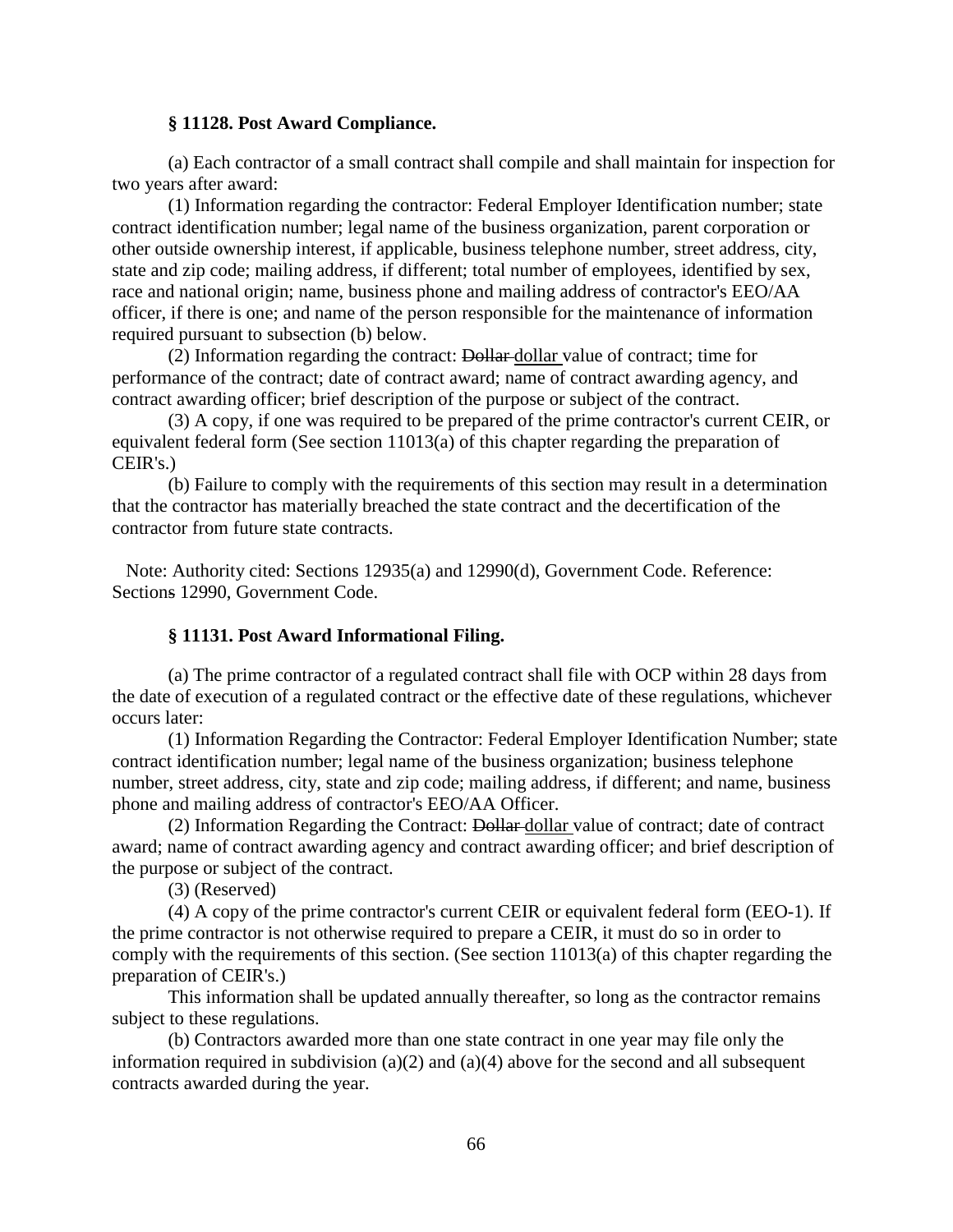(c) The OCP and the contract awarding agency shall make forms available for providing the information required under this section.

(d) Failure to comply with the requirements of this section may result in a determination that the contractor has materially breached the state contract and the decertification of the contractor from future state contracts.

Note: Authority cited: Sections 12935(a), and 12990(d), Government Code. Reference: Section 12990, Government Code.

### **§ 11132. Designating EEO/Affirmative Action Officer.**

All contractors of regulated contracts shall designate an individual responsible for the implementation of the contractor's nondiscrimination program.

Note: Authority cited: Sections 12935(a) and 12990(d), Government Code. Reference: Section 12990, Government Code.

## **[NOTE: The remaining sections have been renumbered to move to the DFEH procedural regulations. DFEH will amend in a separate rulemaking action.]**

## **Article 4. OCP Review Procedures**

### **§ 11133 10250. Scope.**

This article sets forth the review procedures to be followed by OCP in implementing this subchapter.

Note: Authority cited: Sections 12935(a) and 12990(d), Government Code. Reference: Section 12990, Government Code.

### **§ 11134 10251. OCP Review Procedures.**

In order to monitor the equal employment practices of contractors and their compliance with the requirements of this subchapter, contractors shall be subject to review. Contractors may be selected for review on the basis of any specific neutral criteria contained in a general administrative plan for the enforcement of this subchapter.

(a) Desk Review. All contracts shall be subject to desk reviews conducted by and at the discretion of OCP. A desk review will involve a review of the applicable contract(s), the information required of the contractor pursuant to section 11128 or 11131 of these regulations, the compliance with and implementation of the program required by this subchapter, and any additional related information required by OCP. In addition, OCP may review the current and past personnel procedures and practices of a contractor whenever such a review is, within the discretion of OCP, considered appropriate.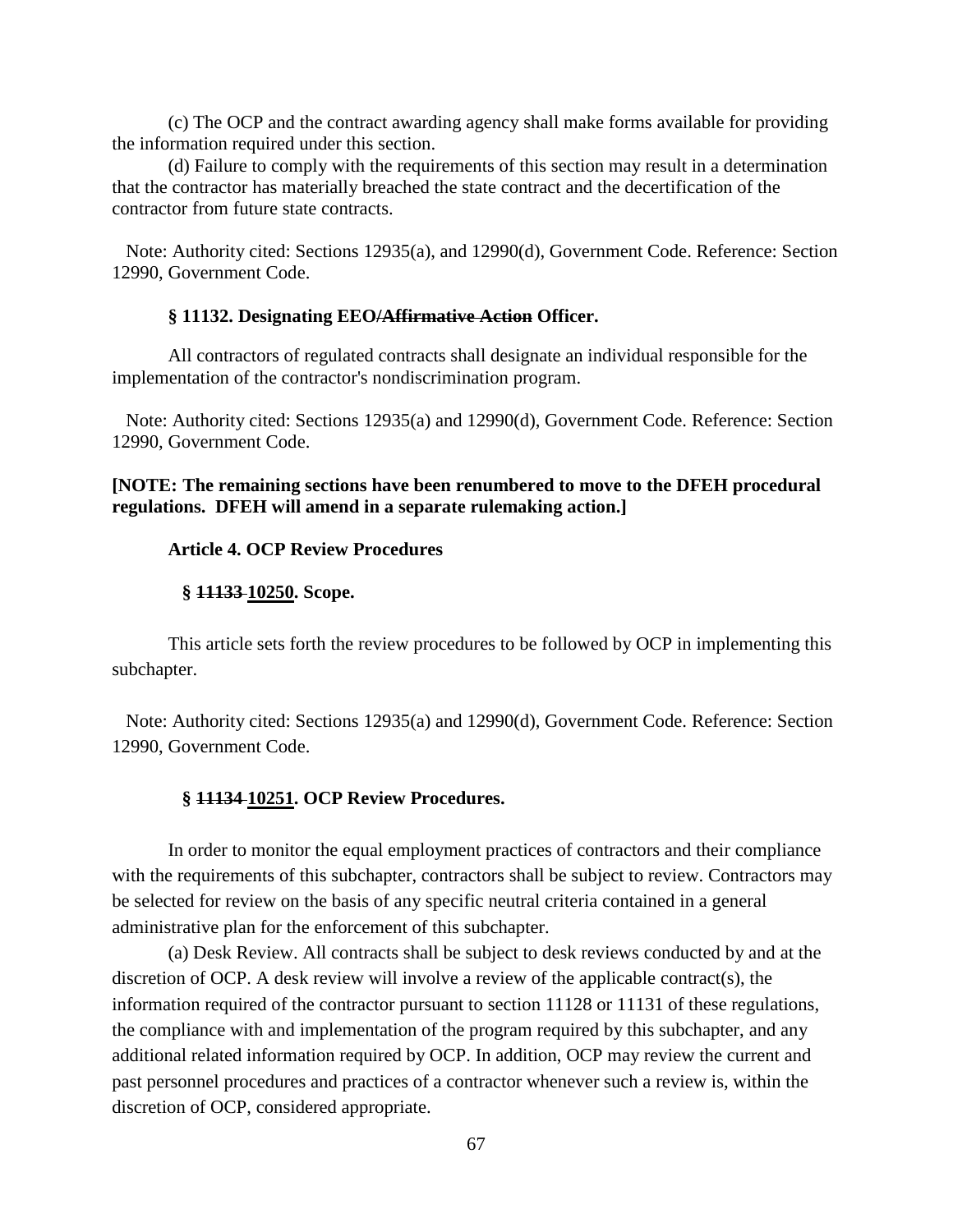(b) Field Review. OCP may conduct a field review of a contractor's workplace. Field reviews will be made during contractor's regular business hours. OCP shall notify the contractor of its intent to conduct a field review under this section and shall arrange a mutually convenient time to conduct it.

(c) A contractor will not be selected for a routine desk or field review if it has been the subject of such a review within the preceding 24 months and was found to be in compliance. Prior review will not exempt a contractor from compliance investigations conducted pursuant to section 11135, or follow-up desk or field reviews.

Note: Authority cited: Sections 12935(a) and 12990(d), Government Code. Reference: Section 12990, Government Code.

### **§ 11135 10252. Compliance Investigations.**

(a) OCP may conduct a compliance investigation of a contractor's employment practices for the purpose of determining whether the contractor holding a state contract is acting or has acted in violation of the nondiscrimination and compliance requirements imposed by this subchapter. Investigations under this section shall involve a detailed review of the contractor's entire employment practices and procedures. Investigations under this section may be conducted when the Administrator determines a pattern of unlawful discrimination in employment may have occurred within the past twelve months or be ongoing. Such a determination shall be in writing and shall be based upon:

(1) A complaint by a contract awarding agency; or

(2) The results of the regular compliance review activities of the OCP; or

(3) A notice of any complaint of employment discrimination filed pursuant to section 11117 of this subchapter or Government Code section 12960; or

(4) The failure of the contractor to provide compliance information required by this subchapter or reasonably requested by OCP.

(b) Whenever a contractor that is the subject of a compliance investigation pursuant to this section is also the subject of a complaint pursuant to Government Code section 12960, if possible, OCP and any other unit of the DFEH investigating the contractor's employment practices shall coordinate their investigations.

Note: Authority cited: Sections 12935(a) and 12990(d), Government Code. Reference: Section 12990, Government Code.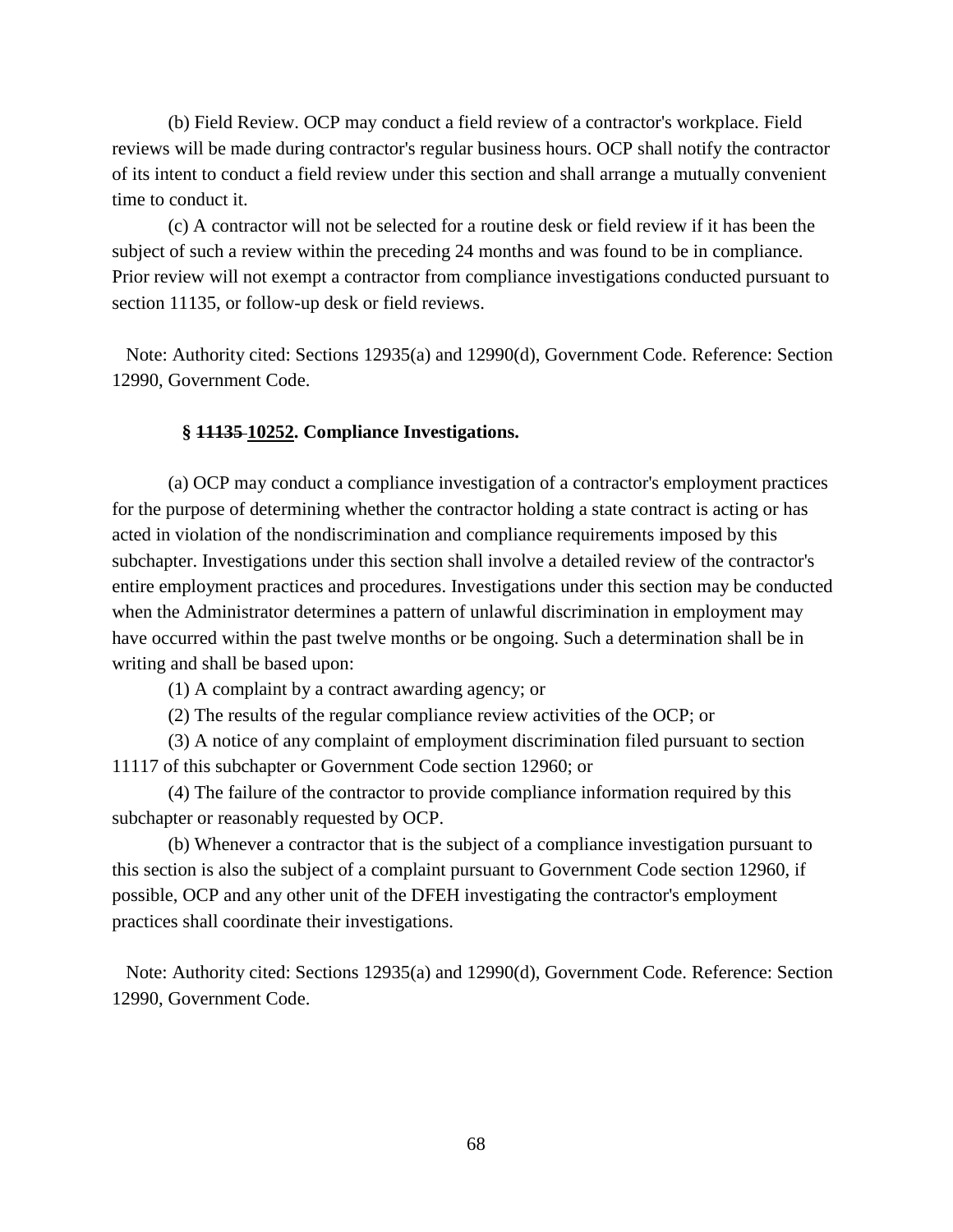#### **§ 11136 10253. Letters of Commitment.**

If, in the course of a compliance investigation, OCP concludes that a contractor may be in violation of the provisions of this subchapter, OCP and the contractor may informally agree to resolve the identified deficiencies through the mechanism of a written letter of commitment. The letter of commitment shall set forth the deficiencies identified by OCP, the action the contractor shall take to correct the deficiencies, and the time by which the corrective action shall be taken and the deficiencies resolved.

Note: Authority cited: Sections 12935 (a) and 12990(d), Government Code. Reference: Section 12990, Government Code.

#### **Article 5. OCP Enforcement Proceedings**

#### **§ 11137 10254. Scope.**

This article sets forth the enforcement procedures to be followed by OCP in implementing this subchapter.

Note: Authority cited: Sections 12935(a) and 12990(d), Government Code. Reference: Section 12990, Government Code.

#### **§ 11138 10255. Show Cause Notice.**

(a) When the Administrator has reasonable cause to believe that a contractor performing under a state contract is in violation of the nondiscrimination and compliance requirements imposed by this subchapter or is in violation of a letter of commitment or conciliation agreement, he or she may issue a notice requiring the contractor to show cause before a hearing officer, why appropriate action to ensure compliance should not be instituted. The show cause notice shall specifically state the contractor's noncompliance and any recommended sanctions. The show cause notice shall be dated and served on the contractor personally or by registered mail, and such service shall constitute notice to the contractor of the deficiencies. In addition, the show cause notice shall be served by ordinary first class mail on the contract awarding agency. A hearing on the show cause notice shall be held no sooner than the 30th day after the issuance of the show cause notice but shall be at the earliest date OCP can reasonably schedule the hearing.

(b) During the 30 day show cause period, OCP and the contractor shall make every effort to resolve the deficiencies that led to the issuance of the show cause notice through conciliation, mediation, and persuasion.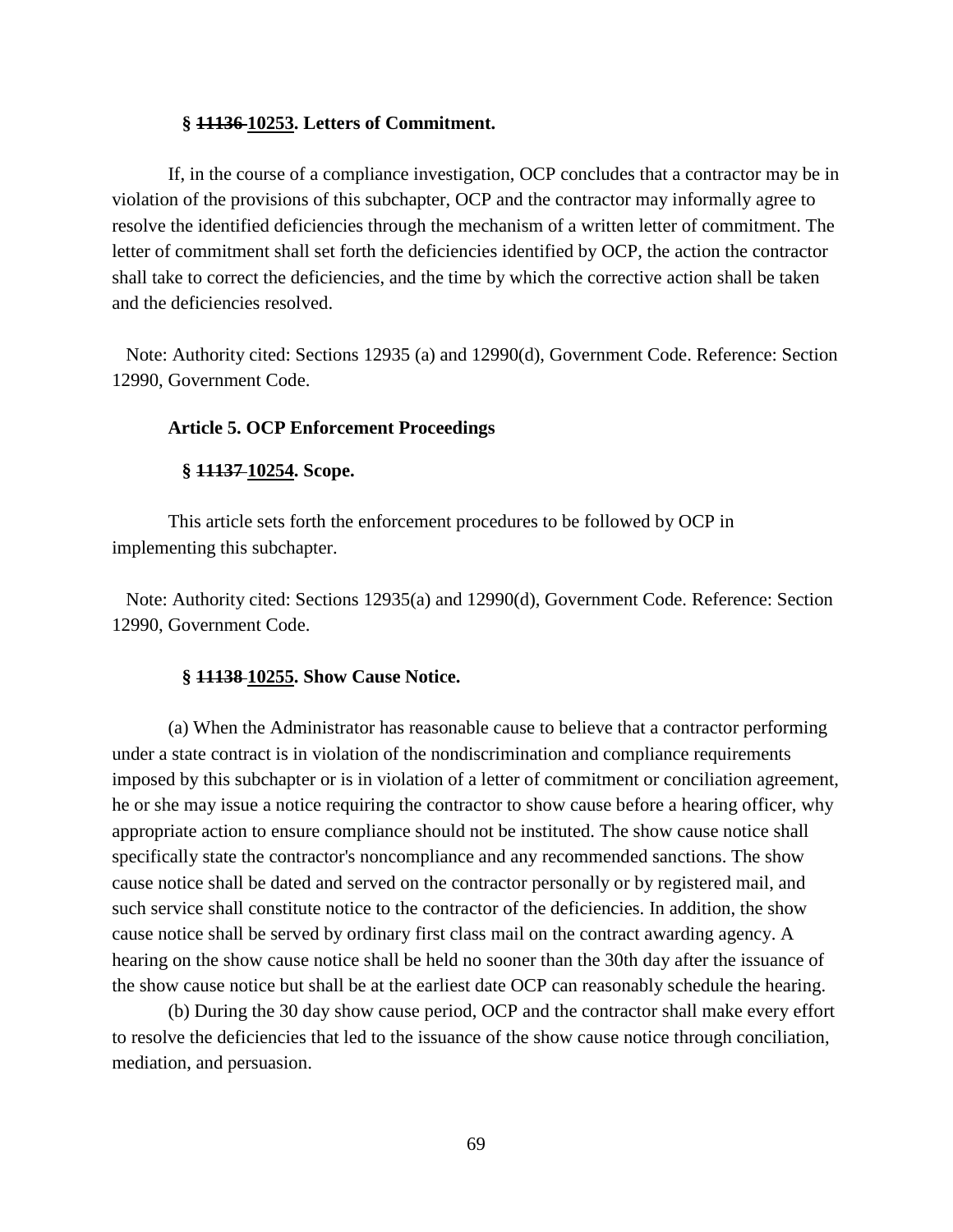Note: Authority cited: Sections 12935(a) and 12990(d), Government Code. Reference: Section 12990, Government Code.

### **§ 11139 10256. Conciliation Agreements.**

At the discretion of the Administrator, deficiencies contained in a show cause notice may be resolved through the use of written conciliation agreements. A conciliation agreement shall provide for such remedial action as may be necessary to correct the violations and/or deficiencies noted. In addition, the Administrator may require periodic compliance reports detailing the actions taken by the contractor to correct the deficiencies, and identifying statistical results of such actions.

Note: Authority cited: Sections 12935(a) and 12990(d), Government Code. Reference: Section 12990, Government Code.

### **§ 11140 10257. Hearing.**

If the deficiencies listed in the show cause notice are not resolved during the 30 day period, a hearing shall be held before a hearing officer appointed by the Director of the Department of Fair Employment and Housing.

A notice of hearing will be dated and served upon the contractor personally or by registered mail. The hearing may be postponed by OCP for good cause. If the contractor has good cause, the contractor shall contact the OCP within 10 days of receiving the notice of hearing.

The procedures of the hearing shall include: testimony under oath, the right to crossexamination and to confront adversary witnesses, the right to representation, and the issuance of a formal decision.

In addition to the above requirements of this section, the hearing shall be conducted in accordance with Government Code sections 11507.6, 11507.7, 11508 (with the exception that the Office of Compliance Programs shall be substituted for the Office of Administrative Hearings), 11510, 11511, 11512(c) and (d), 11513, 11514, 11520, 11523; the sections cited above are incorporated herein by reference.

The hearing officer shall decide whether to dismiss, modify or sustain the allegations of the show cause notice.

The form and content of the decision will be in accordance with the requirements of Government Code section 11518 herein incorporated by reference.

Note: Authority cited: Sections 12935(a) and 12990(d), Government Code. Reference: Section 12990, Government Code.